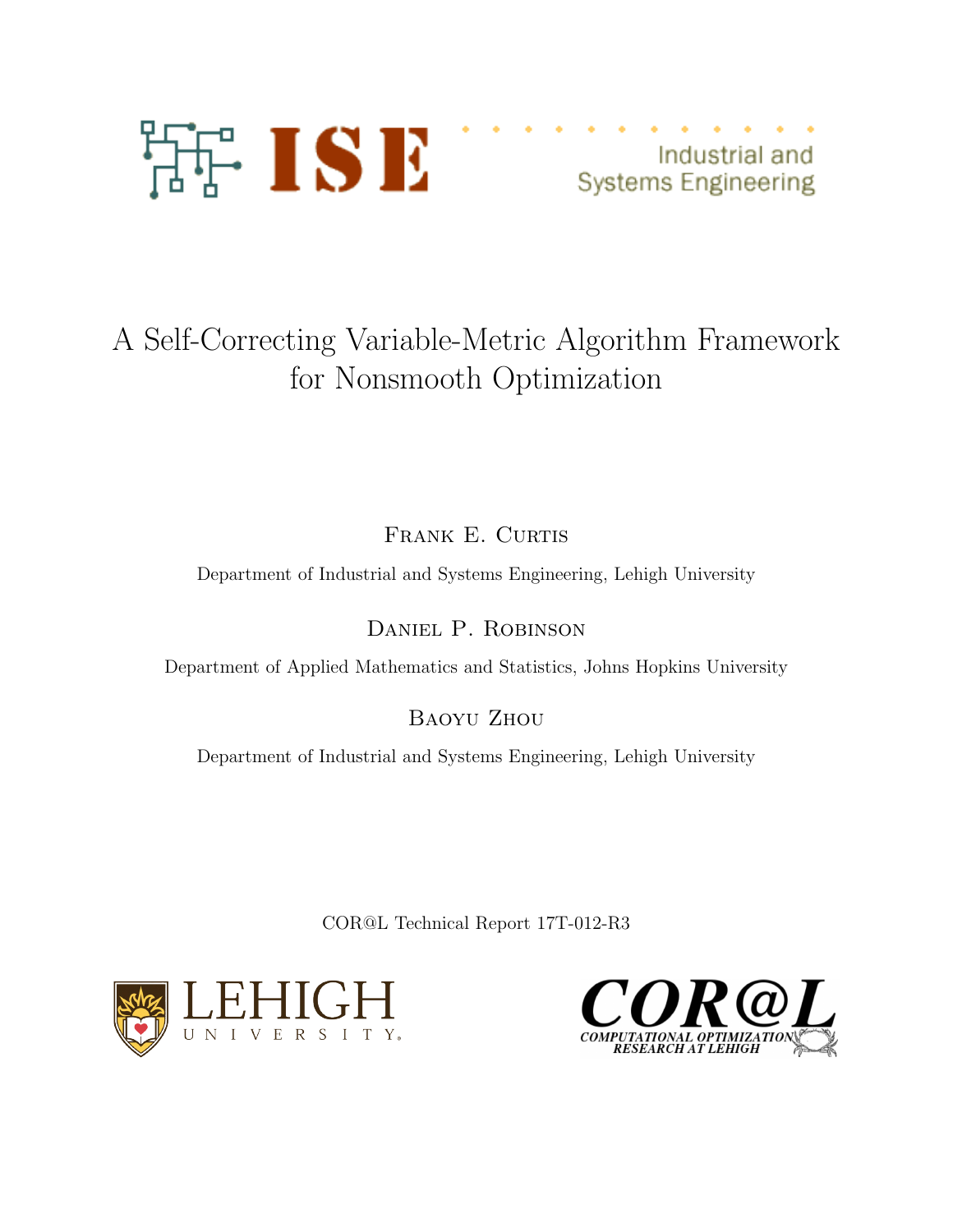## A Self-Correcting Variable-Metric Algorithm Framework for Nonsmooth Optimization

## Frank E. Curtis<sup>∗</sup><sup>1</sup> , Daniel P. Robinson†<sup>2</sup> , and Baoyu Zhou‡<sup>3</sup>

<sup>1</sup>Department of Industrial and Systems Engineering, Lehigh University <sup>2</sup>Department of Applied Mathematics and Statistics, Johns Hopkins University <sup>3</sup>Department of Industrial and Systems Engineering, Lehigh University

> Original Publication: February 3, 2018 Last Revised: February 2, 2019

#### Abstract

An algorithm framework is proposed for minimizing nonsmooth functions. The framework is variablemetric in that, in each iteration, a step is computed using a symmetric positive definite matrix whose value is updated as in a quasi-Newton scheme. However, unlike previously proposed variable-metric algorithms for minimizing nonsmooth functions, the framework exploits self-correcting properties made possible through BFGS-type updating. In so doing, the framework does not overly restrict the manner in which the step computation matrices are updated, yet the scheme is controlled well enough that global convergence guarantees can be established. The results of numerical experiments for a few algorithms are presented to demonstrate the self-correcting behaviors that are guaranteed by the framework.

## 1 Introduction

The purpose of this paper is to present an algorithm framework for solving minimization problems involving nonsmooth (locally Lipschitz) objective functions. To frame the context and goals of this work, it is worthwhile to recall some history on the design of algorithms over the past few decades.

Practical algorithms for minimizing *smooth* objectives primarily fall between two extremes. At one extreme are steepest descent methods that only require first-order derivative (i.e., gradient) information. Such methods have relatively cheap per-iteration costs and can attain a linear rate of convergence to a minimizer. At the other extreme are Newton methods that require first- and second-order derivative (i.e., respectively, gradient and Hessian) information as well as solving linear systems of equations of dimension equal to the number of variables. Such methods are relatively expensive, but can attain a quadratic rate of convergence to a minimizer. For further details, see, e.g., [3], [4], [19], [45], and [52].

One often finds, however, that the most computationally efficient method for a given application does not follow either of these extremes. That is, one often finds that with only approximate second-order information, and with techniques that avoid expensive computations such as solving linear systems of equations, one can better balance per-iteration costs with per-iteration improvement.

Along these lines, one of the most important developments in the design of smooth optimization algorithms came with the advent of variable-metric algorithms in the 1960s; see [17]. This class of methods,

<sup>∗</sup>E-mail: frank.e.curtis@gmail.com

<sup>†</sup>E-mail: daniel.p.robinson@gmail.com

<sup>‡</sup>E-mail: baz216@lehigh.edu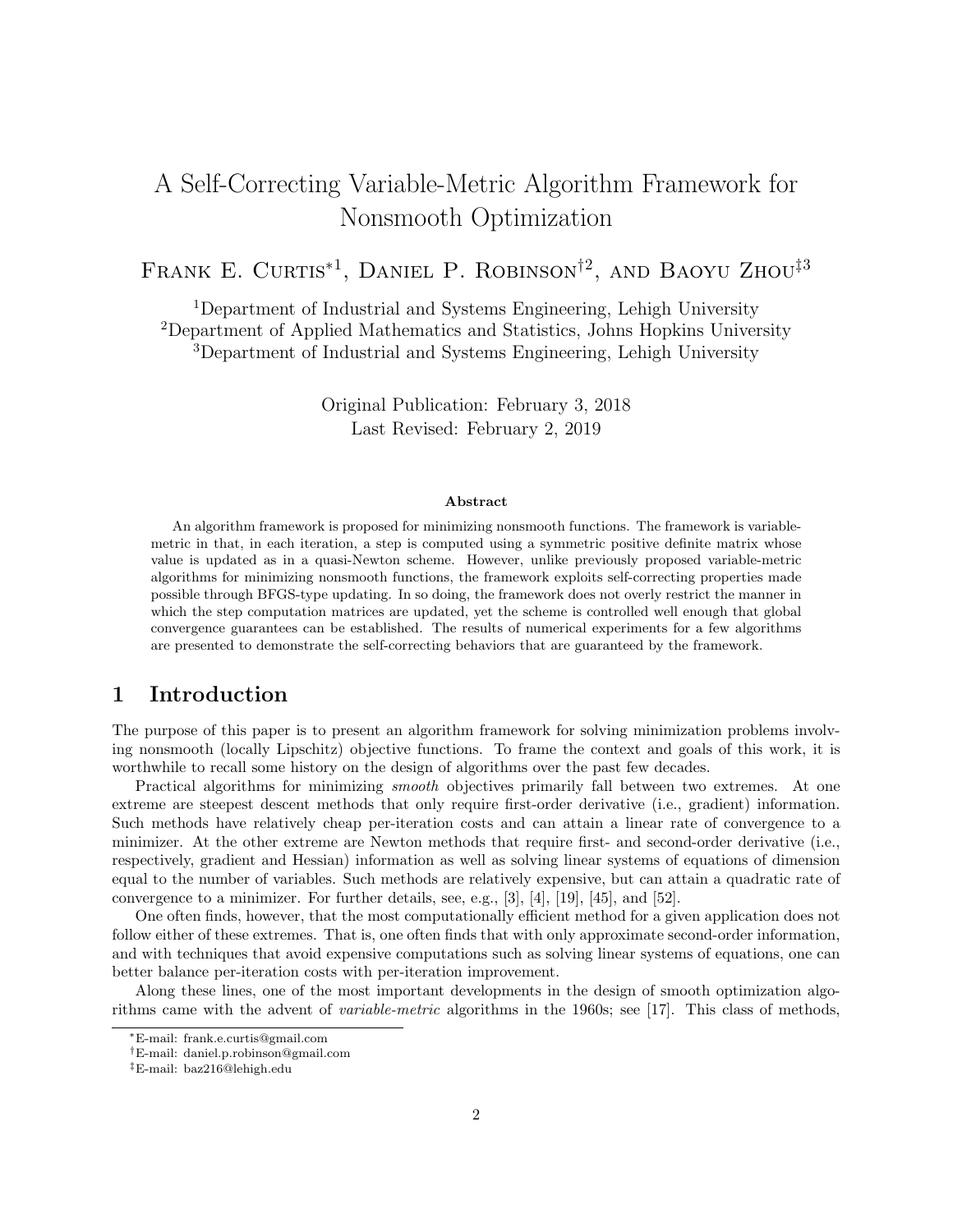which includes quasi-Newton methods such as those of the widely successful Broyden-Fletcher-Goldfarb-Shanno (BFGS) variety (see [8], [21], [22], and [54]), often offer an attractive alternative between extremes. Such methods only require first-order derivative information, can avoid the need to solve linear systems of equations, and yet can offer superlinear convergence rate guarantees; see [18].

When it comes to minimizing *nonsmooth* functions, the array of available algorithms is more varied, and attempts to characterize and compare them run into various challenges. For example, the ideas underlying steepest descent, quasi-Newton, and Newton methodologies can all be extended for minimizing nonsmooth functions, but practical methods often involve computations beyond obtaining (sub)gradients and solving linear systems—e.g., they include proximal point, cutting plane, gradient sampling, and other methodologies—making the computational trade-offs between methods less straightforward. In addition, theoretical convergence rates for algorithms become more difficult to prove, meaning that one cannot rely so easily on such characterizations when comparing methods. For example, despite being introduced decades ago in the 1970s and being one of the most popular classes of methods for convex optimization, convergence rate guarantees for bundle methods have been shown in comparatively fewer articles; for some examples, see [51], [34], and [43]. Moreover, many of these guarantees focus on the rate achieved over the subsequence of accepted ("serious") steps, not always accounting for the work involved to compute such a step (which might involve some number of intermediate "null" steps). For one exception, see [20].

All of this being said, many have observed that, as in smooth optimization, improved computational trade-offs between per-iteration cost and improvement are often attained by methods that employ both firstorder derivative information and approximate second-order information. In this spirit, this paper proposes a new variable-metric algorithm framework for solving nonsmooth optimization problems.

Variable-metric algorithms for nonsmooth optimization have previously been proposed; see, e.g., [6], [27], [34], [36], [44], and [56]. Broadly speaking, they can be grouped into three categories. Firstly, there are techniques not built on quasi-Newton-type updating. An important example in this group is Shor's R-algorithm; see [55] and the more recent work in [28] and [10]. Secondly, there are techniques that attempt to employ quasi-Newton ideas, but only possess convergence guarantees when the updates are restricted to ensure that the resulting Hessian approximations remain sufficiently positive definite and bounded in all iterations; see, e.g., [15, 16]. Third, there are techniques that employ unadulterated quasi-Newton ideas. Interestingly, convergence guarantees can be established for unadulterated BFGS in a few specific cases (see [38]), though general guarantees for broad classes of functions remain elusive.

The algorithm framework proposed in this paper falls into the second of the categories in the preceding paragraph, but is unique in that it exploits the *self-correcting properties* of BFGS-type updating. These properties guarantee that a sufficient number of matrices generated by a BFGS-type updating scheme possess useful properties for ensuring convergence without having to overly restrict the manner in which the updates are performed. The hope is that the framework proposed in this paper can offer both practical performance gains for various algorithm classes for nonsmooth optimization as well as outline how these useful properties of BFGS-type updating can be incorporated into other algorithms. The results of our numerical experiments shown in this paper provide evidence that the framework does indeed offer performance gains. One interesting aspect of our approach, revealed by our numerical experiments, is that it is effective at recognizing when an iterate is nearly stationary. This is in contrast to the behavior of an unadulterated BFGS approach, which, if employed in practice, might break down (e.g., due to a failed line search) before any stationarity guarantee has been offered.

#### 1.1 Organization

In §2, we state our problem of interest, describe the proposed framework, and discuss at a broad level the types of algorithms that adhere to the framework. In §3, we discuss the properties of the scaling matrices employed in the framework, then show how these properties can be used to obtain generic convergence guarantees. In §4, we present specific algorithms that adhere to the framework. The results of numerical experiments are given in §5. Concluding remarks are provided in §6.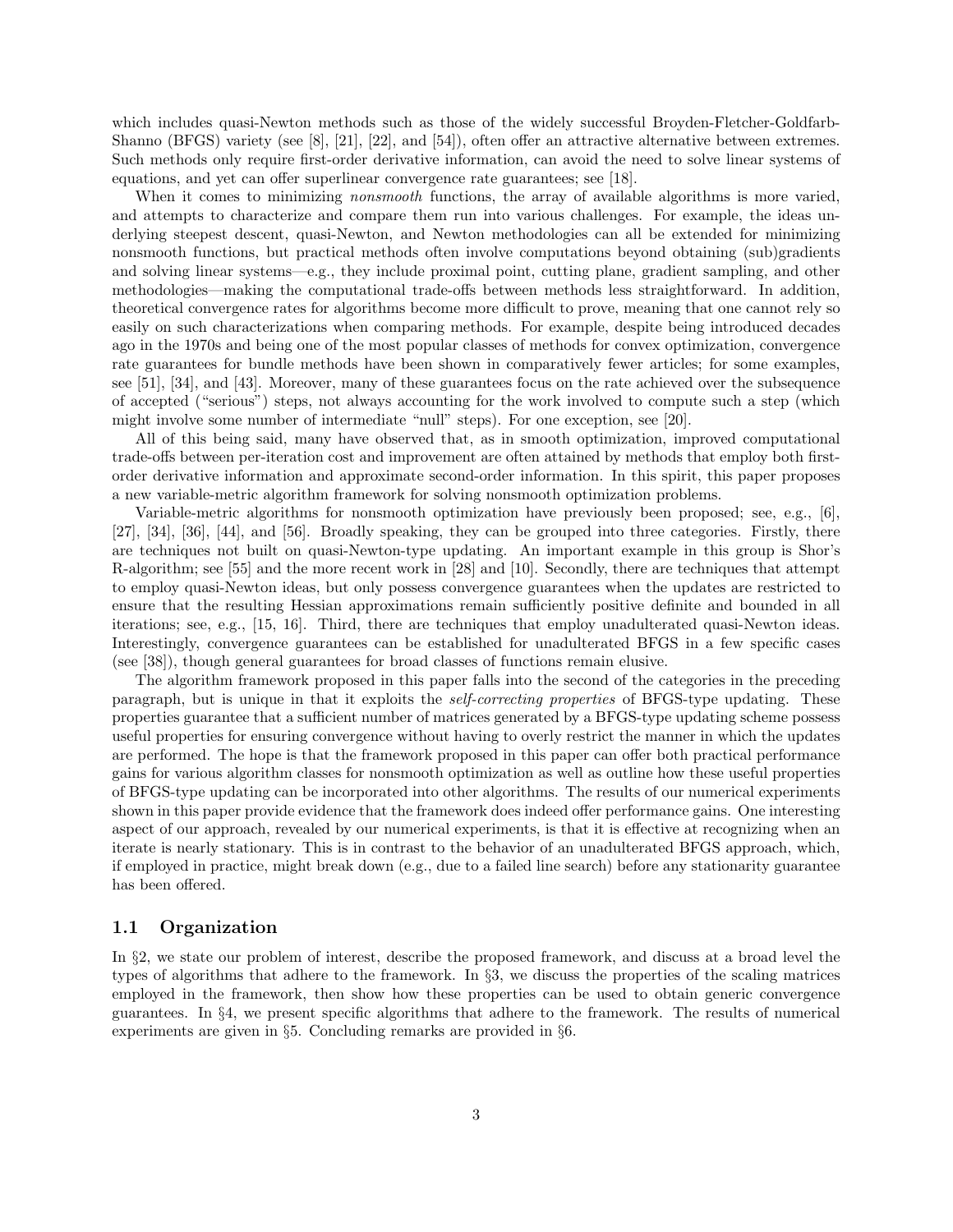#### 1.2 Notation

Let R denote the set of real numbers (i.e., scalars), let  $\mathbb{R}_{\geq 0}$  denote the set of nonnegative real numbers, let  $\mathbb{R}_{>0}$  denote the set of positive real numbers, and let  $\mathbb{N} \equiv \{1, 2, \dots\}$  denote the set of natural numbers. In addition, for any of these quantities, let a superscript  $n \in \mathbb{N}$  be used to indicate the *n*-dimensional extension of the set—e.g., let  $\mathbb{R}^n$  denote the set of *n*-dimensional real vectors—and let a superscript  $\bar{n} \times n$ with  $(\bar{n}, n) \in \mathbb{N} \times \mathbb{N}$  be used to indicate the  $\bar{n}$ -by-n-dimensional extension of the set—e.g., let  $\mathbb{R}^{\bar{n} \times n}$  denote the set of  $\bar{n}$ -by-n real matrices. A vector with all elements equal to 1 is denoted as 1 and an identity matrix is denoted as I, where, in each case, the size of the quantity is determined by the context in which it appears. With real symmetric matrices A and B, let  $A \succ (\succeq) B$  indicate that  $A - B$  is positive definite (semidefinite). Given a set  $\mathcal{X}$ , its convex hull is denoted as conv $\mathcal{X}$ .

## 2 Problem Statement and Algorithm Framework

In this section, we formally state our optimization problem of interest and our proposed algorithm framework. We also outline ideas underlying various types of algorithms that adhere to it.

#### 2.1 Problem Statement

Our problem of interest is to minimize an objective  $f : \mathbb{R}^n \to \mathbb{R}$ , i.e., consider the optimization problem

$$
\min_{x \in \mathbb{R}^n} f(x). \tag{P}
$$

For now, only the following assumption is made about problem (P).

**Assumption 2.1.** The objective function  $f : \mathbb{R}^n \to \mathbb{R}$  in problem (P) is bounded below over  $\mathbb{R}^n$ , locally Lipschitz on  $\mathbb{R}^n$ , and continuously differentiable in an open set  $\mathcal D$  with full measure in  $\mathbb{R}^n$ .

Under this assumption, there exists a scalar  $f_{\text{inf}} \in \mathbb{R}$  such that

$$
f(x) \ge f_{\text{inf}} \quad \text{for all} \quad x \in \mathbb{R}^n,\tag{2.1}
$$

and, for any compact subset  $\mathcal{B}$  of  $\mathbb{R}^n$ , there exists a constant  $L_{\mathcal{B}} \in \mathbb{R}_{>0}$  such that

$$
|f(x) - f(\overline{x})| \le L_{\mathcal{B}} \|x - \overline{x}\|_2 \quad \text{for all} \quad (x, \overline{x}) \in \mathcal{B} \times \mathcal{B}.
$$
 (2.2)

Assumption 2.1 does not preclude the possibility that  $f$  might have no minimizer, or that it might have many local minimizers. The goal of our framework is to characterize a family of methods for generating a sequence of iterates that is guaranteed, in the limit, to reveal a stationary point for f. (In other words, our framework is not necessarily intended for global optimization.) Hence, it is worthwhile to derive stationarity conditions for f that must be satisfied at any local minimizer.

Remark 2.1. One might be interested in situations when the objective can be unbounded below and/or when it is extended-real-valued. We discuss such situations in our concluding remarks in  $\S6$ .

Stationarity conditions for f can be derived following the treatment by  $[13]$ . (Indeed, many of the following terms are often defined with a "Clarke" designation. We omit this designation for brevity.) Firstly, the generalized directional derivative of f at  $x \in \mathbb{R}^n$  with respect to  $s \in \mathbb{R}^n$  is given by

$$
f^{\circ}(x; s) = \limsup_{\overline{x} \to x, \alpha \searrow 0} \frac{f(\overline{x} + \alpha s) - f(\overline{x})}{\alpha}.
$$

The subdifferential of  $f$  at  $x$  is then defined as

$$
\partial f(x) = \{ g \in \mathbb{R}^n : f^{\circ}(x; s) \ge g^T s \text{ for all } s \in \mathbb{R}^n \}.
$$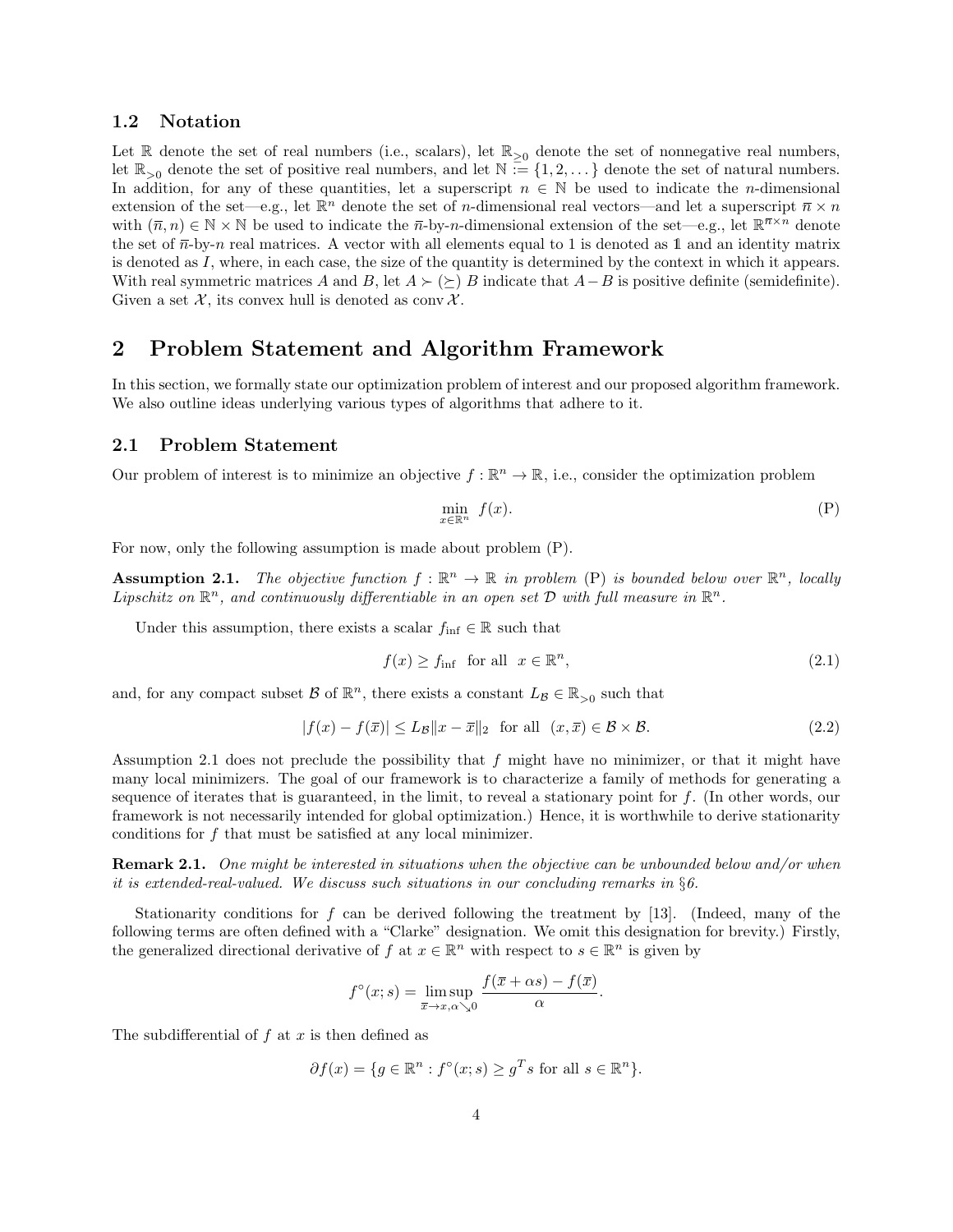According to Rademacher's theorem, any function  $f$  that is locally Lipschitz on  $\mathbb{R}^n$  is differentiable almost everywhere and its subdifferential at  $x$  (see Theorem 2.5.1 in [13]) is given by

$$
\partial f(x) = \text{conv}\left\{\lim_{k \to \infty} \nabla f(x_k) : \{x_k\} \to x \text{ with } x_k \in \mathcal{D} \text{ for all } k \in \mathbb{N}\right\}.
$$

For a given  $\epsilon \in \mathbb{R}_{\geq 0}$ , the  $\epsilon$ -subdifferential of f at x (see [23]) is given by

$$
\partial_{\epsilon} f(x) = \text{conv}\,\partial f(\mathbb{B}(x,\epsilon)), \text{ where } \mathbb{B}(x,\epsilon) := \{\overline{x} \in \mathbb{R}^n : \|\overline{x} - x\|_2 \le \epsilon\}. \tag{2.3}
$$

A point  $x \in \mathbb{R}^n$  is said to be stationary for f if  $0 \in \partial f(x)$  whereas it is merely  $\epsilon$ -stationary if  $0 \in \partial_{\epsilon} f(x)$ . The following fundamental and widely applicable result, which we attribute to Kiwiel, will be used later.

**Lemma 2.1.** (Lemma 3.2(iii), [35]) Let  $\{x_k\} \subset \mathbb{R}^n$  and  $\{\epsilon_k\} \subset \mathbb{R}_{\geq 0}$  be infinite sequences and define  $\{\tilde{g}_k\} \subset \mathbb{R}^n$  such that  $\tilde{g}_k \in \partial_{\epsilon_k} f(x_k)$  for all  $k \in \mathbb{N}$ . If, for  $x \in \mathbb{R}^n$ , it follows that

$$
\liminf_{k \to \infty} \, \max\{\|x_k - x\|_2, \|\tilde{g}_k\|_2, \epsilon_k\} = 0,
$$

then  $0 \in \partial f(x)$ , i.e., the point x is stationary for f.

### 2.2 Algorithm Framework

The framework that we propose, entitled a Self-correcting Variable-metric Algorithm for Nonsmooth Optimization, is stated below as SVANO. It consists of two main procedures:  $(i)$  Steps 2–4, the computation of a step yielding a reduction in the objective function and  $(ii)$  Steps 5–7, the computation of quantities used to update a scaling matrix to be used in the step computation procedure in the subsequent iteration. In SVANO, these procedures are written in a generic manner so as to allow for flexibility in the choices of various algorithm quantities. We discuss techniques for performing the step computation procedure next, in §2.3. Then, in §2.4, we motivate the scaling matrix updating strategy.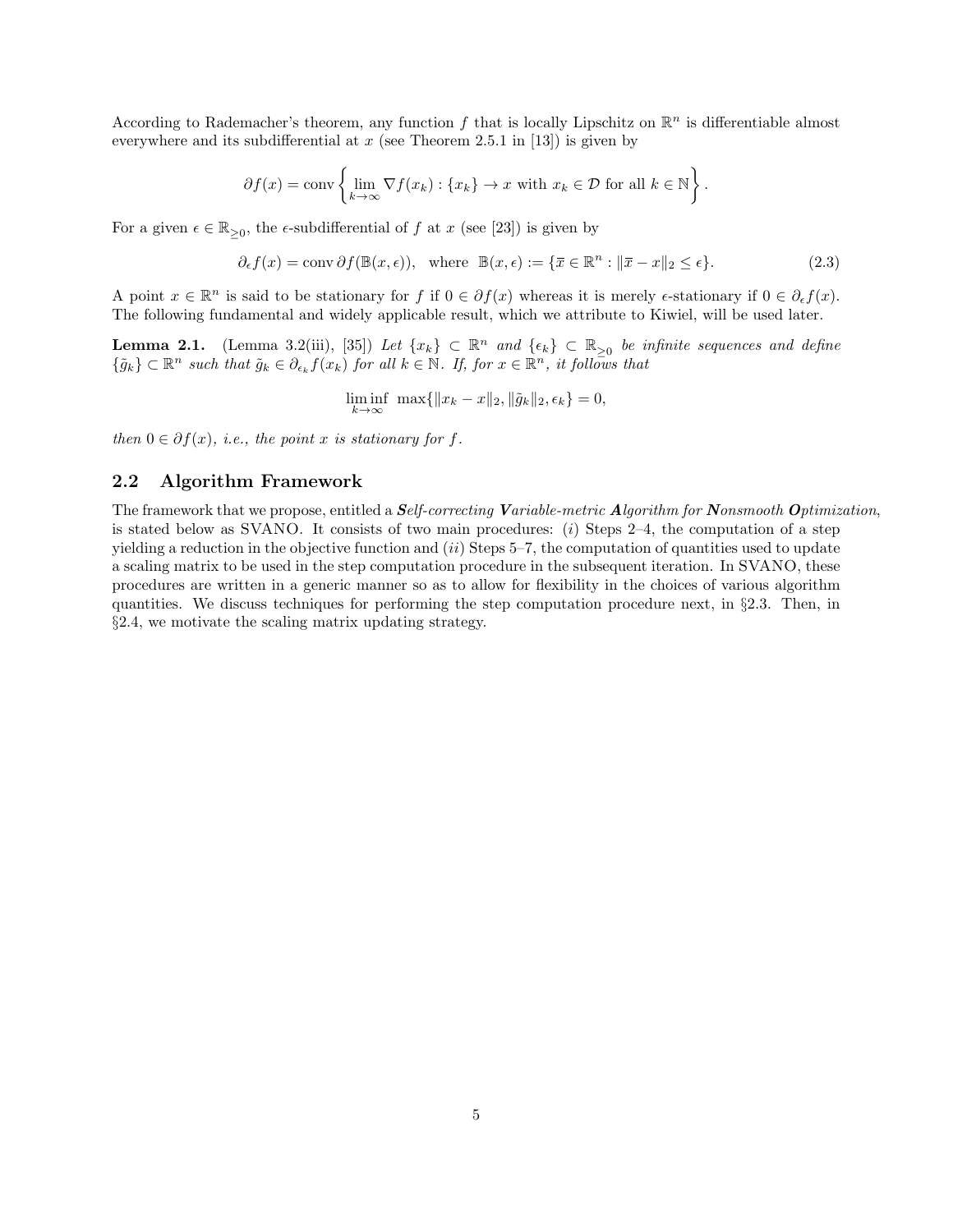#### **SVANO**

- **Require:** A matrix  $\overline{H} \succ 0$  with smallest (resp. largest) eigenvalue  $\lambda_{\min} \in \mathbb{R}_{>0}$  (resp.  $\lambda_{\max} \in \mathbb{R}_{>0}$ ); parameters  $\alpha \in (0,1)$ ,  $\eta \in (0,\lambda_{\min}]$ , and  $\theta \in [\lambda_{\max},\infty)$ ; a point  $x_1 \in \mathbb{R}^n$ ; and a positive definite inverse Hessian approximation  $W_1 \in \mathbb{R}^{n \times n}$ .
- 1: for all  $k \in \mathbb{N}$  do
- 2: Compute, for some  $m \in \mathbb{N}$ ,

$$
\{x_{k,j}\}_{j=1}^m \subset \mathbb{R}^n \text{ with } x_{k,1} \leftarrow x_k,
$$
  
\n
$$
\{g_{k,j}\}_{j=1}^m \subset \mathbb{R}^n \text{ where } g_{k,j} \in \partial f(x_{k,j}) \text{ for all } (k,j) \in \mathbb{N} \times \{1,\ldots,m\}
$$
  
\n
$$
\omega_k \in \mathbb{R}_{\geq 0}^m \text{ with } \mathbb{1}^T \omega_k = 1,
$$
  
\nand  $\gamma_k \in \mathbb{R}^n$ 

3: such that setting

$$
G_k \leftarrow \begin{bmatrix} g_{k,1} & \cdots & g_{k,m} \end{bmatrix},\tag{2.4}
$$

$$
s_k \leftarrow -W_k(G_k \omega_k + \gamma_k),\tag{2.5}
$$

$$
and x_{k+1} \leftarrow x_k + s_k \tag{2.6}
$$

4: yields

$$
f(x_{k+1}) \le f(x_k) - \frac{1}{2}\alpha (G_k \omega_k + \gamma_k)^T W_k (G_k \omega_k + \gamma_k). \tag{2.7}
$$

5: Choose  $y_k \in \mathbb{R}^n$  and compute  $\beta_k$  as the smallest value in [0, 1] such that

$$
v_k \leftarrow \beta_k \overline{H} s_k + (1 - \beta_k) y_k \tag{2.8}
$$

6: yields

$$
\eta \le \frac{s_k^T v_k}{\|s_k\|_2^2} \quad \text{and} \quad \frac{\|v_k\|_2^2}{s_k^T v_k} \le \theta,\tag{2.9}
$$

7: and then set

$$
W_{k+1} \leftarrow \left(I - \frac{v_k s_k^T}{s_k^T v_k}\right)^T W_k \left(I - \frac{v_k s_k^T}{s_k^T v_k}\right) + \frac{s_k s_k^T}{s_k^T v_k}.
$$
\n(2.10)

8: end for

#### 2.3 Step Computation Techniques

The step computation procedure in SVANO covers a wide range of nonsmooth optimization methods, including those that employ cutting plane and gradient sampling methodologies using line search and/or trust region techniques. Given a symmetric positive definite  $W_k$  (i.e., given  $W_k \succ 0$ ), the procedure consists of the selection of a set of points  ${x_{k,j}}_{j=1}^m$  in the vicinity of (and including) the current iterate  $x_k \in \mathbb{R}^n$  and a set of vectors  $\{g_{k,j}\}_{j=1}^m$  where  $g_{k,j} \in \partial f(x_{k,j})$  for each pair  $(k,j) \in \mathbb{N} \times \{1,\ldots,m\}$ . (One could instead set  $g_{k,j}$  as a convex combination of subgradients of f evaluated at a set of points, as in subgradient aggregation; see, e.g., [29]. However, for simplicity in the algorithm statement, we do not state this option explicitly.) Following the selection of these vectors, the framework requires a pair  $(\omega_k, \gamma_k)$  such that the step  $s_k$  in (2.5) leads to the reduction in f in (2.7). The vector  $\omega_k$ , required to be nonnegative with elements summing to unity, should be viewed as a vector of weights such that, with  $G_k$  defined in (2.4), the step component  $G_k\omega_k$ is a convex combination of the elements in  ${g_{k,j}}_{j=1}^m$ . The vector  $\gamma_k$  then represents a perturbation of this convex combination, which, e.g., may arise due to the use of line search or trust region methodologies.

Let us make these ideas concrete by describing, for example, how all of these quantities may be derived in a trust region framework. Suppose that at  $x_k \in \mathbb{R}^n$ , a set of points  $\{x_{k,j}\}_{j=1}^m$  (with  $x_{k,1} \leftarrow x_k$ ) and vectors  $\{g_{k,j}\}_{j=1}^m\subset\mathbb{R}^n$  are given as in the framework. In addition, suppose a set of scalars  $\{f_{k,j}\}_{j=1}^m$  is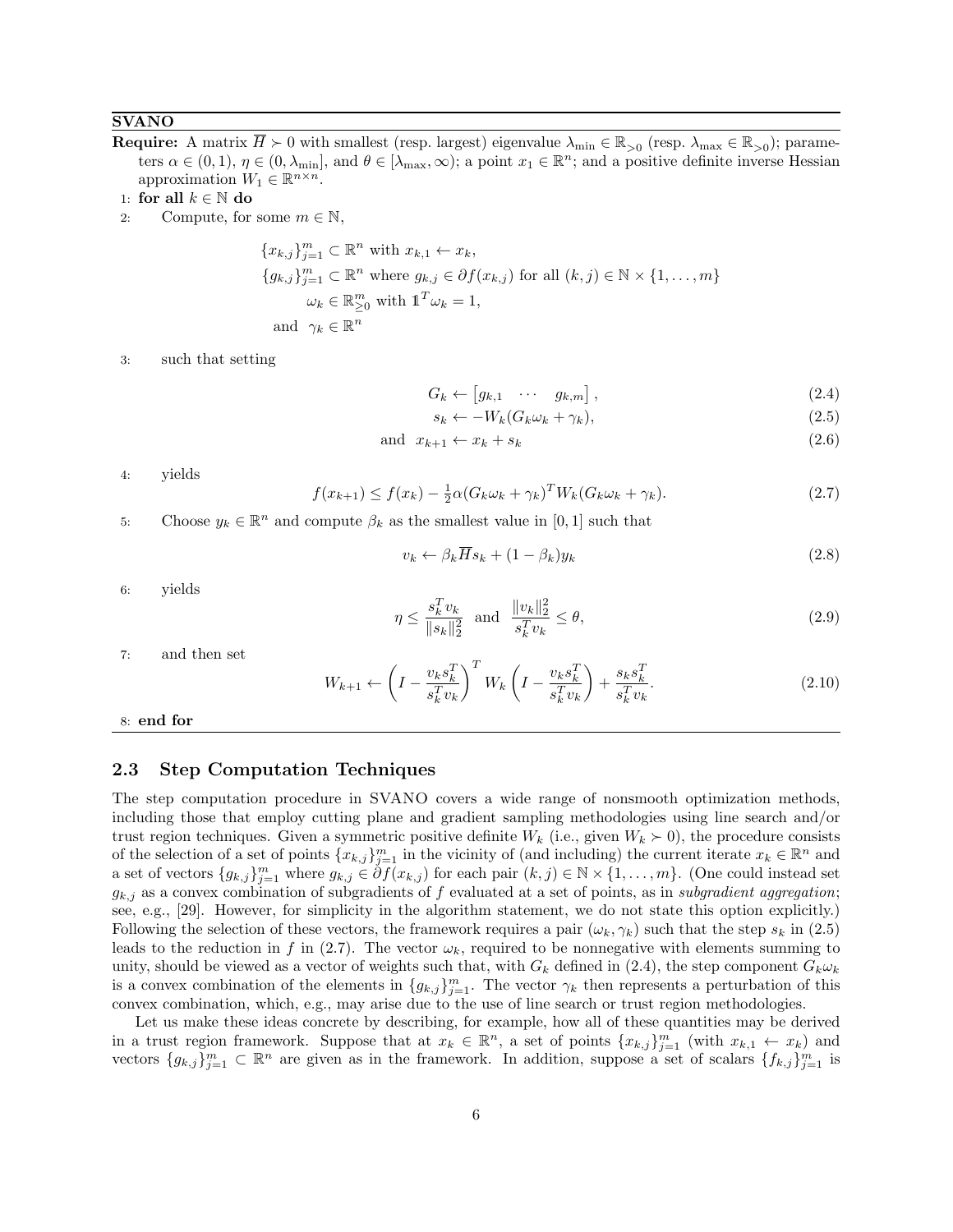given. (These scalars would typically depend on values of f at  $x_k$  and/or  $\{x_{k,j}\}_{j=1}^m$ ; see §4 for more detail.) Then, a convex piecewise-linear model of f at  $x_k$  is given by  $l_{k,m}: \mathbb{R}^n \to \mathbb{R}$  defined by

$$
l_{k,m}(x) = \max_{j \in \{1, \dots, m\}} \{ f_{k,j} + g_{k,j}^T (x - x_{k,j}) \}.
$$
\n(2.11)

Also, given  $H_k \succ 0$ , a convex piecewise-quadratic model of f at  $x_k$  is given by  $q_{k,m} : \mathbb{R}^n \to \mathbb{R}$  defined by

$$
q_{k,m}(x) = l_{k,m}(x) + \frac{1}{2}(x - x_k)^T H_k(x - x_k).
$$
\n(2.12)

A step toward minimizing f can be defined by the minimizer of  $q_{k,m}$  within a region defined by a norm  $\|\cdot\|$ and trust region radius  $\delta_k \in \mathbb{R}_{>0} \cup \{\infty\}$ , i.e., the minimizer of

$$
\min_{x \in \mathbb{R}^n} q_{k,m}(x) \quad \text{s.t.} \quad x \in \mathcal{X}_k := \{ x \in \mathbb{R}^n : ||x - x_k|| \le \delta_k \}. \tag{2.13}
$$

Solving (2.13) directly can be challenging due to the nonsmoothness of  $l_{k,m}$  (and, hence, of  $q_{k,m}$ ) and due to the presence of the trust region constraint (if  $\delta_k < \infty$ ). One can reformulate it as the smooth constrained quadratic optimization problem (QP) stated as

$$
\min_{(x,z)\in\mathbb{R}^n\times\mathbb{R}} z + \frac{1}{2}(x - x_k)^T H_k(x - x_k)
$$
\n
$$
\text{s.t. } x \in \mathcal{X}_k \text{ and } f_{k,j} + g_{k,j}^T (x - x_{k,j}) \le z \text{ for all } j \in \{1, \dots, m\},\tag{2.14}
$$

but even this can be difficult to solve. Its dual, on the other hand, has properties that might make it easier to solve than (2.14). Denoting the dual of  $\|\cdot\|$  as  $\|\cdot\|_*$ , the dual of (2.14) (see Appendix A) is

$$
\sup_{(\omega,\gamma)\in\mathbb{R}_+^m\times\mathbb{R}^n} -\frac{1}{2}(G_k\omega+\gamma)^T W_k(G_k\omega+\gamma)+b_k^T\omega-\delta_k\|\gamma\|_* \quad \text{s.t.} \quad \mathbb{1}^T\omega=1,
$$
\n(2.15)

where the vector  $b_k \in \mathbb{R}^m$  has as its jth component

$$
b_{k,j} = f_{k,j} + g_{k,j}^T (x_k - x_{k,j}).
$$
\n(2.16)

The constraints of this dual merely involve an affine equality constraint and lower bounds on some variables. Therefore, if  $\|\cdot\|_*$  is polyhedral—or if  $\delta_k = \infty$ , in which case the solution  $(\omega_k, \gamma_k)$  of (2.15) must have  $\gamma_k = 0$ (see Appendix A)—then it might be more efficient to employ an active-set method to solve (2.15) than a method for minimizing  $(2.13)$  or one for solving the constrained QP  $(2.14)$ . (See [31] and [15] for more on special-purpose solvers for (2.15) in the case that  $(\delta_k, \gamma_k) = (\infty, 0)$ . In any case, if one solves (2.15), then the solution to (2.13) can be recovered as stated as part of the following lemma; for a proof of this result, see Appendix A.

**Lemma 2.2.** Given the solution  $(\omega_k, \gamma_k) \in \mathbb{R}^m_+ \times \mathbb{R}^n$  of the dual subproblem (2.15), the solution of the primal subproblem (2.13) is given by  $x_k - W_k(G_k\omega_k + \gamma_k)$ ; hence,  $x_{k+1}$  in (2.6) with  $s_k$  given in (2.5) is the solution of (2.13). In addition, if  $f(x_k) \geq l_{k,m}(x_k)$ , then one finds that

$$
f(x_k) - l_{k,m}(x_{k+1}) \ge \frac{1}{2} (G_k \omega_k + \gamma_k)^T W_k (G_k \omega_k + \gamma_k),
$$
\n(2.17)

meaning that, if

$$
f(x_k) - f(x_{k+1}) \ge \alpha (f(x_k) - l_{k,m}(x_{k+1})),
$$
\n(2.18)

then (2.7) holds.

**Remark 2.2.** Observe that the condition  $f(x_k) \ge l_{k,m}(x_k)$  in Lemma 2.2 is not restrictive. If f is convex and  $f_{k,j} = f(x_{k,j})$  for all  $(k,j) \in \mathbb{N} \times \{1, \ldots, m\}$ , then it is guaranteed since  $x \mapsto f_{k,j} + g_{k,j}^T (x - x_{k,j})$  is an affine underestimator of  $x \mapsto f(x)$ . On the other hand, if f is nonconvex, then one can ensure the condition using standard techniques. For example, in a bundle method approach, one can ensure it using standard downshifting ideas; see, e.g., §3 in [53] and further discussion in this paper in §4.3. In a gradient sampling method, one chooses  $f_{k,j} = f(x_k)$  for all  $(k,j) \in \mathbb{N} \times \{1, \ldots, m\}$ , from which one finds that  $f(x_k) \geq l_{k,m}(x_k)$ automatically holds.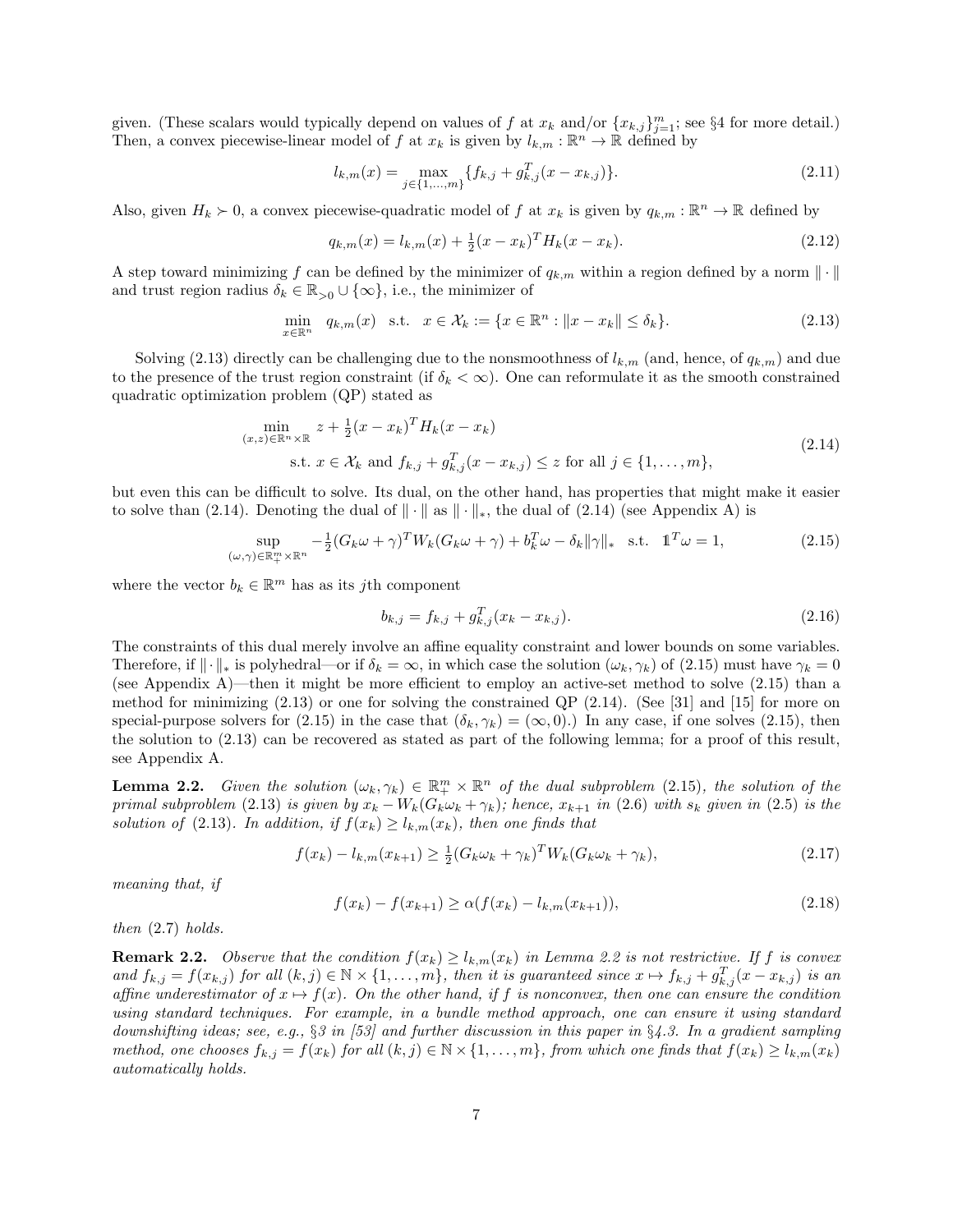There are also practical benefits of solving the dual  $(2.15)$  when  $\{x_{k,j}\}_{j=1}^m$  and corresponding quantities are generated incrementally. For example, suppose that elements indexed by  $j \in \{1, \ldots, \overline{m}\}$  for some  $\overline{m} \in \mathbb{N}$ have been generated, but the resulting trial iterate defined as in  $(2.6)$  fails to satisfy  $(2.7)$ . Then, suppose that additional data indexed by  $j = \overline{m} + 1$  is generated in some manner to produce the next trial iterate. The dual subproblem is the same as the previous one, except for the addition of a single dual variable (and corresponding objective and constraint data entries). The previous optimal dual solution augmented with the new variable initialized to zero represents a feasible solution of the subsequent dual problem, making it an attractive starting point for solving the subsequent dual subproblem.

#### 2.4 Scaling Matrix Updating Strategy

A critical feature of SVANO is that each element of the sequence of matrices  $\{W_k\}_{k\geq 2}$  is set by an update performed during the previous iteration. The update (2.10) has the same form as a standard BFGS update from the smooth optimization literature, and, indeed, the framework is designed to exploit the properties induced by such an update. However, the framework allows flexibility in the choice of  $y_k$ —in theory, any element of  $\mathbb{R}^n$  will suffice—as long as the scalar  $\beta_k \in [0,1]$  is chosen such that the bounds in (2.9) are satisfied; see [14] for the use of this idea for stochastic optimization. One possible choice for  $y_k$  is the displacement between a subgradient of f at  $x_{k+1}$  with one at  $x_k$ , which is natural since this is the choice that can lead to local superlinear convergence guarantees when  $f$  is smooth. However, given that SVANO is designed to solve nonsmooth problems, one should not consider this as the only reasonable choice for  $y_k$ . (For example, one might choose the difference between convex combinations of subgradients encountered in the consecutive iterations.) An important conclusion of our analysis in §3 is that the bounds in (2.9) are sufficient for ensuring convergence guarantees, and these bounds can be satisfied for any  $y_k$  as long as  $v_k$  is chosen in (2.8) with sufficiently large  $\beta_k \in [0,1]$ . (The allowed ranges for  $\eta$  and  $\theta$  are set so that (2.9) is well-defined. Note that  $\beta_k = 1$  implies  $v_k = \overline{H} s_k$ , which, due to the ranges for  $\eta$  and  $\theta$ , implies (2.9); hence,  $\beta_k \in [0,1]$  always exists such that  $v_k$  set by (2.8) satisfies (2.9).) We discuss a few choices for the matrix  $\overline{H} \succ 0$  and the sequence  $\{y_k\}$  in §5.

As is well known, applying the Sherman-Morrison-Woodbury formula to (2.10) yields the following updating formula for  $\{H_k\}$  where  $H_k = W_k^{-1}$  for all  $k \in \mathbb{N}$ :

$$
H_{k+1} \leftarrow \left(I - \frac{s_k s_k^T H_k}{s_k^T H_k s_k}\right)^T H_k \left(I - \frac{s_k s_k^T H_k}{s_k^T H_k s_k}\right) + \frac{v_k v_k^T}{s_k^T v_k}.
$$
\n(2.19)

Despite SVANO not requiring  ${H_k}$  explicitly, it is useful to define this sequence. For one thing, it can be observed from  $(2.5)$  that the sufficient reduction condition  $(2.7)$  can equivalently be written as

$$
f(x_{k+1}) \le f(x_k) - \frac{1}{2} \alpha s_k^T H_k s_k,
$$
\n(2.20)

i.e., the condition requires that the reduction in f from  $x_k$  to  $x_{k+1}$  is proportional to a quadratic function of the step  $s_k$ , which is a typical requirement for a descent method. In addition, the properties of the sequence  ${H_k}$  corresponding to  ${W_k}$  will be of central importance in §3.

It is worthwhile to mention that (2.8) with  $\overline{H} \equiv H_k$  would reflect a standard *damping* of the BFGS update; see [48] and [45]. However, rather than employ an element of the *sequence*  ${H_k}$  in (2.8), we employ the fixed matrix H. Since this allows us to ensure that (2.9) holds for the constants  $\eta$  and  $\theta$  for all  $k \in \mathbb{N}$ , we are able to ensure the self-correcting properties that are central to our convergence analysis. One cannot maintain such assurances if  $H_k$  is used in place of  $\overline{H}$  in (2.8). Another alternative would be to employ a sequence  $\{\overline{H}_k\}$  with eigenvalues uniformly bounded below by  $\lambda_{\min} \in \mathbb{R}_{>0}$  and above by  $\lambda_{\max} \in \mathbb{R}_{>0}$ . That said, for simplicity, let us assume that  $\overline{H}$  is fixed.

For ease of reference, we refer to  ${H_k}$  and  ${W_k}$  as Hessian approximations and inverse Hessian approximations, respectively. This terminology should be easy to accept since it is common in the literature on quasi-Newton methods, even for nonsmooth optimization. However, since  $f$  is nonsmooth, the term "Hessian" should be taken loosely as a matrix that approximates changes in the subgradients of  $f$  at nearby points. See [13] for more information about generalized second derivatives.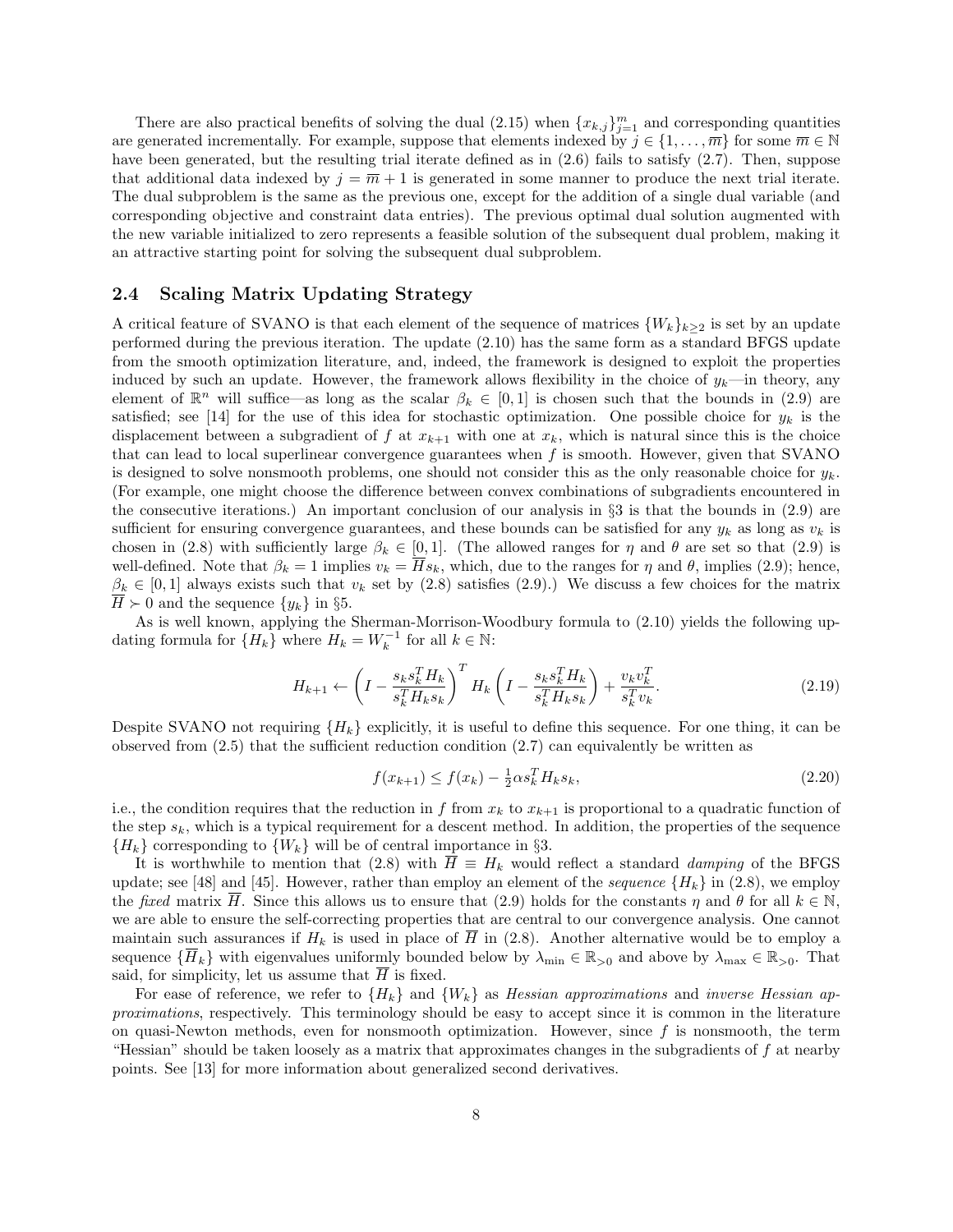## 3 Convergence Properties of SVANO

In this section, we explore properties of any sequences  $\{W_k\}$  and  $\{H_k\}$  generated by (2.10) and (2.19), respectively, then discuss generic convergence properties of the SVANO Framework. To start, it is immediate that the updates  $(2.10)$  and  $(2.19)$  satisfy *secant-like* equations, namely

$$
W_{k+1}v_k = s_k \text{ and } H_{k+1}s_k = v_k. \tag{3.1}
$$

One can also derive a geometric interpretation of the updates for the Hessian approximations, revealing that the kth update can be viewed as the combination of a *projection* to erase curvature information along  $s_k$ —in a sense, temporarily setting  $s_k^TH_{k+1}s_k$  to zero—along with a *correction* based on information contained in  $v_k$  to yield  $s_k^T H_{k+1} s_k = s_k^T v_k > 0$ ; see Appendix B. Most importantly for our purposes is that one can show that sequences of such updates result in useful self-correcting properties, which we explore in §3.1. These properties of the Hessian approximations, when cast in terms of the inverse Hessian approximations, yield properties that we use to prove a convergence result in §3.2.

#### 3.1 Self-Correcting Properties of BFGS Updating

It is illustrated in Appendix B that the update (2.10) is a combination of a projection and a correction of the corresponding Hessian approximation. However, as these updates build upon one another from one iteration to the next, it is important to characterize properties of the resulting matrices and their effects on the computed steps after a sequence of updates. The fact that we show in this subsection is that as long as  $v_k$  is chosen to satisfy the two critical inequalities in (2.9) for all  $k \in \mathbb{N}$ , then despite curvature information along span $(s_k)$  being projected out with the update (2.10), the corresponding correction ensures that the sequences of Hessian and inverse Hessian approximations satisfy useful inequalities.

Early work on the convergence of quasi-Newton methods by [47] and others (see, e.g., [12], [49], [50], and [57]) involved analyses that bound the growth of the traces and the determinants of  $\{H_k\}$ . In what follows, we follow the work in [11] involving a streamlined approach in which one bounds the growth of a function defined by a combination of these quantities; see also the summary provided in [45].

Given  $H \succ 0$ , consider  $\psi : \mathbb{R}^{n \times n} \to \mathbb{R}$  defined by  $\psi(H) = \text{tr}(H) - \ln(\det(H))$ . It can be shown that  $\psi(H)$ is positive (in fact, at least n) and represents a measure of closeness between  $H$  and the identity matrix I (for which  $\psi(I) = n$ ); in particular,  $\psi(H)$  is an upper bound for the natural logarithm of the condition number of H. In addition, the update (2.19) implies that, for all  $k \in \mathbb{N}$ , one has

$$
\text{tr}(H_{k+1}) = \text{tr}(H_k) - \frac{\|H_k s_k\|_2^2}{s_k^T H_k s_k} + \frac{\|v_k\|_2^2}{s_k^T v_k} \tag{3.2a}
$$

and (see [46]) 
$$
\det(H_{k+1}) = \det(H_k) \left( \frac{s_k^T v_k}{s_k^T H_k s_k} \right), \tag{3.2b}
$$

with which one can explicitly relate  $\psi(H_{k+1})$  and  $\psi(H_k)$ . Specifically, assuming that  $H_k \succ 0$  and the iterate displacement satisfies  $s_k \neq 0$ , then by defining

$$
\cos \phi_k := \frac{s_k^T H_k s_k}{\|s_k\|_2 \|H_k s_k\|_2} \quad \text{and} \quad \iota_k := \frac{s_k^T H_k s_k}{\|s_k\|_2^2} \tag{3.3}
$$

it follows from (3.2) that

$$
\psi(H_{k+1}) = \psi(H_k) + \underbrace{\frac{\|v_k\|_2^2}{s_k^T v_k} - 1 - \ln\left(\frac{s_k^T v_k}{\|s_k\|_2^2}\right)}_{\in \mathbb{R}} + \underbrace{\ln(\cos^2 \phi_k)}_{\leq 0} + \underbrace{\left(1 - \frac{\iota_k}{\cos^2 \phi_k} + \ln\left(\frac{\iota_k}{\cos^2 \phi_k}\right)\right)}_{\leq 0}.\tag{3.4}
$$

Nonpositivity of the latter two terms is easily verified; see Appendix C.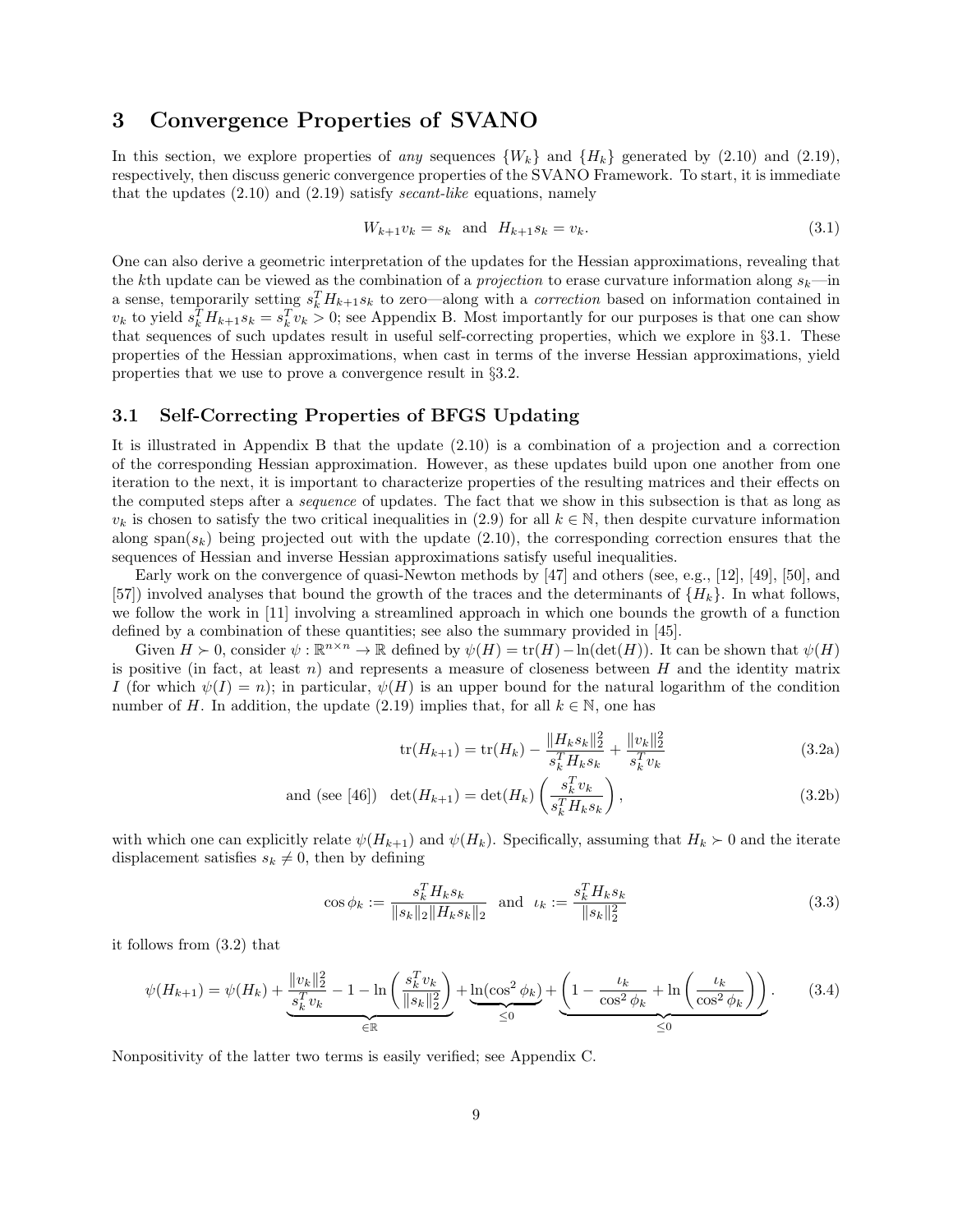By restricting the growth of  $\psi$  over  ${H_k}$  and noting that there must exist certain iterations in which the latter terms in (3.4) are not too negative, one can prove the following theorem showing self-correcting properties of the update (2.19). For completeness, we provide a proof of this theorem in Appendix C; see also Theorem 2.1 in [11].

**Theorem 3.1.** Let  $\{H_k\}$  satisfy (2.19) and suppose that there exist  $(\eta, \theta) \in \mathbb{R}_{>0} \times \mathbb{R}_{>0}$  such that (2.9) holds for all  $k \in \mathbb{N}$ . Then, for any  $p \in (0,1)$ , there exist constants  $(\kappa, \sigma, \mu) \in \mathbb{R}_{>0} \times \mathbb{R}_{>0} \times \mathbb{R}_{>0}$  such that, for any  $K \in \{2, 3, \ldots\}$ , the following hold for at least  $\lceil pK \rceil$  values of  $k \in \{1, \ldots, K\}$ :

$$
\kappa \le \frac{s_k^T H_k s_k}{\|s_k\|_2 \|H_k s_k\|_2} \quad \text{and} \quad \sigma \le \frac{\|H_k s_k\|_2}{\|s_k\|_2} \le \mu. \tag{3.5}
$$

This theorem leads to the following corollary about the inverse approximations.

**Corollary 3.1.** Let  $\{W_k\}$  satisfy (2.10) and suppose that there exist  $(\eta, \theta) \in \mathbb{R}_{>0} \times \mathbb{R}_{>0}$  such that (2.9) holds for all  $k \in \mathbb{N}$ . Then, for any  $p \in (0,1)$ , there exist constants  $(\nu, \xi) \in \mathbb{R}_{>0} \times \mathbb{R}_{>0}$  such that, for any  $K \in \{2, 3, \dots\}$ , the following hold for at least  $\lceil pK \rceil$  values of  $k \in \{1, \dots, K\}$ :

$$
\nu ||G_k \omega_k + \gamma_k||_2^2 \le (G_k \omega_k + \gamma_k)^T W_k (G_k \omega_k + \gamma_k) \quad and
$$
  

$$
||W_k (G_k \omega_k + \gamma_k)||_2^2 \le \xi ||G_k \omega_k + \gamma_k||_2^2.
$$
 (3.6)

*Proof.* Since the elements of  $\{W_k\}$  satisfy (2.10), it follows that the elements of  $\{H_k\} = \{W_k^{-1}\}$  satisfy (2.19). Hence, the conditions of Theorem 3.1 hold, meaning that the conclusions of Theorem 3.1 hold. Then, with (2.5), the inequalities in (3.5) can be rewritten using the notation  $\bar{g}_k := G_k \omega_k + \gamma_k$  as

$$
\kappa \le \frac{\bar{g}_k^T W_k \bar{g}_k}{\|W_k \bar{g}_k\|_2 \|\bar{g}_k\|_2} \text{ and } \sigma \le \frac{\|\bar{g}_k\|_2}{\|W_k \bar{g}_k\|_2} \le \mu. \tag{3.7}
$$

From the first and third of the inequalities in (3.7), it follows that

$$
\bar{g}_k^T W_k \bar{g}_k \ge \kappa \|W_k \bar{g}_k\|_2 \|\bar{g}_k\|_2 \ge (\kappa/\mu) \|\bar{g}_k\|_2^2,
$$

so that the first inequality in (3.6) holds with  $\nu := \kappa/\mu$ . Meanwhile, from the second inequality in (3.7), it follows that  $||W_k \bar{g}_k||_2^2 \le \sigma^{-2} ||\bar{g}_k||_2^2$ , so that the second inequality in (3.6) holds with  $\xi := \sigma^{-2}$ .  $\Box$ 

The role played by  $p$  in Theorem 3.1 and Corollary 3.1 can be understood as follows. For any given  $p \in (0,1)$ , the results show that at least a fraction p of iterations—i.e., at least  $[pK]$  out of any K will involve good approximations in the sense that there exist constants such that  $(3.5)$  and  $(3.6)$  hold. Since one can consider  $p$  to be arbitrarily close to 1, one can claim that nearly all iterations involve good approximations. That said, the constants might be worse for p closer to 1; e.g., the closer p is to 1, the smaller might be  $\nu \in \mathbb{R}_{>0}$  and the larger might be  $\xi \in \mathbb{R}_{>0}$ . These constants also depend on the values  $(\eta, \theta)$ employed in the algorithm; we remark on the empirical influence of these values in §5.

#### 3.2 Convergence Results for SVANO

In this subsection, we provide a couple fundamental convergence results for SVANO. Here, our goal is to prove generic results that are useful in various circumstances. In §4, we present a few algorithm instances that fall under the SVANO Framework. For concreteness in that section, we prove a complete convergence theory for one of those instances using the results provided here.

Our first result represents a fundamental component of the convergence theory for any algorithm that falls under the SVANO Framework. In particular, it shows that there exists an infinite subsequence of iterations in which the required decreases in the objective f guarantee that subsequences of  ${G_k \omega_k + \gamma_k}$ and  $\{s_k\}$  vanish. The proof reveals that the self-correcting properties of the inverse Hessian approximation scheme are critical. In particular, since at least a fraction of the approximations are good, the reductions in f force the right-hand sides in  $(3.6)$  to vanish over a subsequence of iterations, which in turn force the left-hand sides in (3.6) to vanish over the same subsequence of iterations.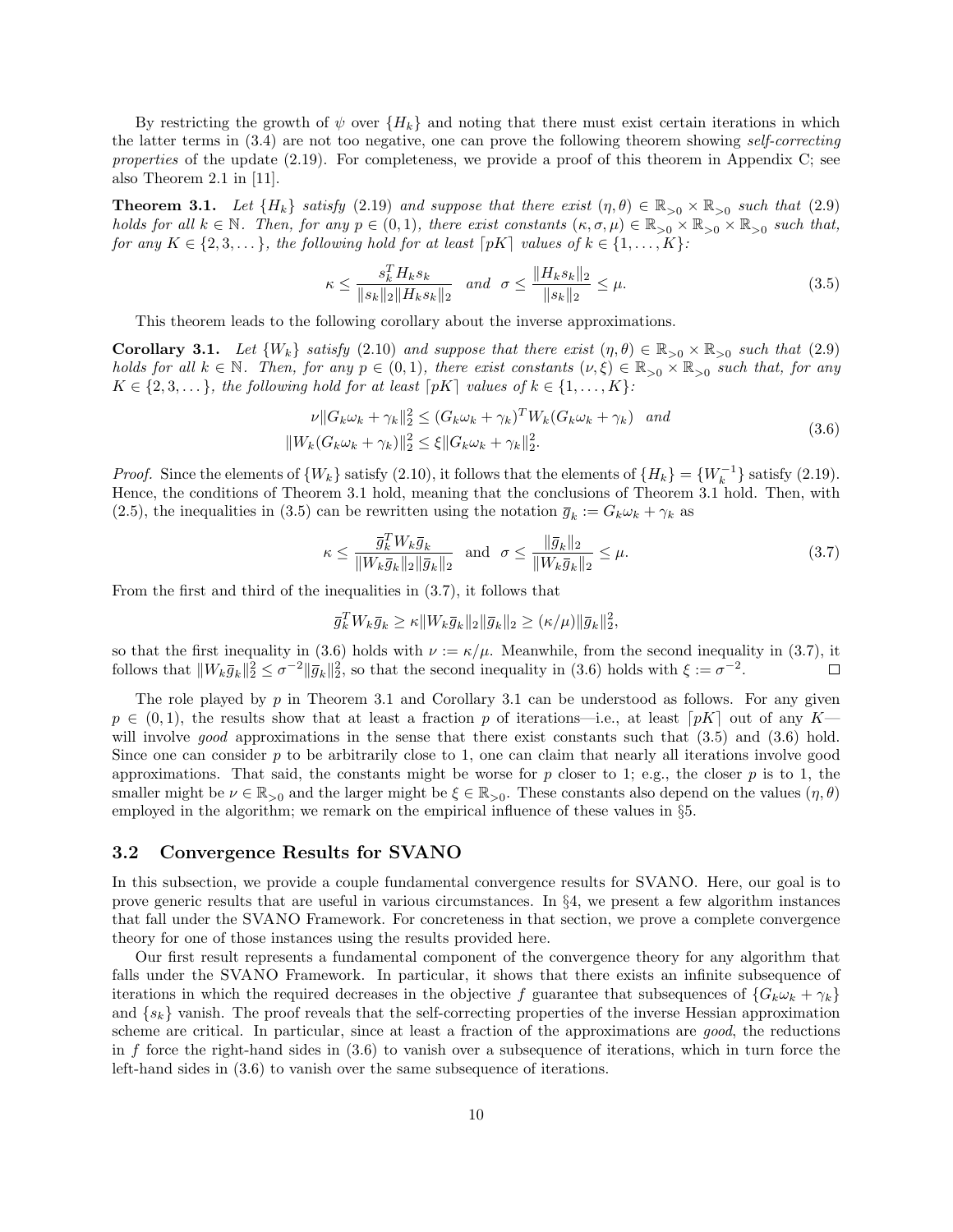**Theorem 3.2.** There exists an infinite index set  $\mathcal{K} \subseteq \mathbb{N}$  such that the sequences  $\{(G_k, \omega_k, \gamma_k)\}\$  and  $\{s_k\}$ computed by SVANO respectively satisfy

$$
\lim_{k \in \mathcal{K}, k \to \infty} \|G_k \omega_k + \gamma_k\|_2 = 0 \quad \text{and} \quad \lim_{k \in \mathcal{K}, k \to \infty} \|s_k\|_2 = 0. \tag{3.8}
$$

For example, for a given  $p \in (0,1)$ , this set K may at least include the infinite set of indices for which Corollary 3.1 guarantees the existence of  $(\nu, \xi) \in \mathbb{R}_{>0} \times \mathbb{R}_{>0}$  such that (3.6) holds for all  $k \in \mathcal{K}$ .

*Proof.* It follows by (2.7) that, for all  $k \in \mathbb{N}$ , one has

$$
f(x_{k+1}) \le f(x_k) - \frac{1}{2}\alpha (G_k \omega_k + \gamma_k)^T W_k (G_k \omega_k + \gamma_k).
$$
\n(3.9)

For a given  $p \in (0, 1)$ , let  $K \subseteq \mathbb{N}$  be the infinite set of indices for which Corollary 3.1 guarantees the existence of  $(\nu, \xi) \in \mathbb{R}_{>0} \times \mathbb{R}_{>0}$  such that (3.6) holds for all  $k \in \mathcal{K}$ . Then, for all  $k \in \mathcal{K}$ , it follows from (3.9) and the first inequality in (3.6) that

$$
f(x_{k+1}) \le f(x_k) - \frac{1}{2}\nu\alpha \|G_k \omega_k + \gamma_k\|_2^2.
$$

Since  $f$  is bounded below (see  $(2.1)$ ) and monotonically decreasing, the first limit in  $(3.8)$  holds. Combining it with the second inequality in  $(3.6)$  and  $s_k$  from  $(2.5)$ , the second limit in  $(3.8)$  follows.  $\Box$ 

The conclusions of Theorem 3.2 are not entirely consequential in their own right. However, the theorem is fundamental in that it can be used to show that if the columns of  $G_k$  correspond to (convex combinations of) subgradients of f evaluated at points in the vicinity of  $x_k$  for all  $k \in \mathbb{N}$ , then, as long as the vanishing of  $\{G_k\omega_k + \gamma_k\}$  implies the vanishing of  $\{G_k\omega_k\}$  (at least over a subsequence), the first limit in (3.8) must mean that a stationary point of  $f$  is revealed by a subsequence of the iterates. In order to have a formal result along these lines to which we can refer later, we state the following theorem, which may be viewed as a more practical version of Lemma 2.1.

**Theorem 3.3.** Suppose that there exists an infinite index set  $\mathcal{K}' \subseteq \mathbb{N}$  such that

$$
\lim_{k \in \mathcal{K}', k \to \infty} \|G_k \omega_k\|_2 = 0.
$$
\n(3.10)

In addition, suppose that for all  $k \in \mathcal{K}'$  there exists  $\epsilon_k \in \mathbb{R}_{\geq 0}$  such that, for all  $j \in \{1, ..., m\}$ , the vector  $g_{k,j}$  is a subgradient (or convex combination of subgradients) of f evaluated at a finite subset of  $\mathbb{B}(x_k, \epsilon_k)$  as defined in (2.3). Then, if for some  $x \in \mathbb{R}^n$  one has

$$
\liminf_{k \in \mathcal{K}', k \to \infty} \max\{ \|x_k - x\|_2, \epsilon_k \} = 0,\tag{3.11}
$$

then  $0 \in \partial f(x)$ , i.e., the limit point x of  $\{x_k\}_{k \in \mathcal{K}'}$  is stationary for f.

*Proof.* Under the stated conditions, it follows that  $g_{k,j} \in \partial_{\epsilon_k} f(x_k)$  for all  $(k,j) \in \mathcal{K}' \times \{1, \ldots m\}$ . Since  $\partial_{\epsilon_k} f(x_k)$  is convex by definition and  $\tilde{g}_k := G_k \omega_k$  is a convex combination of  $\{g_{k,j}\}_{j=1}^m$ , it follows that  $\tilde{g}_k \in \partial_{\epsilon_k} f(x_k)$  for all  $k \in \mathcal{K}'$ . Hence, with (3.10) and (3.11), the result follows from Lemma 2.1.  $\Box$ 

This theorem reveals useful consequences of the first limit in (3.8), insofar as this limit might be useful toward proving (3.10). But what, if any, are useful consequences of the second limit in (3.8)? This depends on the instance of SVANO of interest. For instances where, perhaps under additional assumptions about the objective function f, one can guarantee the existence of  $\{\epsilon_k\}_{k\in\mathcal{K}}$  and  $x \in \mathbb{R}^n$  such that (3.11) holds, the second limit is not of great interest in itself. However, for other instances, having the subsequence of step norms converging to zero helps to ensure that (3.11) holds for some  $\{\epsilon_k\}_{k\in\mathcal{K}}$  and  $x \in \mathbb{R}^n$ . This is demonstrated for our specific instance in §4.2.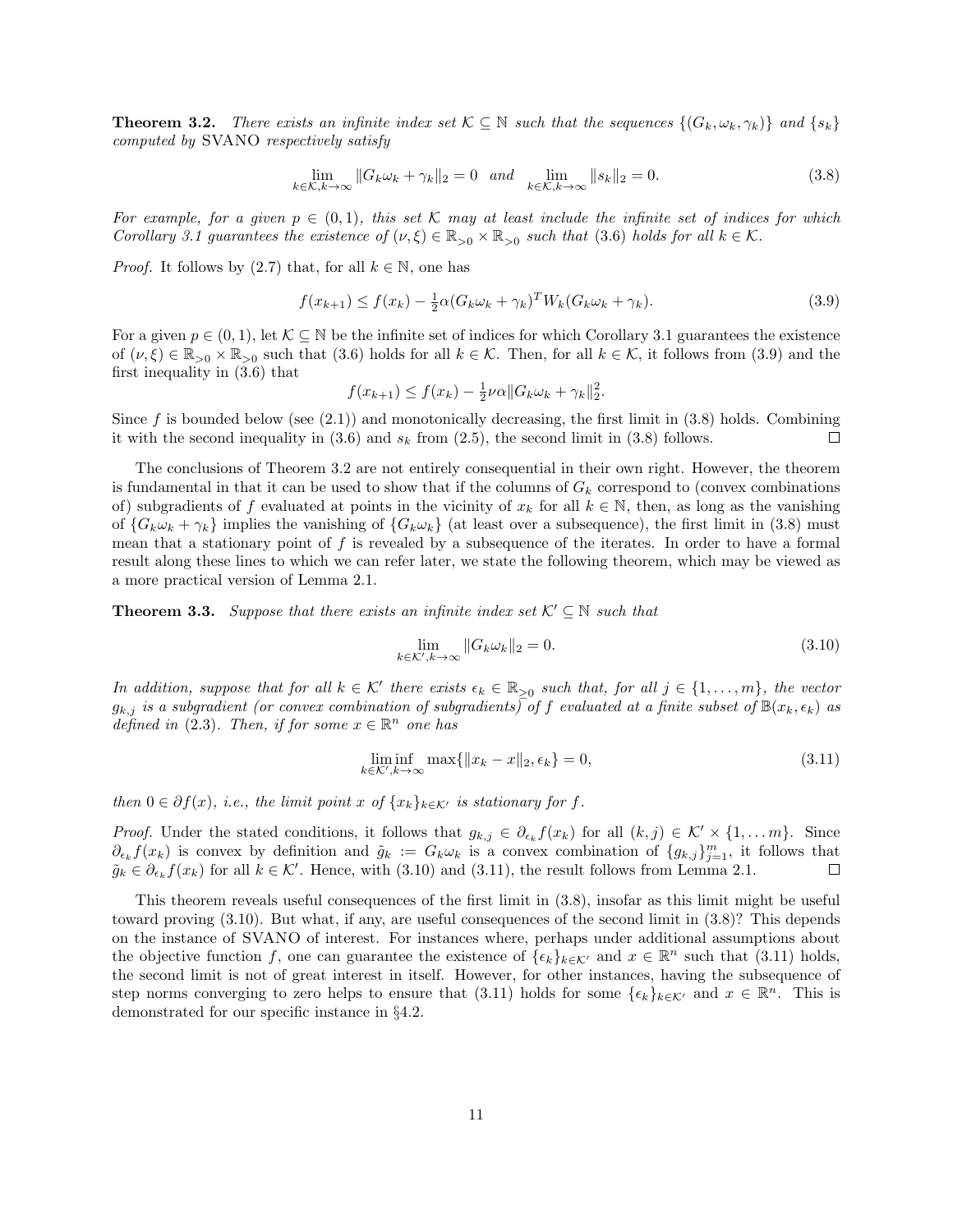#### SVANO-BFGS-Step

**Require:** A minimum stepsize parameter  $\tilde{\alpha}_{\min} \in \mathbb{R}_{>0}$ .

- 1: Set  $x_{k,1} \leftarrow x_k$  and  $g_{k,1} \in \partial f(x_k)$ .
- 2: Set  $G_k \leftarrow [g_{k,1}], \omega_k \leftarrow 1$ , and  $\tilde{s}_k \leftarrow -W_k G_k \omega_k$ .
- 3: Run a weak Wolfe line search [38, Alg. 4.6] from  $x_k$  along  $\tilde{s}_k$  to set

$$
\tilde{\alpha}_k \ge \tilde{\alpha}_{\min} \quad \text{with} \quad f(x_k + \tilde{\alpha}_k \tilde{s}_k) \le f(x_k) + \frac{1}{2} \alpha \tilde{\alpha}_k^2 g_{k,1}^T \tilde{s}_k,\tag{4.1}
$$

or terminate (i.e., *break down*) if no such  $\tilde{\alpha}_k$  is found within an iteration limit.

4: Set  $s_k \leftarrow \tilde{\alpha}_k \tilde{s}_k$  (meaning  $s_k \leftarrow -W_k(G_k \omega_k + \gamma_k)$  with  $\gamma_k = (\tilde{\alpha}_k - 1)g_{k,1}$ ).

```
5: Set x_{k+1} \leftarrow x_k + s_k.
```
6: return  $(s_k, x_{k+1})$  to Step 5 in SVANO.

## 4 Instances of SVANO

Our goal in this section is to present instances of SVANO that yield the convergence guarantee in Theorem 3.3. Specifically, we consider choices for computing the quantities in Step 2 of SVANO, and for these quantities establish that  $(2.7)$ ,  $(3.10)$ , and  $(3.11)$  hold. However, before doing so, it is instructive to show how, if one tries to fit a classical BFGS strategy into the framework, certain behaviors might cause the method to falter. This helps to motivate the more involved strategies that we present.

We stress that we are not attempting to claim that one cannot prove convergence for an algorithm that makes use of a classical BFGS strategy. We merely hope to illustrate the gaps in the analysis that might arise if one were to use such a strategy and try to employ Theorem 3.3 to prove convergence.

#### 4.1 Classical BFGS Method

Let us follow [38] and discuss a BFGS method with a weak Wolfe line search. A description of a step computation procedure for such an algorithm (written, in contrast to [38], with subgradients instead of gradients) is presented as SVANO-BFGS-Step. This procedure should be viewed as an instance of the step computation written as Steps 2–4 in SVANO. Rather than delineate the details of a weak Wolfe line search, we direct the reader to Algorithm 4.6 in [38] and note that our required condition (4.1) corresponds to " $c_1$ " =  $\frac{1}{2}\alpha$ , " $s$ " =  $g_{k,1}^T\tilde{s}_k$ , and " $t$ " =  $\tilde{\alpha}_k^2$ , which with the subsequent choices for  $s_k$  and  $x_{k+1}$  implies that (4.1) yields (2.7) with  $G_k \omega_k = g_{k,1}$  and  $\gamma_k = (\tilde{\alpha}_k - 1)g_{k,1}$ . When the line search fails to produce a sufficiently large stepsize, the algorithm breaks down; see §6.1 in [38].

The issues that may arise for this algorithm all relate to the line search. If for some  $k \in \mathbb{N}$  the function f is not differentiable at  $x_k$ , then  $\tilde{s}_k \leftarrow -W_k G_k \omega_k = -W_k g_{k,1}$  might not be a descent direction for f from  $x_k$ . For this and other reasons (see  $\S 4$  in [38]), the line search might not be able to produce a stepsize within a prescribed iteration limit such that  $(4.1)$  holds. In such cases, one cannot guarantee the conditions of Theorem 3.3, namely, (3.10), since vanishing of the sequence  ${G_k \omega_k + \gamma_k} = {g_{k,1} + (\tilde{\alpha}_k - 1)g_{k,1}}$ might not correspond to vanishing of (a subsequence of)  ${G_k \omega_k} = {g_{k,1}}$  due to the large perturbations  $\{\gamma_k\} = \{(\tilde{\alpha}_k - 1)g_{k,1}\}\.$  One can imagine various heuristics such that, if the line search would otherwise break down, one might replace  $\tilde{s}_k$  with  $-W_kG_k\omega_k$  for some matrix of subgradients  $G_k$  evaluated at points in  $\mathbb{B}(x_k, \epsilon_k)$  for some  $\epsilon_k \in \mathbb{R}_{>0}$  and some nonnegative weight vector  $\omega_k$  that sums to unity. However, it is a nontrivial task to determine such quantities to ensure that the weak Wolfe line search will be guaranteed to return a stepsize above a prescribed positive threshold.

All of this being said, if SVANO-BFGS-STEP yields  $\tilde{\alpha}_k \geq \tilde{\alpha}_{\min}$  for all  $k \in \mathbb{N}$  (which occurs often in practice for sufficiently small, but reasonable values of  $\tilde{\alpha}_{\min}$ , at least until the algorithm has nearly approached a stationary point), then the resulting instance of SVANO attains some of the guarantees in §3.2. In particular, with  $\tilde{\alpha}_k \ge \tilde{\alpha}_{\min}$  for all  $k \in \mathbb{N}$ , the conditions of Theorem 3.3 hold, and if  $g_{k,1} \in \partial f(x_k)$ or some heuristic is used to set  $\tilde{s}_k \leftarrow -W_k G_k \omega_k$  as described in the previous paragraph, then the supposition about  $\{g_{k,j}\}_{j=1}^m$  in Theorem 3.3 also holds. Consequently, if a subsequence of iterates converges to a limit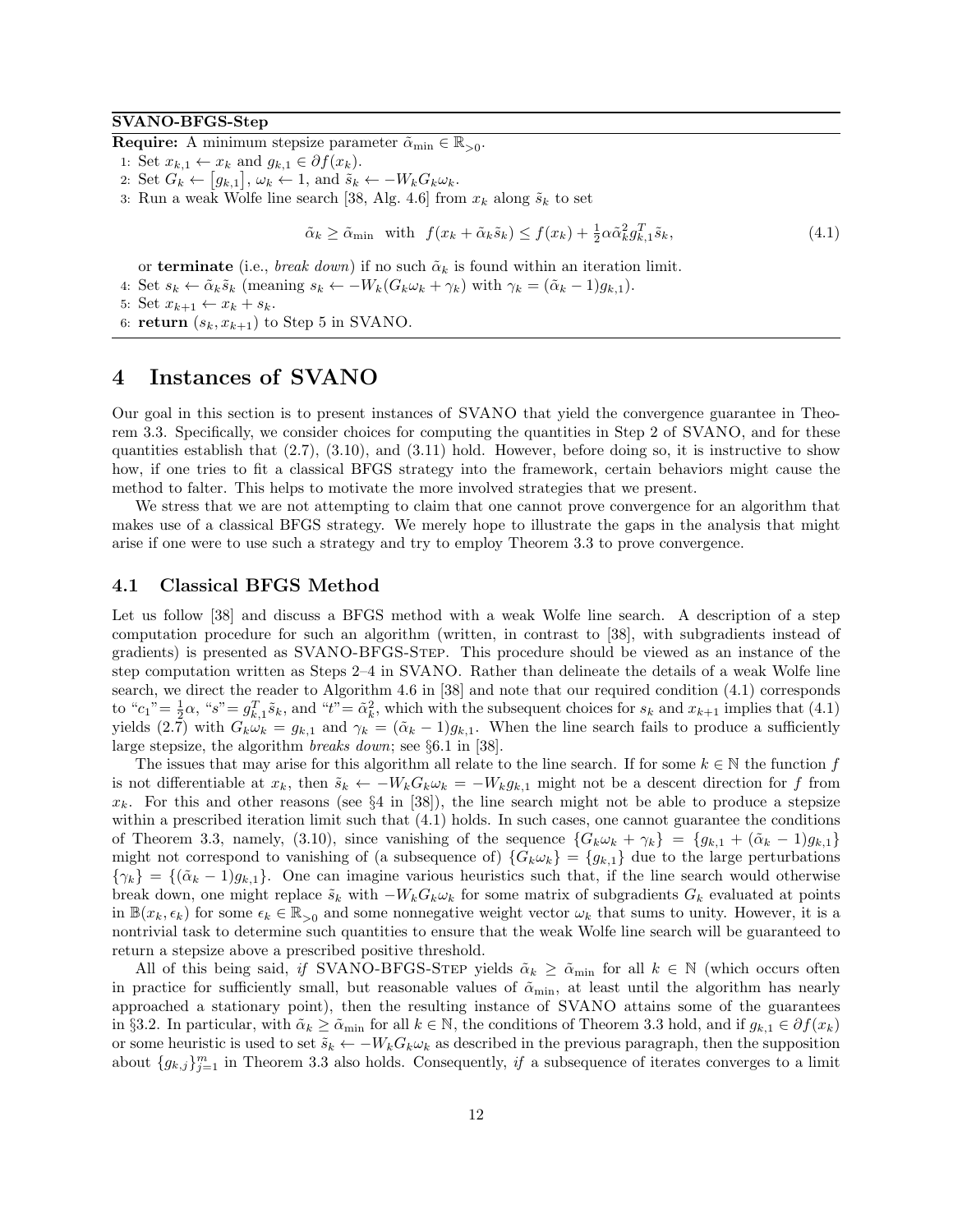and the subgradients employed in the step computation are evaluated at points in narrowing neighborhoods of each iterate, then a stationary point will be revealed by  $\{x_k\}$ .

Other classical BFGS variants can be derived that employ a trust region mechanism instead of a line search. However, the issues for such methods would be similar to those described above: if one finds that a successful step is taken sufficiently often when the trust region radius is above a positive threshold (say, proportional to  $||G_k \omega_k||_2$ , then the algorithm has the potential to converge. However, it is nontrivial to design an algorithm that maintains the spirit of a basic quasi-Newton algorithm and ensures that this occurs under loose assumptions on  $f$ .

#### 4.2 A Bundle Trust Region Method for Convex Minimization

Bundle methods are an extremely popular class of algorithms for solving nonsmooth optimization problems. Modern variants of bundle methods have guarantees for solving both convex (see, e.g., [27], [30], [43], [37], and [52]) and nonconvex (see, e.g., [1], [25], [26], [29], [33], [39], [42], and [53]) problems. Those for solving convex problems are based on combining cutting plane and proximal point methodologies, whereas those for solving nonconvex problems often employ the same ideas with modifications involving "downshifting" and "tilting" of the cutting planes. We refer the reader to the references above for further information and details.

In this subsection, we present an instance of SVANO using bundle method ideas for minimizing convex  $f$ . Our instance is described by specifying an algorithm for the step computation procedure written generically in Steps 2–4 in SVANO. In particular, see SVANO-BUNDLE-STEP below. Through an inner loop, the procedure computes trial steps through successive subproblem solves until one is computed satisfying a descent condition, shown in our analysis below to imply that (2.7) holds. (This inner loop causes "null" steps to occur until a "serious" step is computed, which causes the inner loop to terminate.) Each iteration of the inner loop involves solving a subproblem of the form (2.13) by solving the dual (2.15) for  $(\omega_{k,m}, \gamma_{k,m}) \in$  $\mathbb{R}^m_+ \times \mathbb{R}^n$  and recovering the primal solution as described in §2.3. (We now include a second subscript on the solution vectors since they change as the algorithm iterates over  $m \in \mathbb{N}$ .) The "bundles" employed in the loop are the tuples  $\{(x_{k,j}, f_{k,j}, g_{k,j})\}_{j=1}^m$  where  $\{f_{k,j}\}_{j=1}^m$  and  $\{g_{k,j}\}_{j=1}^m$  are objective values and subgradients evaluated at  ${x_{k,j}}_{j=1}^m$ . As in a standard bundle method, these include elements of bundles computed in previous "outer" iterations, but, for simplicity and since it is not required for convergence, we do not state this in the algorithm explicitly.

#### SVANO-Bundle-Step

1: Set  $x_{k,1} \leftarrow x_k, f_{k,1} \leftarrow f(x_{k,1}),$  and  $g_{k,1} \in \partial f(x_{k,1}).$ 2: for all  $m \in \mathbb{N}$  do 3: Set  $G_{k,m} \leftarrow [g_{k,1} \cdots g_{k,m}],$  then compute  $(\omega_{k,m}, \gamma_{k,m})$  by solving  $(2.15).$ 4: Set  $x_{k,m+1} \leftarrow x_k - W_k(G_{k,m}\omega_{k,m} + \gamma_{k,m})$ 5: Set  $f_{k,m+1} \leftarrow f(x_{k,m+1})$  and  $g_{k,m+1} \in \partial f(x_{k,m+1})$ . 6: if  $l_{k,m}(x_{k,m+1}) = f(x_k)$  then terminate since  $x_k$  is stationary for f. 7: if  $f(x_k) - f_{k,m+1} \geq \alpha(f(x_k) - l_{k,m}(x_{k,m+1}))$  then 8: Set  $s_k \leftarrow -W_k(G_{k,m}\omega_{k,m} + \gamma_{k,m})$  and  $x_{k+1} \leftarrow x_{k,m+1}$ . 9: **return**  $(s_k, x_{k+1})$  to Step 5 in SVANO. 10: end if 11: end for

For concreteness in order to demonstrate a complete analysis for an algorithm that falls under the SVANO Framework, we show that a standard convergence analysis for a bundle method can be adapted in order to prove a convergence guarantee for SVANO with step computations using SVANO-BUNDLE-STEP. We present an analysis that proceeds in two stages. Firstly, it is argued that, for any  $k \in \mathbb{N}$  in which the iterate  $x_k$  is suboptimal, the inner loop will terminate finitely, ensuring that the algorithm is well-defined in the sense that it will either reach a minimizer of  $f$  in a finite number of iterations or generate an infinite sequence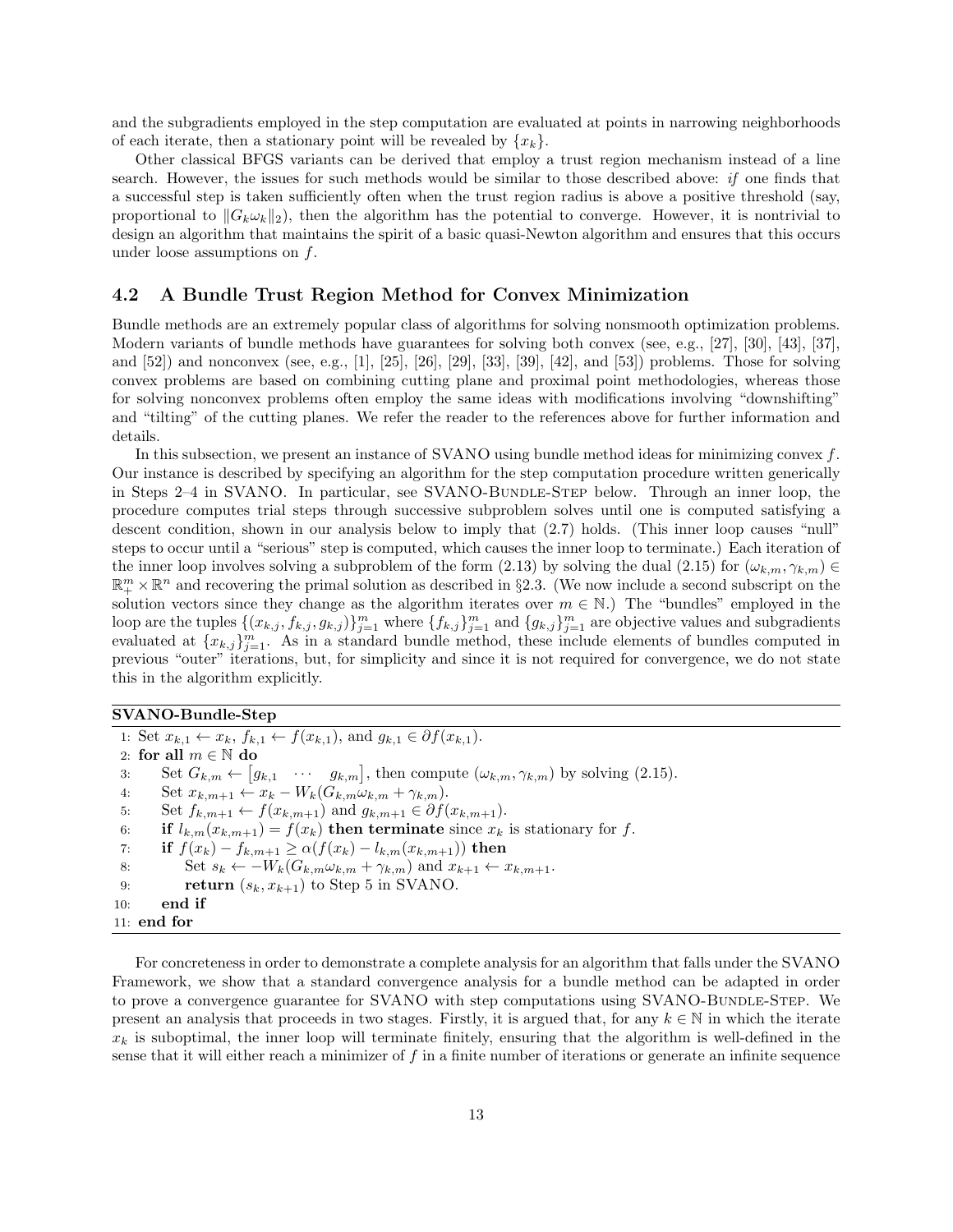of outer iterates. For this, we borrow from results that are common in the literature on bundle methods. In particular, our first few lemmas—for which complete proofs can be found in Appendix D—follow the treatment in Chapter 7.4 of [52], which in turn borrows from [7] and [27]. (Motivation and analyses for algorithms that combine bundle and trust-region-like ideas go back further as well; see, e.g., §4 of [32], the article by [53] and references therein, and the book [40].) Secondly, it is argued that each accepted step yields a sufficient reduction in f such that any limit point of the outer iteration sequence is a solution of problem (P). For this, it is important to recognize that standard results cannot readily be applied since the inverse Hessian updating scheme in SVANO does not guarantee that uniformly positive definite and bounded approximations will be generated in all iterations. That said, we are still able to establish a meaningful result due to the critical self-correcting properties of the updating scheme established in §3.1.

Toward proving that SVANO-BUNDLE-STEP is well-defined, one may use a type of Moreau-Yosida regularization function of f corresponding, for a given  $k \in \mathbb{N}$ , to the symmetric positive-definite  $H_k$  and trust region  $\mathcal{X}_k$  (recall (2.13)); specifically, consider the function  $f_{H_k,\mathcal{X}_k} : \mathbb{R}^n \to \mathbb{R}$  defined by

$$
f_{H_k, \mathcal{X}_k}(\bar{x}) = \min_{x \in \mathcal{X}_k} f(x) + \frac{1}{2} (x - \bar{x})^T H_k(x - \bar{x}).
$$
\n(4.2)

This function provides a mechanism for quantifying the separation between f and the models  $l_{k,m}$  and  $q_{k,m}$ defined in (2.11) and (2.12), respectively. To start, the following lemma states that if  $x_k$  is not a minimizer of f, then this Moreau-Yosida regularization function's value at  $x_k$  is strictly less than the objective function value at  $x_k$ . The proof of the result is based simply on the existence of another point in  $\mathbb{R}^n$  that yields a better objective function value than does  $x_k$ . (Again, the proof of this result and those of Lemma 4.2 and Lemma 4.3 can be found in Appendix D.)

**Lemma 4.1.** Suppose f is convex. For any  $k \in \mathbb{N}$ , if  $x_k$  does not minimize f, then  $f_{H_k,\mathcal{X}_k}(x_k) < f(x_k)$ .

The next lemma shows that the Moreau-Yosida regularization function offers an upper bound for the piecewise-linear and piecewise-quadratic model values corresponding to the optimal solution of (2.13).

**Lemma 4.2.** Suppose f is convex. For any  $(k, m) \in \mathbb{N} \times \mathbb{N}$ , the value of  $l_{k,m}$  evaluated at  $x_{k,m+1}$  is bounded above by the optimal value of (2.13), which, in turn, is bounded above by the Moreau-Yosida regularization function  $f_{H_k, \mathcal{X}_k}$  evaluated at  $x_k$ ; i.e.,

$$
l_{k,m}(x_{k,m+1}) \le q_{k,m}(x_{k,m+1}) \le f_{H_k, \mathcal{X}_k}(x_k). \tag{4.3}
$$

The following lemma now shows that the inner loop is well-defined in that if a minimizer of f has not yet been obtained, then a point satisfying the condition in Step 7 will be computed.

**Lemma 4.3.** Suppose f is convex. For any  $k \in \mathbb{N}$ , if  $x_k$  is not a minimizer of f and  $\delta_k \in \mathbb{R}_{>0}$  (recall  $(2.13)$ ), then SVANO-BUNDLE-STEP terminates.

Overall, unless the algorithm lands on a point that is optimal for  $f$ , the step computation procedure terminates for any  $k \in \mathbb{N}$ . Since the condition in Step 7 implies (2.18), it follows from Lemma 2.2 that the computed step satisfies (2.7), meaning that the overall algorithm is well posed. Thus, all that remains is to show that this instance of SVANO satisfies the remaining assumptions of Theorem 3.3. This is done in the following theorem when one introduces a particular strategy for updating the trust region.

Theorem 4.1. Suppose f is convex. Consider the SVANO framework in which

- step computations are performed using  $SVANO-BUNDLE-STEP$ , and
- with  $\delta_1 \in (0,\infty)$ ,  $\tau \in (0,1)$ , and  $(v_1, v_2, v_3) \in \mathbb{R}_{>0} \times \mathbb{R}_{>0}$ , one sets at the end of each iteration  $k \in \mathbb{N}$  the next trust region radius as

$$
\delta_{k+1} \leftarrow \begin{cases}\n\tau \delta_k & \text{if } \max\{v_1 \| G_k \omega_k + \gamma_k \|_2, v_2 \| s_k \|_2, v_3 \| G_k \omega_k \|_2\} \le \delta_k \\
\delta_k & \text{otherwise.}\n\end{cases}\n\tag{4.4}
$$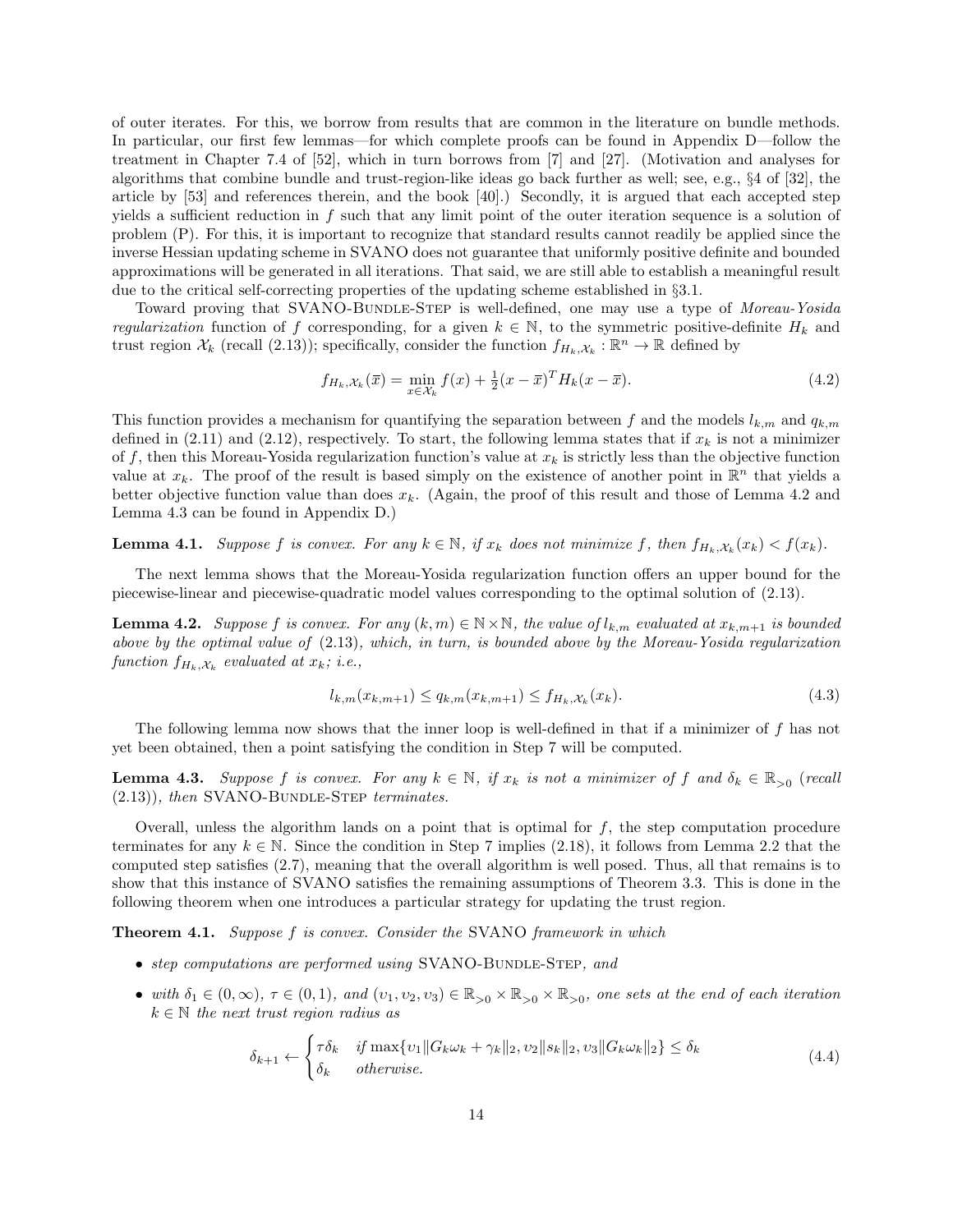Then, either the algorithm lands on a minimizer of f in a finite number of iterations or  $\{\delta_k\} \setminus 0$  and, with  $\mathcal{K}' \subseteq \mathbb{N}$  defined as the infinite index set such that  $\delta_{k+1} \leftarrow \tau \delta_k$  for all  $k \in \mathcal{K}'$ , one finds

$$
\lim_{k \in \mathcal{K}', k \to \infty} \|G_k \omega_k\|_2 = 0 \tag{4.5}
$$

with any limit point of  $\{x_k\}_{k\in\mathcal{K}}$  being optimal for f.

*Proof.* If the algorithm lands on a minimizer of f in a finite number of iterations, then there is nothing left to prove. Thus, for the remainder of the proof, let us suppose that this does not occur.

Our next aim is to show that, with the update (4.4), one finds  $\{\delta_k\} \searrow 0$ . To derive a contradiction, suppose that there exists  $\delta \in (0, \delta_1]$  such that  $\delta_k = \delta$  for all sufficient large  $k \in \mathbb{N}$ . For  $p \in (0, 1)$ , let  $\mathcal{K} \subseteq \mathbb{N}$  be the infinite index set for which Theorem 3.1 and Corollary 3.1 guarantee the existence of  $(\kappa, \sigma, \mu) \in \mathbb{R}_{>0} \times \mathbb{R}_{>0} \times \mathbb{R}_{>0}$  and  $(\nu, \xi) \in \mathbb{R}_{>0} \times \mathbb{R}_{>0}$  such that  $(3.5)$  and  $(3.6)$  hold, and, by Theorem 3.2, such that (3.8) holds. By the optimality of  $(\omega_k, \gamma_k)$  with respect to (2.15) for all  $k \in \mathbb{R}^n$ , it follows that, for all  $k \in \mathbb{N}$ , there exists  $t_k \in \mathbb{R}^n$  such that

$$
s_k = -W_k(G_k \omega_k + \gamma_k) = \delta_k t_k, \quad \|t_k\| \le 1, \text{ and } t_k^T \gamma_k = \|\gamma_k\|_*.
$$
 (4.6)

(This fact is derived as (A.4) in Appendix A.) With  $\pi_k$  representing the angle between  $t_k$  and  $\gamma_k$ , the last equation in (4.6) shows that there exists  $c \in \mathbb{R}_{>0}$  such that

$$
\cos(\pi_k) = t_k^T \gamma_k / (\|t_k\|_2 \|\gamma_k\|_2) = \|\gamma_k\|_* / (\|t_k\|_2 \|\gamma_k\|_2) \ge c / \|t_k\|_2 \tag{4.7}
$$

for all  $k \in \mathbb{N}$ . On the other hand, by the first equation in (4.6), the second limit in (3.8), and the supposition that  $\delta_k = \delta$  for all sufficiently large  $k \in \mathbb{N}$ , one finds that  $||t_k||_2 \searrow 0$  over  $k \in \mathcal{K}$ . This limit and (4.7) imply that  $\cos(\pi_k) \nearrow \infty$  over  $k \in \mathcal{K}$ , a contradiction. Hence, we may conclude that  $\{\delta_k\} \searrow 0$ .

Since  $\{\delta_k\} \searrow 0$ , by construction of the update (4.4), it follows that there exists an infinite index set K' such that (4.4) yields  $\delta_{k+1} \leftarrow \tau \delta_k$  for all  $k \in \mathcal{K}'$ . By (4.4), this implies that (4.5) holds. This limit, along with the fact that the subgradients  ${g_{k,j}}$  used in SVANO-BUNDLE-STEP are evaluated at points in  $\mathbb{B}(x_k, \delta_k)$  for all  $k \in \mathbb{N}$ , implies by Theorem 3.3 that any limit point of  $\{x_k\}_{k \in \mathcal{K}'}$  is optimal.  $\Box$ 

In (4.4), one may replace the last term in the max with  $v_3||G_k\omega_k||_{W_k}$ , which uses the  $W_k$ -norm rather than the Euclidean norm. One can show with this update, as in the proof above, that  $\{\delta_k\} \searrow 0$  and (4.5) holds for  $\mathcal{K}' := \{k \in \mathbb{N} : \delta_{k+1} < \delta_k\}.$  Indeed, with this modified update, a similar argument as in the proof above shows that  $\{\delta_k\}\setminus 0$ , implying that  $\{\|G_k\omega_k\|_{W_k}\}_{k\in\mathcal{K}'}\to 0$ . One then finds from (4.6) that

$$
\delta_k \gamma_k^T t_k = -\gamma_k^T W_k G_k \omega_k - \|\gamma_k\|_{W_k}^2 \implies \|\gamma_k\|_* = -\left(\frac{\cos(\tilde{\pi}_k) \|\gamma_k\|_{W_k} \|G_k \omega_k\|_{W_k}}{\delta_k}\right) - \frac{\|\gamma_k\|_{W_k}^2}{\delta_k},\tag{4.8}
$$

where  $\cos(\tilde{\pi}_k) := \gamma_k^T W_k G_k \omega_k / (\|\gamma_k\|_{W_k} \|G_k \omega_k\|_{W_k})$ . By nonnegativity of norms and since  $\delta_k > 0$  for all  $k \in \mathbb{N}$ , (4.8) shows that  $-\cos(\pi_k) \ge 0$  for all  $k \in \mathbb{N}$ . Moreover, for  $k \in \mathcal{K}'$ , one finds from (4.8) and (4.4) (again, with the last term in the max replaced by  $v_3||G_k \omega_k||_{W_k}$ ) that

$$
\|\gamma_k\|_{*} \leq -\left(\frac{\cos(\tilde{\pi}_k)\|\gamma_k\|_{W_k}}{\upsilon_3}\right) - \frac{\|\gamma_k\|_{W_k}^2}{\delta_k}.\tag{4.9}
$$

On the other hand, since f is bounded below,  $\{f(x_k)\}\$ is monotonically decreasing, inequality (2.7) holds for all  $k \in \mathbb{N}$ , and  $\{\|G_k \omega_k\|_{W_k}\}_{k \in \mathcal{K}'} \to 0$ , it follows that  $\{\|\gamma_k\|_{W_k}\}_{k \in \mathcal{K}'} \to 0$ , which with (4.9) implies that  ${\gamma_k}_{k \in \mathcal{K}'} \to 0$ . Combining this with  ${\|G_k \omega_k + \gamma_k\|_2}_{k \in \mathcal{K}'} \to 0$  shows that (4.5) holds.

#### 4.3 Bundle and Gradient Sampling Methods for Nonconvex Minimization

In this subsection, we describe two other methods that adhere to the SVANO Framework that are designed for minimizing nonconvex and nonsmooth objective functions. We do not present complete details and analyses for these methods, but direct the reader to articles for further information.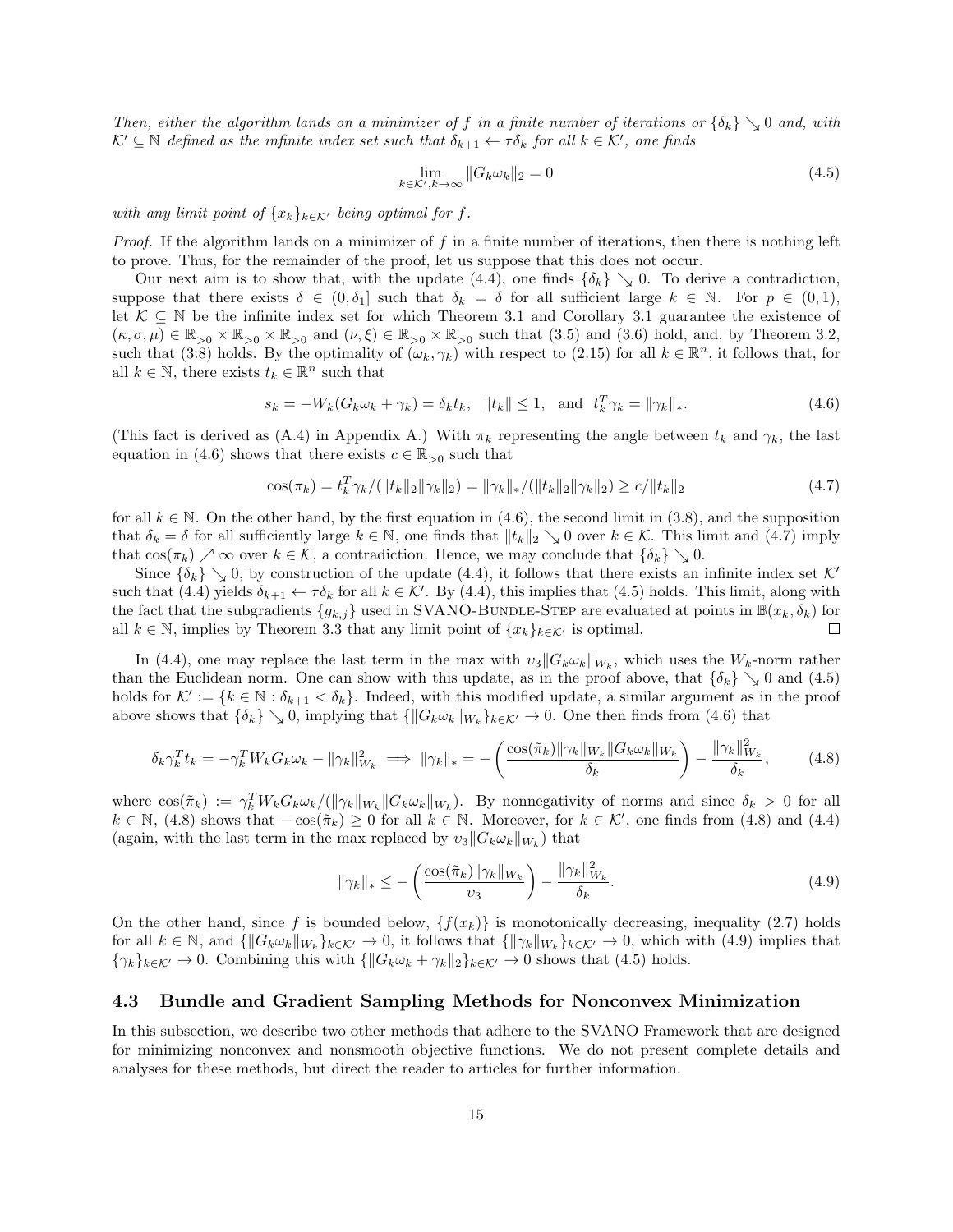Building on SVANO-BUNDLE-STEP in  $\S 4.2$ , one can devise a bundle trust region method for minimizing nonconvex f. The ideas for doing so that we discuss here can be found in  $\S3$ , and in particular in "Inner Iteration (3.3)," of [53]. Firstly, observe that when f is nonconvex, one should not employ  $b_{k,j}$  as defined in (2.16) since the mapping  $x \mapsto f_{k,j} + g_{k,j}^T(x - x_{k,j})$  is no longer guaranteed to be an affine underestimator of  $x \mapsto f(x)$ . Instead, one can "downshift" the cutting planes for the subproblem, in particular by defining the scalars instead to be

$$
b_{k,j} = \min\{f(x_k) - r \|x_k - x_{k,j}\|^2, f_{k,j} + g_{k,j}^T (x_k - x_{k,j})\}, \text{ where } r \in \mathbb{R}_{>0}.
$$
 (4.10)

This ensures that  $f(x_k) \geq l_{k,m}(x_k)$ , as required in the latter part of Lemma 2.2, and makes it less likely that the pair  $(f_{k,j}, g_{k,j})$  will influence the subproblem solution when  $x_{k,j}$  is farther from  $x_k$ . Two other modifications should also be made in the step computation procedure, one required for theoretical reasons and one due to practical considerations.

- For theoretical reasons, the algorithms proposed by [53] sometimes involve the use of a "Null Step" in which a step of norm zero is accepted while (depending on certain verifiable conditions) either the local model of the objective is improved through the addition of a (downshifted) cutting plane or the trust region radius is reduced. (In the context of SVANO, one should skip the update of the inverse Hessian approximation by setting  $W_{k+1} \leftarrow W_k$  when a null step occurs; the update should only be employed with a "Serious Step".) When  $f$  is convex and the current iterate is not a minimizer, one can guarantee that after a series of null steps the algorithm will eventually compute a serious step that makes sufficient progress toward a minimizer. However, when  $f$  is nonconvex, one cannot always perform null steps and guarantee that a serious step that makes sufficient progress will ultimately be produced. Instead, under certain verifiable conditions (indicating that one cannot guarantee sufficient progress either by reducing the trust region radius or adding a (downshifted) cutting plane), the proposed method falls back to a line search along a computed step. (See Step  $(2)(c)$  in "Inner Iteration  $(3.3)$ " in [53].) Such a fallback is also needed in the context of SVANO.
- For practical reasons (and to guarantee that a verifiable termination condition will ultimately be satisfied), one should not expend additional computational effort to produce a serious step if one has reasons to believe that the current iterate is approximately stationary. In particular, in the context of SVANO, if  $(\omega_k, \gamma_k, s_k)$  yields  $\max\{v_1\|G_k\omega_k + \gamma_k\|_2, v_2\|s_k\|_2, v_3\|G_k\omega_k\|_2\} \leq \delta_k$ , then the step computation should be terminated with a null step, one should skip (7) by setting  $W_{k+1} \leftarrow W_k$ , and the trust region radius should be decreased as in (4.4). (See Step (1) in "Inner Iteration" (3.3) in [53].)

The algorithm by [53] also involves other features that attempt to avoid line searches, although one does not need to employ these features to maintain their convergence guarantees. (Indeed, in our implementation used to obtain the results in §5, we ran a weak Wolfe line search after each successful step. This improved the performance of the algorithm, which we believe was a consequence of it computing better steps and pairs for the BFGS updating strategy.) Critically important for the analysis in [53] is an assumption that  $f$ , in addition to being locally Lipschitz, is also *weakly (lower) semismooth*; see, e.g., [41]. It is only with this assumption that one can guarantee that each line search will terminate finitely.

One can also devise gradient sampling strategies (see [9] and [35]) that adhere to SVANO. In particular, this is easily done with modifications to the method proposed by [16]. This approach already employs inverse Hessian approximations computed by BFGS updates, although in a more restrictive manner in that an update is skipped if the curvature of the Hessian approximation along a computed step is not sufficiently large relative to the norm of the step and the computed stepsize is not sufficiently large. (See Algorithm 5 in [16].) Within the SVANO Framework, this curvature condition does not need to be checked since the self-correcting properties of the updates will ensure that the inverse Hessian approximations have eigenvalues that are uniformly bounded below and above in a sufficient number of iterations. (One should still skip an update if a computed stepsize is below a threshold, although, as shown in the analysis in [16], the stepsize will be sufficiently large infinitely often if the algorithm does not terminate finitely.) As for the bundle method described in the previous paragraph, one needs to assume that the objective function is weakly (lower) semismooth in order to guarantee that the line searches terminate finitely.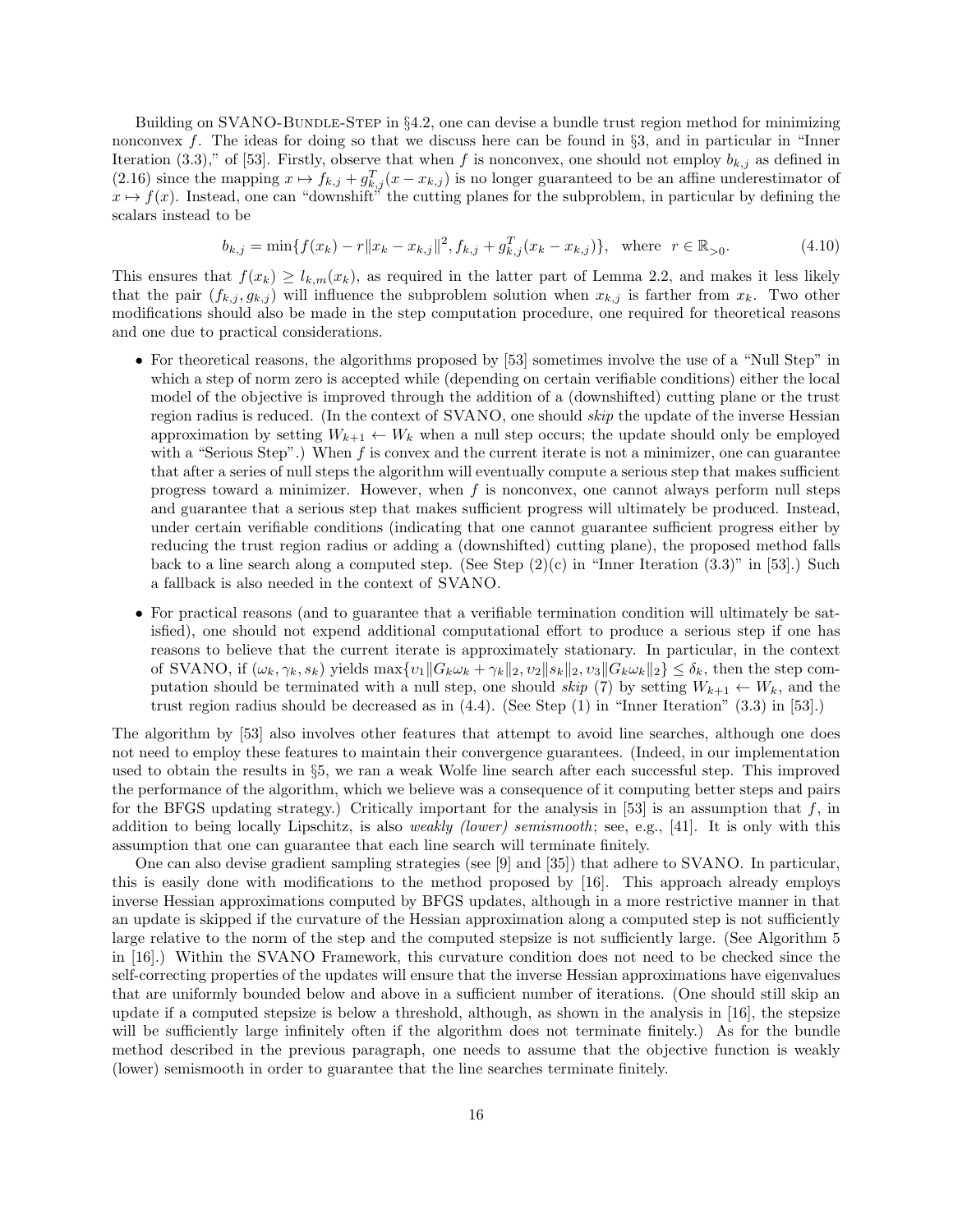### 5 Numerical Experiments

We implemented SVANO in C++. The software includes three algorithms: SVANO-BFGS, which follows the strategy in §4.1 (with no trust region constraint for the subproblems); SVANO-Bundle, which follows the strategy in §4.3 that builds on the method from §4.2; and SVANO-GS, which, as described in §4.3, follows the adaptive gradient sampling strategy from [16] with the addition of a trust region constraint. For solving the arising subproblems, the code has its own specialized active-set QP solver that borrows ideas from [31], but also allows for the variable-metric induced by  $W_k$  (see [15]) and a trust region constraint with  $\|\cdot\| = \|\cdot\|_{\infty}$ , meaning  $\|\cdot\|_* = \|\cdot\|_1$ .

Our implementation of SVANO allows for various choices of  $\overline{H}$  and  $y_k$  for all  $k \in \mathbb{N}$ . For example, as often proposed for BFGS methods for smooth optimization (e.g., see [45]), one might choose the former as a multiple of the identity where the multiplying factor is determined by a [2] "two-point stepsize" strategy, projected onto  $[\eta, \theta]$ , after the first accepted step. One could even update it with each iteration, as long as the factor is projected onto  $[\eta, \theta]$  for all  $k \in \mathbb{N}$ . Another strategy would be to initialize  $H_1 \leftarrow I$ , employ (2.19) through iteration  $K \in \mathbb{N}$ , then set  $\overline{H} \leftarrow H_{K+1}$  for use in all subsequent iterations. As for  $y_k$ , one could choose the displacement  $g_{k+1,1} - g_{k,1}$  or  $g_{k+1,1} - G_k \omega_k$ , where one should recall that  $G_k \omega_k$  is a convex combination of subgradients. However, for our experiments we simply set  $W_1 \leftarrow I$  and  $y_k \leftarrow g_{k+1,1} - g_{k,1}$ for all  $k \in \mathbb{N}$  so that our comparison of the algorithms mentioned above would be based on common choices of these values.

Our code sets  $\delta_1 \leftarrow 1$ , then sets the remaining values in the sequence  $\{\delta_k\}$  according to (4.4) with inputs  $\tau \leftarrow 0.5$  and  $v_1 = v_2 = v_3 \leftarrow 1$ . These values are used for the trust region radii in SVANO-Bundle and SVANO-GS, for the sampling radius in SVANO-GS, and in the termination conditions (see below) in all algorithms. In addition, at the beginning of each iteration  $k \in \mathbb{N}$  of SVANO-Bundle and SVANO-GS, the code initializes  $\{x_{k+1,j}\}$  with those points from  $\{x_{k,j}\}$  that are within  $\mathbb{B}(x_{k+1}, \delta_{k+1})$ . The remaining inputs were  $\alpha \leftarrow 10^{-15}, \eta \leftarrow 10^{-12}, \theta \leftarrow 20$ , and  $r \leftarrow 10^{-15}$ . The parameter  $\theta$  had a large impact on performance; we discuss this more later in this section.

For test problems, we used the first ten from [24] with  $n = 50$ . Pertinent information about the problems namely, an indication of whether each problem is convex, the objective value at the initial point  $(f(x_0))$ , and the global minimum value of the objective  $(f(x_*))$ —are given in Table 1. For further information, including the starting point for each problem; see [24].

| Name               | Convex? | $(x_0$ | $x_*$   |
|--------------------|---------|--------|---------|
| maxq               | Yes     | 2500.0 | 0.0     |
| mxhilb             | Yes     | 4.5    | 0.0     |
| chained lq         | Yes     | 49.0   | $-69.3$ |
| chained ch3 1      | Yes     | 980.0  | 98.0    |
| chained ch3 2      | Yes     | 980.0  | 98.0    |
| active faces       | No      | 3.9    | 0.0     |
| brown function 2   | No      | 98.0   | 0.0     |
| chained mifflin 2  | No      | 232.8  | $-34.8$ |
| chained crescent 1 | No      | 292.3  | 0.0     |
| chained crescent 2 | No      | 292.3  | 0.0     |

Table 1: Test problem information for  $n = 50$ .

Consistent with our theoretical analysis, the code terminates with a message of success when

$$
||G_k \omega_k||_2 \le 10\delta_k \text{ and } \delta_k \le 10^{-4} \text{ for some } k \in \mathbb{N}.
$$
 (5.1)

The code terminates with a message of failure if the iteration limit of  $10^4$  is reached or a computed stepsize is below  $10^{-15}$ , the latter playing the role of  $\tilde{\alpha}_{\rm min}$  in Algorithm SVANO-BFGS-STEP. The results obtained with these stopping conditions are shown in Table 2. (It should be noted that since SVANO-GS is a randomized algorithm, its performance on a single problem can change from one run to the next, even from the same initial point. In each of our experiments, we show the results of a single run for each problem. In each case, we have observed that the results we provide are representative of the algorithm's average performance in general.) In the table, an Exit of Stationary indicates a successful termination while that of Iteration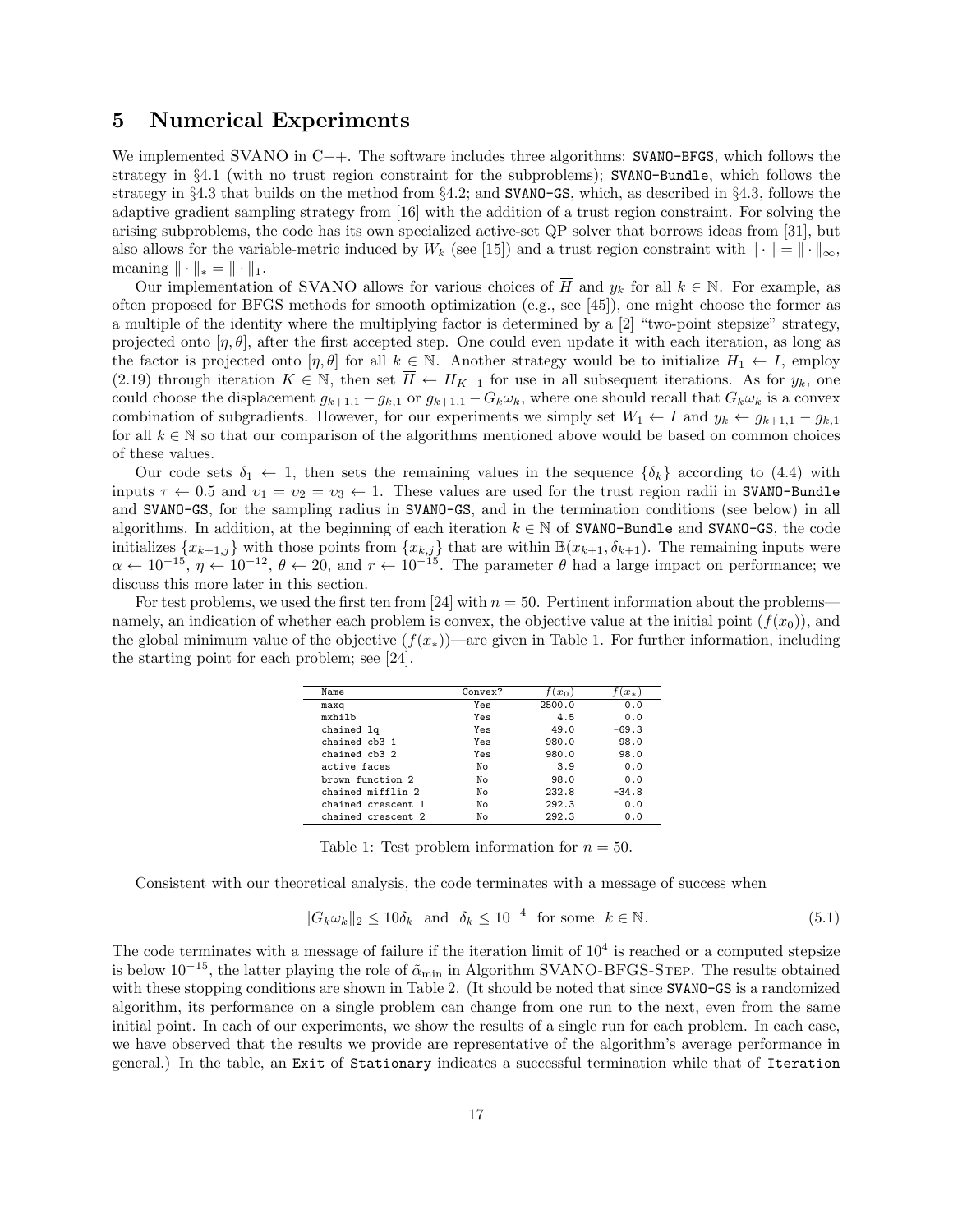or Stepsize indicates that the iteration or stepsize limit, respectively, was exceeded. The values  $\delta_{end}$  and  $f(x<sub>end</sub>)$  indicate the final elements of the sequences  $\{\delta_k\}$  and  $\{f(x_k)\}$ , and the counters #iter, #func, #grad, and #subs indicate the number of iterations, function evaluations, gradient evaluations, and subproblems solved.

|                    |              | SVANO-BFGS                         |                                |       |       |       |       |  |  |  |
|--------------------|--------------|------------------------------------|--------------------------------|-------|-------|-------|-------|--|--|--|
| Name               | Exit         | $\delta_{end}$                     | $\overline{f(x_{\text{end}})}$ | #iter | #func | #grad | #subs |  |  |  |
| maxq               | Stationary   | $+9.77e-05$                        | $+2.22e-07$                    | 457   | 1005  | 465   | 458   |  |  |  |
| mxhilb             | Stepsize     | $+1.56e-03$                        | $+4.37e-02$                    | 134   | 2243  | 162   | 135   |  |  |  |
| chained lq         | Stepsize     | $+5.00e-02$                        | $-6.93e+01$                    | 173   | 3107  | 175   | 174   |  |  |  |
| chained cb3 1      | Stepsize     | $+1.00e-01$                        | $+9.80e+01$                    | 314   | 7061  | 315   | 315   |  |  |  |
| chained cb3 2      | Stepsize     | $+1.00e-01$                        | $+9.82e+01$                    | 136   | 2783  | 144   | 137   |  |  |  |
| active faces       | Stepsize     | $+2.50e-02$                        | $+1.11e-15$                    | 26    | 716   | 29    | 27    |  |  |  |
| brown function 2   | Stepsize     | $+1.00e-01$                        | $+2.02e-08$                    | 308   | 5245  | 309   | 309   |  |  |  |
| chained mifflin 2  | Stepsize     | $+5.00e-02$                        | $-3.48e+01$                    | 1009  | 22080 | 1034  | 1010  |  |  |  |
| chained crescent 1 | Stepsize     | $+1.00e-01$                        | $+1.84e-01$                    | 121   | 4045  | 124   | 122   |  |  |  |
| chained crescent 2 | Stepsize     | $+1.00e-01$                        | $+3.40e-03$                    | 291   | 5470  | 292   | 292   |  |  |  |
|                    | SVANO-Bundle |                                    |                                |       |       |       |       |  |  |  |
| Name               | Exit         | $\overline{\delta_{\texttt{end}}}$ | $f(x_{end})$                   | #iter | #func | #grad | #subs |  |  |  |
| maxq               | Stationary   | $+9.77e-05$                        | $+8.14e-07$                    | 260   | 470   | 653   | 315   |  |  |  |
| mxhilb             | Stationary   | $+9.77e-05$                        | $+5.92e-05$                    | 61    | 756   | 712   | 116   |  |  |  |
| chained lq         | Stationary   | $+9.77e-05$                        | $-6.93e+01$                    | 14    | 85    | 85    | 66    |  |  |  |
| chained cb3 1      | Stationary   | $+9.77e-05$                        | $+9.80e+01$                    | 19    | 158   | 170   | 146   |  |  |  |
| chained cb3 2      | Stationary   | $+9.77e-05$                        | $+9.80e+01$                    | 30    | 71    | 85    | 48    |  |  |  |
| active faces       | Stationary   | $+9.77e-05$                        | $+5.21e-05$                    | 16    | 160   | 153   | 18    |  |  |  |
| brown function 2   | Stationary   | $+9.77e-05$                        | $+2.05e-07$                    | 17    | 86    | 66    | 39    |  |  |  |
| chained mifflin 2  | Stationary   | $+9.77e-05$                        | $-3.48e+01$                    | 57    | 927   | 961   | 899   |  |  |  |
| chained crescent 1 | Stationary   | $+9.77e-05$                        | $+8.20e-06$                    | 30    | 113   | 81    | 35    |  |  |  |
| chained crescent 2 | Stationary   | $+9.77e-05$                        | $+2.50e-06$                    | 98    | 902   | 976   | 870   |  |  |  |
|                    |              | SVANO-GS                           |                                |       |       |       |       |  |  |  |
| Name               | Exit         | $\overline{\delta}_{\mathrm{end}}$ | $f(x_{end})$                   | #iter | #func | #grad | #subs |  |  |  |
| maxq               | Stationary   | $+9.77e-05$                        | $+8.17e-07$                    | 225   | 658   | 351   | 226   |  |  |  |
| mxhilb             | Stationary   | $+9.77e-05$                        | $+1.15e-04$                    | 96    | 1191  | 701   | 101   |  |  |  |
| chained lq         | Stationary   | $+9.77e-05$                        | $-6.93e+01$                    | 17    | 473   | 238   | 18    |  |  |  |
| chained cb3 1      | Stationary   | $+9.77e-05$                        | $+9.80e+01$                    | 4023  | 32550 | 4491  | 4069  |  |  |  |
| chained cb3 2      | Stationary   | $+9.77e-05$                        | $+9.80e+01$                    | 137   | 419   | 165   | 138   |  |  |  |
| active faces       | Stationary   | $+9.77e-05$                        | $+6.44e-03$                    | 16    | 367   | 188   | 17    |  |  |  |
| brown function 2   | Stationary   | $+9.77e-05$                        | $+3.77e-02$                    | 19    | 504   | 462   | 20    |  |  |  |
| chained mifflin 2  | Stationary   | $+9.77e-05$                        | $-3.48e+01$                    | 2116  | 24228 | 2991  | 2135  |  |  |  |
| chained crescent 1 | Stationary   | $+9.77e-05$                        | $+2.30e-05$                    | 38    | 211   | 66    | 40    |  |  |  |
| chained crescent 2 | Stationary   | $+9.77e-05$                        | $+6.65e-03$                    | 1475  | 11284 | 1636  | 1479  |  |  |  |

Table 2: Termination status, solution properties, and counter values when SVANO-BFGS, SVANO-Bundle, and SVANO-GS were employed to solve the test problems stated in Table 1.

One can see that SVANO-Bundle and SVANO-GS behave quite well in the sense that they terminate with success for all problems. Which algorithm performs the best for a particular problem depends on the performance measure of interest. In particular, SVANO-Bundle often requires fewer function evaluations, but sometimes at the expense of more gradient evaluations and subproblem solves.

More striking in the results in Table 2 is the fact that SVANO-BFGS only terminated with a message of success for one problem. For the remaining problems, the code terminated due to a small stepsize (below  $10^{-15}$ ). This provides evidence for our discussion in §4.1, where we stated that the main issue with proving convergence guarantees for a classical BFGS approach is that one cannot be sure that the stepsize would remain sufficiently large. That being said, the final objective values yielded by SVANO-BFGS show that this code did not always perform poorly in terms of the final objective value! For many problems, the final value was close to optimal. (To try to verify approximate stationarity in practice, one could employ auxiliary procedures; see, e.g., §6.3 in [38]. The effects of this are seen for a code with results in Table 4 later on.)

To illustrate the benefits of self-correction, we also ran the experiments with the same settings, except with  $\theta \leftarrow \infty$ , a choice that is not valid in terms of ensuring our convergence guarantees. The results with these inputs are given in Table 3. Clearly, the performance is not as good. The final objective values are often nearly optimal, but the code has a difficult time satisfying our termination criteria. We conjecture that this behavior can be explained as follows. Firstly, observe from Corollary 3.1, namely, inequality (3.6),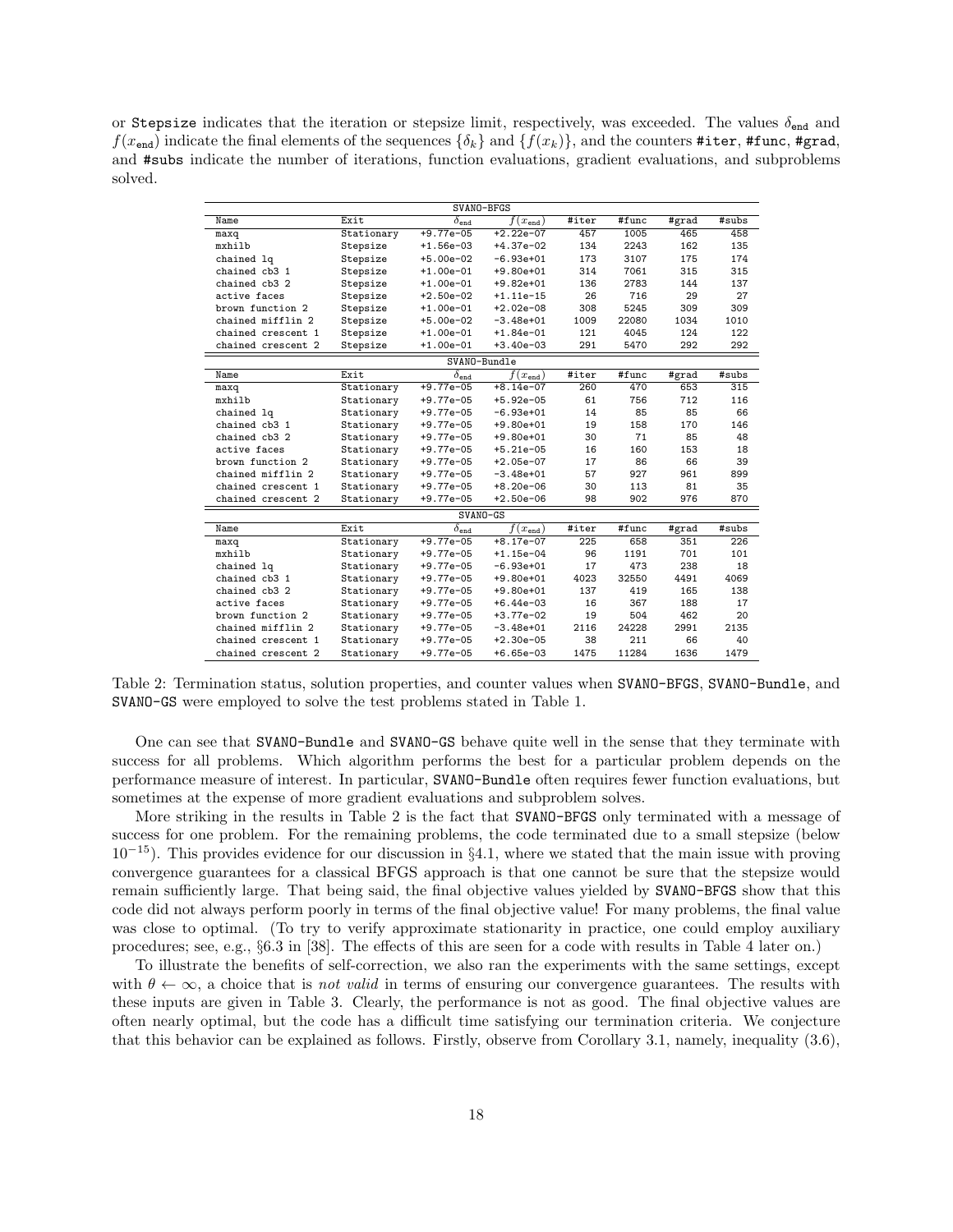that the objective decrease that is guaranteed through (2.7) is at least

$$
\frac{1}{2}\alpha(G_k\omega_k + \gamma_k)^T W_k(G_k\omega_k + \gamma_k) \ge \frac{1}{2}\alpha(\nu/\xi) \|W_k(G_k\omega_k + \gamma_k)\|_2^2 = \frac{1}{2}\alpha(\nu/\xi) \|s_k\|_2^2. \tag{5.2}
$$

It is through these relationships that Theorem 3.2 ensures that there exists a subsequence of iterations over which  $\|G_k\omega_k + \gamma_k\|_2$  and  $\|s_k\|_2$  vanish. However, as  $\theta \nearrow \infty$ , one finds through the analysis in Appendix C specifically, (C.4) through the end of the proof of Theorem 3.1—that the values in Theorem 3.1 have  $\kappa \searrow 0$ ,  $\sigma \searrow 0$ , and  $\mu \nearrow \infty$ . This, in turn, implies that  $\nu \searrow 0$  and  $\xi \nearrow \infty$ , meaning that  $\nu/\xi \searrow 0$  in (5.2). Consequently, small reductions in the objective (which is all that can be obtained near a minimizer) might be obtained with relatively large  $||G_k \omega_k + \gamma_k||_2$  and  $||s_k||_2$ . This means that numerous steps could be taken near a minimizer until the trust region radius is reduced (recall (4.4)), which in turn means that numerous steps could be taken near a minimizer until the termination condition (5.1) is satisfied. Overall, this influence of  $\theta$  on our numerical results shows that a practical benefit of our self-correcting framework is that it allows our code to enforce theoretically sound termination criteria.

In theory, a small value for  $\eta$  might have a similar effect as a large value for  $\theta$  as described in the previous paragraph. However, we did not see the same effect in our experiments. Indeed, the value that we used since it worked well in our experiments, namely,  $\eta \leftarrow 10^{-12}$ , is relatively small. One possible theoretical explanation for this is the fact that it enters as  $\ln \eta$  in (C.4), whereas  $\theta$  itself enters.

|                    |            | SVANO-BFGS (not enforcing $(2.9)$ ) |              |       |        |        |        |
|--------------------|------------|-------------------------------------|--------------|-------|--------|--------|--------|
| Name               | Exit       | $\overline{\delta_{\texttt{end}}}$  | $f(x_{end})$ | #iter | #func  | #grad  | #subs  |
| maxq               | Stationary | $+9.77e-05$                         | $+2.35e-07$  | 513   | 1392   | 611    | 514    |
| mxhilb             | Iteration  | $+1.56e-03$                         | $+9.31e-09$  | 10000 | 478038 | 10145  | 10001  |
| chained lq         | Stepsize   | $+5.00e-02$                         | $-6.93e+01$  | 343   | 2449   | 346    | 344    |
| chained cb3 1      | Stepsize   | $+1.00e-01$                         | $+9.80e+01$  | 500   | 2701   | 501    | 501    |
| chained cb3 2      | Stepsize   | $+1.00e-01$                         | $+9.80e+01$  | 2004  | 60334  | 2053   | 2005   |
| active faces       | Stepsize   | $+2.50e-02$                         | $+4.88e-15$  | 37    | 160    | 40     | 38     |
| brown function 2   | Stepsize   | $+1.00e-01$                         | $+2.82e-10$  | 118   | 554    | 119    | 119    |
| chained mifflin 2  | Iteration  | $+5.00e-02$                         | $-3.48e+01$  | 10000 | 192578 | 11178  | 10001  |
| chained crescent 1 | Stepsize   | $+1.00e-01$                         | $+4.23e-11$  | 72    | 754    | 99     | 73     |
| chained crescent 2 | Stepsize   | $+1.00e-01$                         | $+3.10e-14$  | 546   | 2929   | 551    | 547    |
|                    |            | SVANO-Bundle (not enforcing         |              | (2.9) |        |        |        |
| Name               | Exit       | $\delta_{\text{end}}$               | $f(x_{end})$ | #iter | #func  | #grad  | #subs  |
| maxq               | Stationary | $+9.77e-05$                         | $+5.11e-07$  | 176   | 456    | 477    | 203    |
| mxhilb             | Stepsize   | $+3.91e-04$                         | $+8.96e-06$  | 79    | 582    | 331    | 100    |
| chained lq         | Stationary | $+9.77e-05$                         | $-6.93e+01$  | 15    | 557    | 374    | 356    |
| chained cb3 1      | Stepsize   | $+2.50e-02$                         | $+9.80e+01$  | 205   | 4758   | 4867   | 4658   |
| chained cb3 2      | Iteration  | $+1.25e-02$                         | $+9.80e+01$  | 10000 | 897132 | 508499 | 498494 |
| active faces       | Stationary | $+9.77e-05$                         | $+9.51e-05$  | 20    | 465    | 383    | 24     |
| brown function 2   | Stationary | $+9.77e-05$                         | $+1.20e-09$  | 17    | 435    | 369    | 74     |
| chained mifflin 2  | Stepsize   | $+1.25e-02$                         | $-3.48e+01$  | 75    | 1245   | 1116   | 1033   |
| chained crescent 1 | Stationary | $+9.77e-05$                         | $+2.50e-09$  | 72    | 468    | 383    | 284    |
| chained crescent 2 | Stepsize   | $+1.25e-02$                         | $+1.56e-03$  | 144   | 4680   | 4215   | 4051   |
|                    |            | SVANO-GS (not enforcing $(2.9)$ )   |              |       |        |        |        |
| Name               | Exit       | $\delta_{end}$                      | $f(x_{end})$ | #iter | #func  | #grad  | #subs  |
| maxq               | Stationary | $+9.77e-05$                         | $+1.01e-06$  | 141   | 439    | 242    | 142    |
| mxhilb             | Stationary | $+9.77e-05$                         | $+6.28e-07$  | 115   | 768    | 409    | 120    |
| chained lq         | Stationary | $+9.77e-05$                         | $-6.93e+01$  | 17    | 755    | 491    | 18     |
| chained cb3 1      | Iteration  | $+1.25e-02$                         | $+9.88e+01$  | 10000 | 411205 | 2720   | 10002  |
| chained cb3 2      | Iteration  | $+3.13e-03$                         | $+9.80e+01$  | 10000 | 504074 | 147    | 10001  |
| active faces       | Stationary | $+9.77e-05$                         | $+6.44e-03$  | 16    | 440    | 353    | 18     |
| brown function 2   | Stationary | $+9.77e-05$                         | $+3.77e-02$  | 19    | 551    | 461    | 20     |
| chained mifflin 2  | Iteration  | $+6.25e-03$                         | $-3.47e+01$  | 10000 | 459942 | 4333   | 10047  |
| chained crescent 1 | Stationary | $+9.77e-05$                         | $+1.06e-05$  | 61    | 171    | 85     | 62     |
| chained crescent 2 | Iteration  | $+7.81e-04$                         | $+2.29e-02$  | 10000 | 495522 | 758    | 10032  |

Table 3: Termination status, solution properties, and counter values when SVANO-BFGS, SVANO-Bundle, and SVANO-GS were employed to solve the test problems stated in Table 1. Unlike for Table 2, these results were obtained with  $\theta \leftarrow \infty$ , meaning that the latter bound in (2.9) is not enforced.

For reference, we provide in Table 4 the results when solving the problems with  $LMBM<sup>1</sup>$  (written in Fortran) and HANSO<sup>2</sup> (written in Matlab), both using their default settings. It is difficult to compare the performance

<sup>1</sup>http://napsu.karmitsa.fi/lmbm/

<sup>2</sup>https://cs.nyu.edu/overton/software/hanso/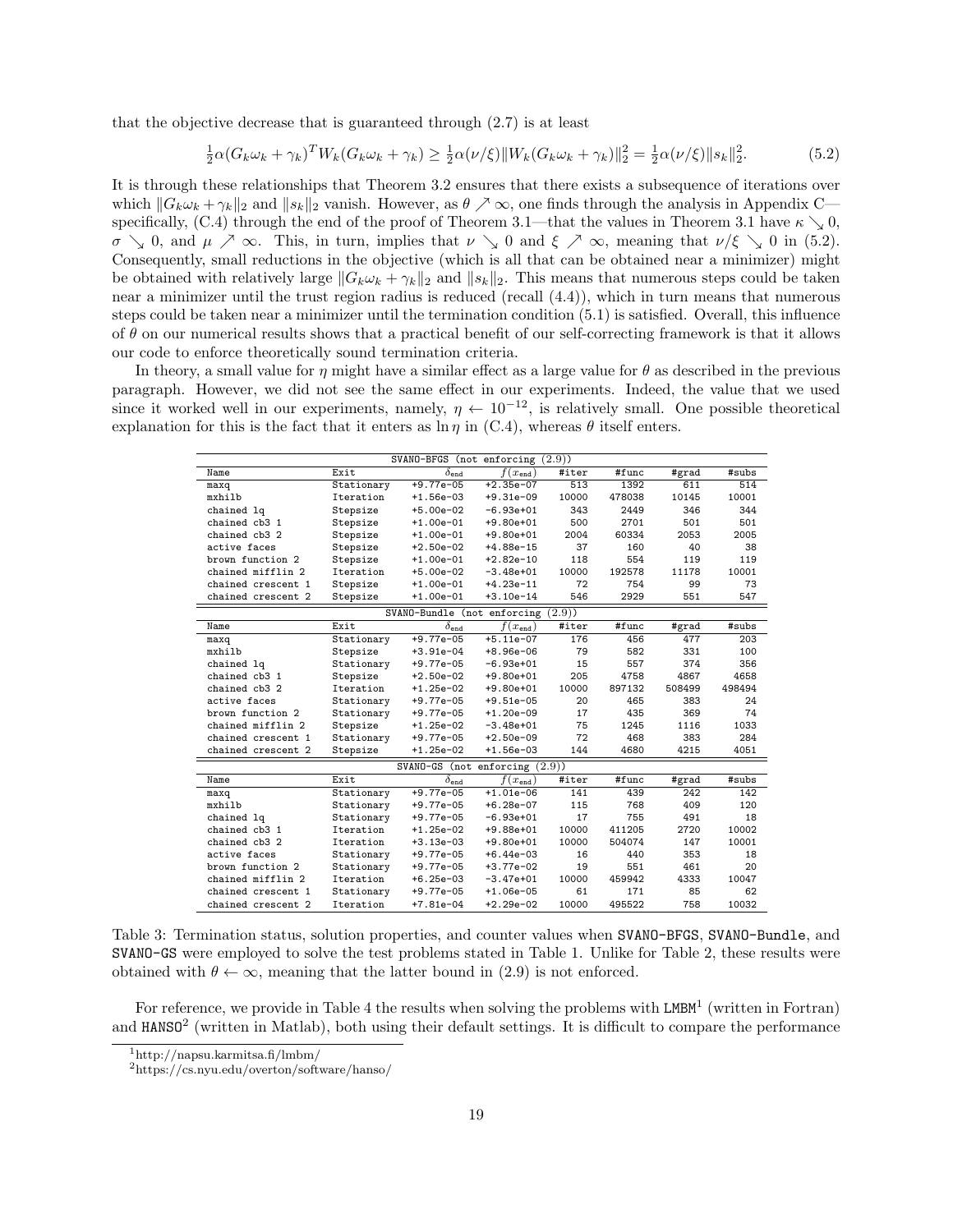of these codes with our methods since the termination conditions for all codes are different. Indeed, while our methods only terminate with a message of success if (5.1) is satisfied, LMBM and HANSO terminate due to other sets of conditions. (See the caption of Table 4.) Variants of SVANO might benefit from tailored termination conditions depending on the type of algorithm (e.g., a bundle versus a gradient sampling method) and class of problem being solved, but in the interest of having consistent experiments based on our general theoretical results, we have required (5.1). (It is worth mentioning that for the problems that SVANO-GS struggled to solve—chained cb3 1, chained mifflin 2, and chained crescent 2—both LMBM and HANSO terminated with Exit not equal to 1.)

|                    | LMBM         |             |       |       | HANSO          |              |       |       |
|--------------------|--------------|-------------|-------|-------|----------------|--------------|-------|-------|
| Name               | Exit         | $(x_{end})$ | #iter | #func | Exit           | $f(x_{end})$ | #iter | #func |
| maxq               |              | $+4.97e-06$ | 460   | 501   |                | $+1.18e-08$  | 494   | 1002  |
| mxhilb             | 3            | $+1.25e-06$ | 377   | 1385  | $\overline{2}$ | $+1.92e-12$  | 473   | 1091  |
| chained lg         | 3            | $-6.93e+01$ | 219   | 1233  |                | $-6.93e+01$  | 182   | 811   |
| chained cb3 1      | 3            | $+9.80e+01$ | 167   | 750   | 3              | $+9.80e+01$  | 149   | 968   |
| chained cb3 2      | 3            | $+9.81e+01$ | 20    | 61    | 3              | $+9.80e+01$  | 83    | 208   |
| active faces       | $\mathbf{2}$ | $+7.40e-11$ | 96    | 97    |                | $+2.35e-05$  | 11    | 27    |
| brown function 2   | $\mathbf{2}$ | $+1.36e-08$ | 348   | 3195  |                | $+1.24e-04$  | 24    | 102   |
| chained mifflin 2  | 3            | $-3.48e+01$ | 258   | 1890  | 3              | $-3.48e+01$  | 962   | 2858  |
| chained crescent 1 | 3            | $+2.65e-09$ | 106   | 294   |                | $+9.45e-06$  | 21    | 51    |
| chained crescent 2 | $\mathbf{2}$ | $+6.12e-05$ | 488   | 4351  | 3              | $+7.40e-07$  | 92    | 453   |

Table 4: Termination status, final objective value, and counter values when LMBM and HANSO are employed to solve the test problems stated in Table 1. For LMBM, an Exit of 1 means "the problem has been solved with desired accuracy," while an Exit of 2 or 3 means that changes in the objective were sufficiently small. (See IOUT(3) in LMBM's documentation.) For HANSO, an Exit of 1 means "norm of smallest vector in convex hull of gradients below tolerance," of 2 means a direction of ascent was computed, and of 3 means that the line search failed.

## 6 Conclusion

We have proposed a framework for solving nonsmooth optimization problems. Its distinguishing characteristic is that it maintains and benefits from the self-correcting properties of BFGS updating of the generated sequence of inverse Hessian approximations. In particular, it benefits theoretically in that global convergence guarantees can be established, and it benefits in practice in that instances of the framework are effectively able to determine when iterates are nearly stationary for the objective.

Our discussions and analysis have been presented under Assumption 2.1. One might also be interested in situations when f can be unbounded below and/or when it is extended-real-valued, i.e., when  $f : \mathbb{R}^n \to$  $(\mathbb{R} \cup \{-\infty, \infty\})$ . We claim that the proposed framework, which ensures monotonic decrease in f, is also viable in such cases, at least as long as one has access to an initial iterate  $x_1$  in the effective domain of f, i.e.,  $x_1 \in \text{dom}(f) := \{x \in \mathbb{R}^n : f(x) < \infty\}.$  If f is unbounded below and an iterate sequence  $\{x_k\}$  is generated such that  $\{f(x_k)\}\searrow -\infty$ , then there is nothing else that one should ask from the proposed framework. Hence, for simplicity, our Assumption 2.1 precluded this case by ensuring that any such sequence  $\{f(x_k)\}\$ is bounded below. As for cases when f is extended-real-valued, we claim that if any stationary point for f lies in the interior of the effective domain  $dom(f)$ , then, with slight modifications of the proposed framework e.g., to handle points encountered outside  $dom(f)$ —our analysis for our framework follows in essentially the same manner as under Assumption 2.1.

It is worthwhile to point out that we have not discussed limited-memory BFGS, even though using limited memory ideas is another alternative for ensuring that the inverse Hessian approximations have eigenvalues that are uniformly bounded below (away from zero) and above. The primary reason for this omission is that we have observed that limited memory BFGS techniques do not typically perform as well as a full memory approach in the context of nonsmooth optimization.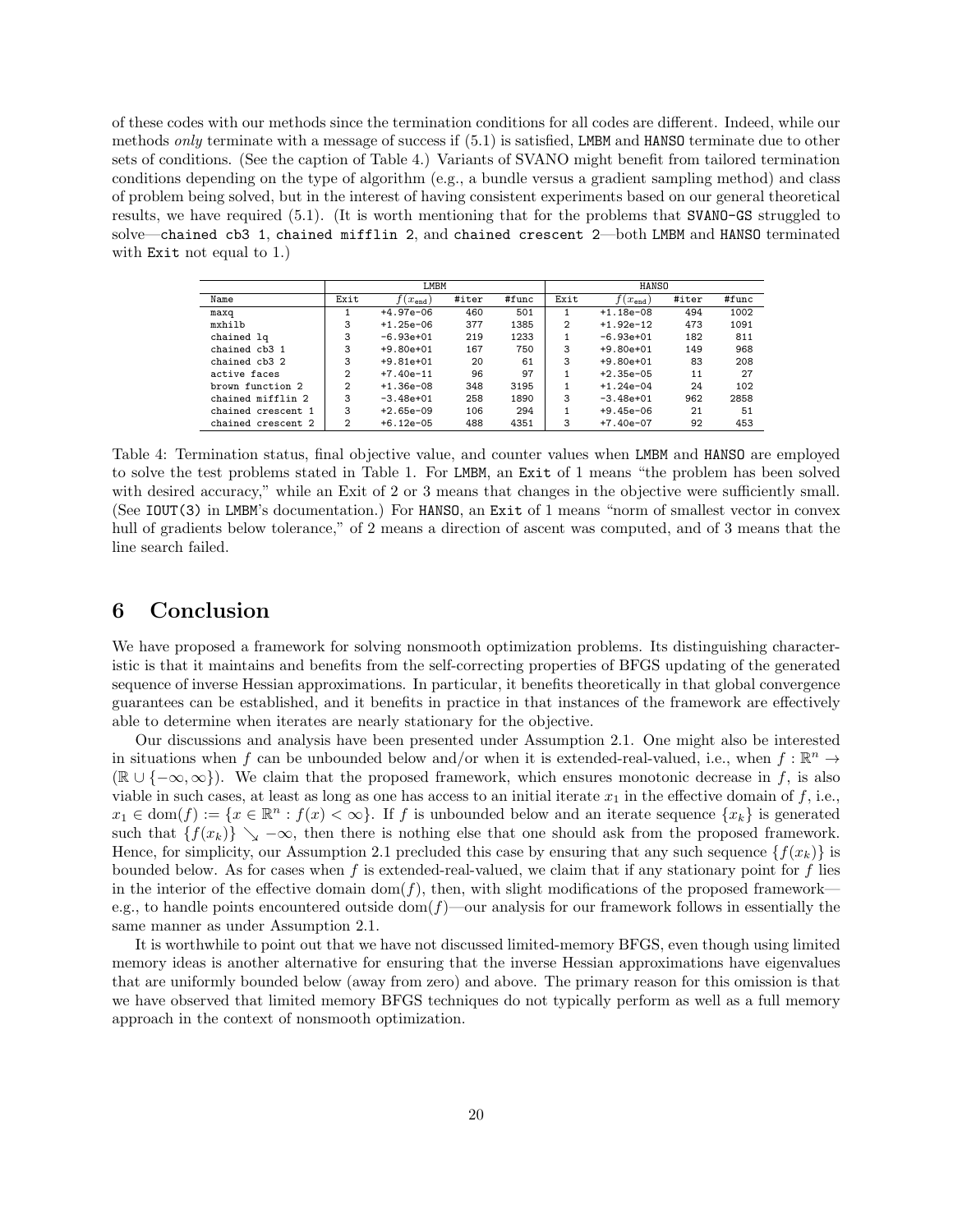### Acknowledgements

This material is based upon work supported by the U.S. Department of Energy, Office of Science, Applied Mathematics, Early Career Research Program under Award Number DE–SC0010615 and by the U.S. National Science Foundation, Division of Mathematical Sciences, Computational Mathematics Program under Award Numbers DMS–1016291 and DMS–1319356.

The authors would like to thank Andreas Wächter for hosting and guiding the third author during that author's visit to Northwestern University in the summer of 2017 while that author was implementing the quadratic optimization solver for our software. They would also like to thank Michael L. Overton for providing numerous valuable comments that helped to improve a draft of the paper. Last, but not least, the authors would like to thank the anonymous referees whose very thoughtful reports and interesting exchanges with us led to nice improvements to the paper.

## A Primal and Dual Subproblems

In this appendix, we show that the dual of  $(2.13)$  is  $(2.15)$ , how the solution of  $(2.13)$  can be recovered from that of (2.15), and that Lemma 2.2 holds true.

As previously mentioned in  $\S 2.3$ , the primal problem  $(2.13)$  is equivalent to  $(2.14)$ . A Lagrangian for this problem, call it  $L : \mathbb{R}^n \times \mathbb{R} \times \mathbb{R}^m \to \mathbb{R}$ , is given by

$$
L(x, z, \omega) = z + \frac{1}{2}(x - x_k)^T H_k(x - x_k) + \sum_{j=1}^m \omega_j (f_{k,j} + g_{k,j}^T (x - x_{k,j}) - z),
$$

with which we can write the dual problem for  $(2.14)$  (see [5]) as

$$
\sup_{\omega \in \mathbb{R}^m_+} \inf_{(x,z) \in \mathcal{X}_k \times \mathbb{R}} L(x,z,\omega).
$$

Differentiating L with respect to z, one finds that the "inner" infimum is attained only if  $\mathbb{1}^T\omega = 1$ , from which it follows that the dual is equivalent to

$$
\sup_{\omega \in \mathbb{R}_+^m} \left( \inf_{x \in \mathcal{X}_k} \left( \frac{1}{2} (x - x_k)^T H_k (x - x_k) + \sum_{j=1}^m \omega_j (f_{k,j} + g_{k,j}^T (x - x_{k,j})) \right) \right) \text{ s.t. } \mathbb{1}^T \omega = 1. \tag{A.1}
$$

Defining the characteristic  $\chi_{\mathcal{X}_k} : \mathbb{R}^n \to \mathbb{R} \cup \{\infty\}$  as one that evaluates as 0 for  $x \in \mathcal{X}_k$  and  $\infty$  otherwise, the inner infimum problem can equivalently be written as

$$
\inf_{x \in \mathbb{R}^n} \ \overline{L}(x) + \chi_{\mathcal{X}_k}(x),\tag{A.2}
$$

where we define the quadratic function  $\overline{L}: \mathbb{R}^n \to \mathbb{R}$  by

$$
\overline{L}(x) = \frac{1}{2}(x - x_k)^T H_k(x - x_k) + \sum_{j=1}^m \omega_j (f_{k,j} + g_{k,j}^T (x - x_{k,j}))
$$
\n
$$
= \frac{1}{2} x^T H_k x + x^T \left( -H_k x_k + \sum_{j=1}^m \omega_j g_{k,j} \right) + \frac{1}{2} x_k^T H_k x_k + \sum_{j=1}^m \omega_j (f_{k,j} - g_{k,j}^T x_{k,j}).
$$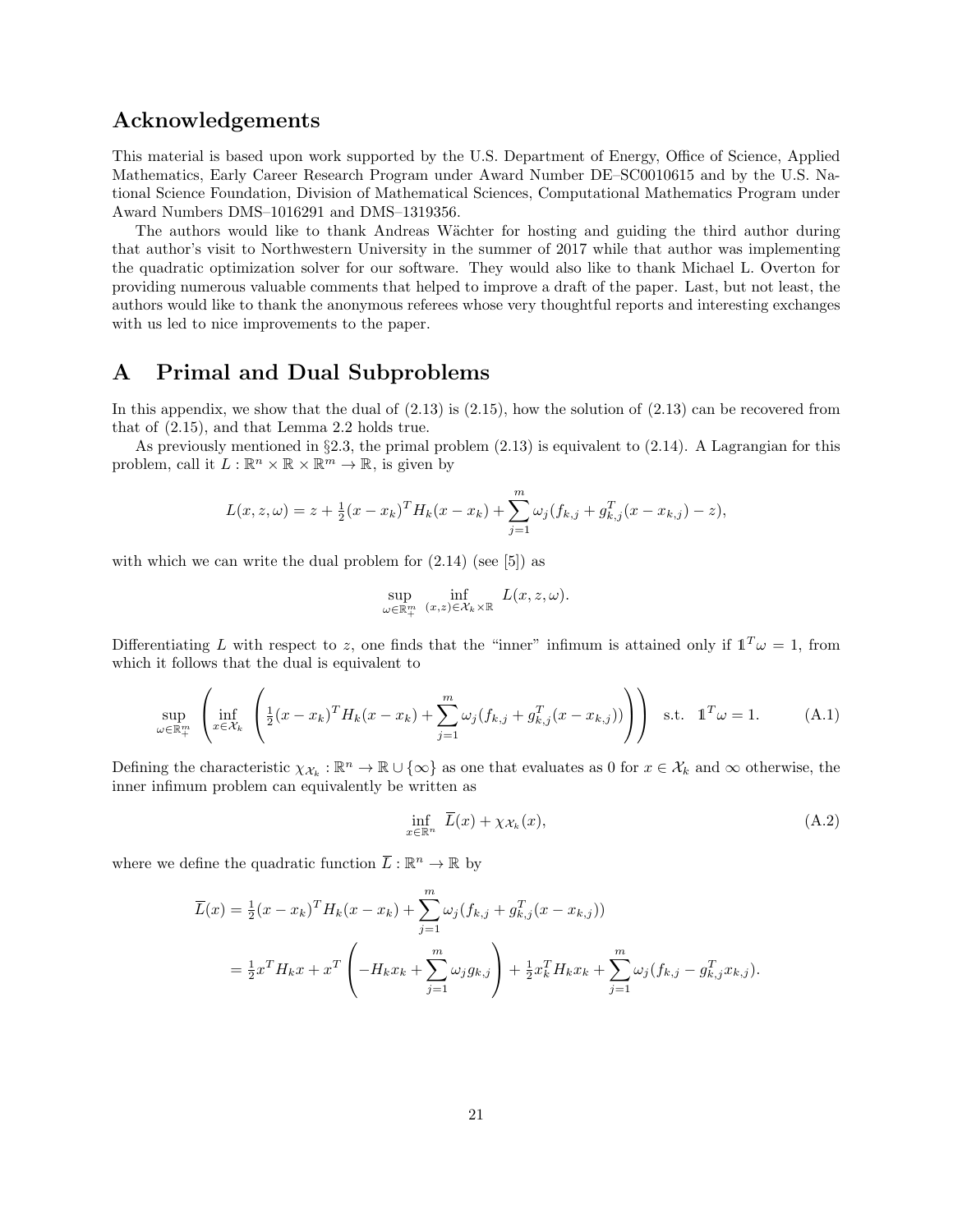The conjugate of  $\overline{L}$ , namely  $\overline{L}^* : \mathbb{R}^n \to \mathbb{R}$ , is given by <sup>3</sup>

$$
\overline{L}^{\star}(y) = \frac{1}{2} \left( y + \left( H_k x_k - \sum_{j=1}^m \omega_j g_{k,j} \right) \right)^T W_k \left( y + \left( H_k x_k - \sum_{j=1}^m \omega_j g_{k,j} \right) \right)
$$
  

$$
- \frac{1}{2} x_k^T H_k x_k - \sum_{j=1}^m \omega_j (f_{k,j} - g_{k,j}^T x_{k,j})
$$
  

$$
= \frac{1}{2} \left( y - \sum_{j=1}^m \omega_j g_{k,j} \right)^T W_k \left( y - \sum_{j=1}^m \omega_j g_{k,j} \right) + x_k^T y - \sum_{j=1}^m \omega_j (f_{k,j} + g_{k,j}^T (x_k - x_{k,j})).
$$

In addition, the conjugate of  $\chi_{\mathcal{X}_k}$ , namely  $(\chi_{\mathcal{X}_k})^* : \mathbb{R}^n \to \mathbb{R}$ , is given by

$$
(\chi_{\mathcal{X}_k})^*(y) = \sup_{x \in \mathbb{R}^n} (y^T x - \chi_{\mathcal{X}_k}(x)) = \sup_{x \in \mathcal{X}_k} y^T x = \sup_{\|x - x_k\| \le \delta_k} y^T x.
$$

If  $\delta_k = \infty$ , then  $(\chi_{\mathcal{X}_k})^*(y) = \infty$  for all nonzero  $y \in \mathbb{R}^n$ . Otherwise, defining the vector  $s := (x - x_k)/\delta_k$  so that  $x = \delta_k s + x_k$ , the above implies that

$$
(\chi_{\mathcal{X}_k})^*(y) = \sup_{\|x - x_k\| \le \delta_k} y^T x = \sup_{\|s\| \le 1} y^T (\delta_k s + x_k) = x_k^T y + \delta_k \|y\|_{\star}.
$$

In either case, since the intersection of the relative interiors of the effective domains of  $\overline{L}$  and  $\chi_k$  is nonempty, Fenchel duality implies the strong duality relationship

$$
\inf_{x \in \mathbb{R}^n} \overline{L}(x) + \chi_{\mathcal{X}_k}(x) = \sup_{y \in \mathbb{R}^n} -\overline{L}^{\star}(y) - (\chi_{\mathcal{X}_k})^{\star}(-y)
$$

$$
= \sup_{y \in \mathbb{R}^n} -\frac{1}{2} \left( y - \sum_{j=1}^m \omega_j g_{k,j} \right)^T W_k \left( y - \sum_{j=1}^m \omega_j g_{k,j} \right)
$$

$$
+ \sum_{j=1}^m \omega_j (f_{k,j} + g_{k,j}^T (x_k - x_{k,j})) - \delta_k ||y||_{\star},
$$

where, for the case  $\delta_k = \infty$ , we set  $y = 0$  and interpret  $\delta_k ||y||_*$  as zero. Going back to (A.1), we now deduce that this problem is equivalent to

$$
\sup_{(\omega,y)\in\mathbb{R}_+^m\times\mathbb{R}^n} -\frac{1}{2}\left(y-\sum_{j=1}^m\omega_jg_{k,j}\right)^TW_k\left(y-\sum_{j=1}^m\omega_jg_{k,j}\right)+\sum_{j=1}^m\omega_j(f_{k,j}+g_{k,j}^T(x_k-x_{k,j}))-\delta_k\|y\|_{\star}
$$
  
s.t.  $\mathbf{1}^T\omega=1$ .

Letting  $\gamma = -y$  and observing (2.16), this leads to (2.15), as desired.

*Proof of Lemma 2.2.* Let us show that with  $(\omega_k, \gamma_k)$  solving (2.15) and  $s_k$  defined in (2.5), the point  $x_{k+1}$ in (2.6) solves (2.13). Firstly, optimality of  $(\omega_k, \gamma_k)$  implies that, with the optimal  $z_k \in \mathbb{R}$  for (2.14),

$$
0 = -G_k^T W_k (G_k \omega_k + \gamma_k) + b_k - z_k \mathbb{1}
$$
\n(A.3a)

$$
\text{and } 0 \in -W_k(G_k \omega_k + \gamma_k) - \delta_k \partial \|\gamma_k\|_*.
$$
\n
$$
(A.3b)
$$

<sup>&</sup>lt;sup>3</sup>Recall that for  $A \in \mathbb{R}^{n \times n}$ ,  $b \in \mathbb{R}^n$ , and  $c \in \mathbb{R}$  with  $A \succ 0$ , the conjugate of  $\overline{L} : \mathbb{R}^n \to \mathbb{R}$  defined by  $\overline{L}(x) = \frac{1}{2}x^T A x + b^T x + c$ is given by  $\phi^*(y) = \frac{1}{2}(y - b)^T A^{-1}(y - b) - c$ . For example, see [5].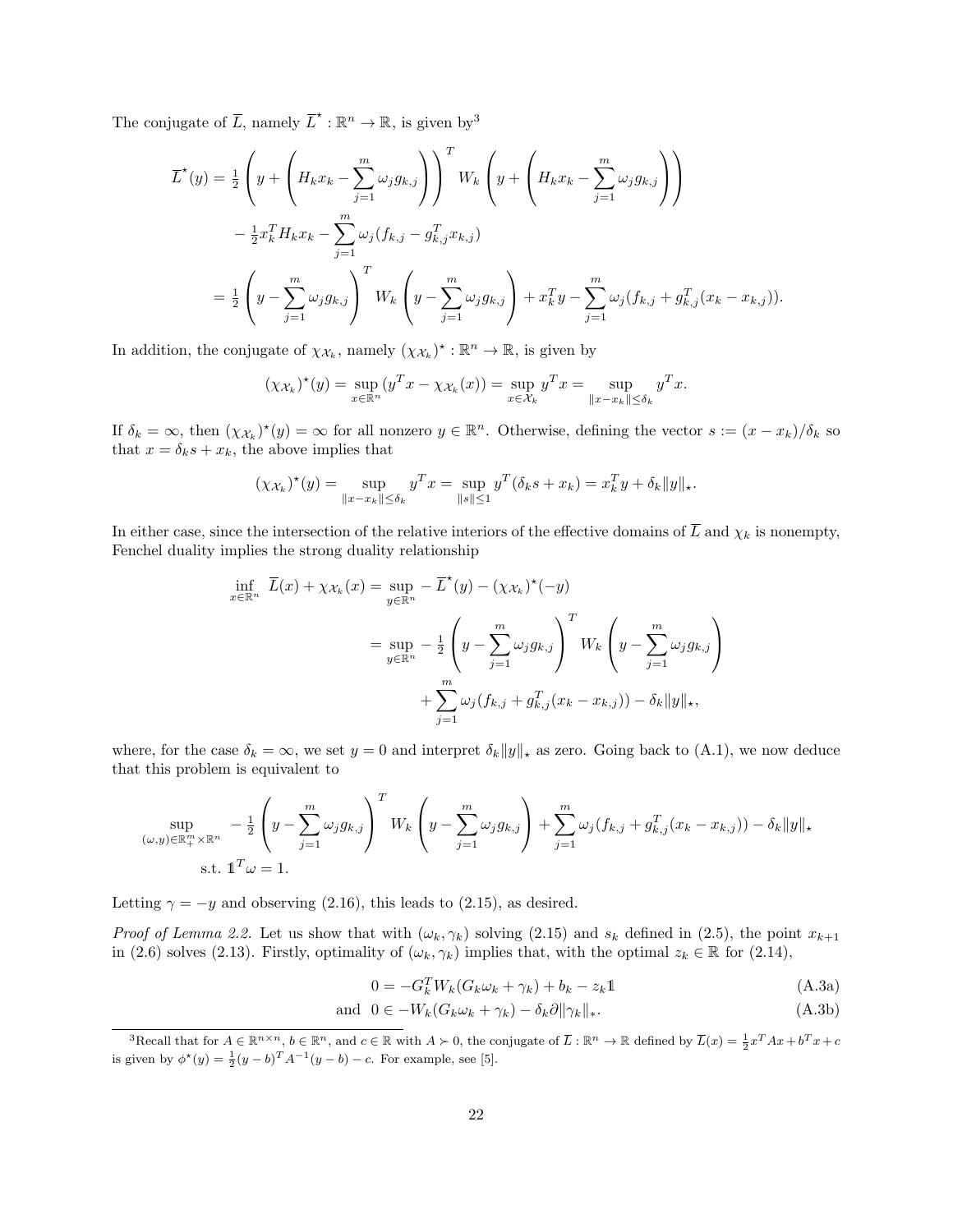Using the fact that for any  $\gamma \in \mathbb{R}^n$  one has

$$
\partial ||\gamma||_* = \{ t \in \mathbb{R}^n : ||t|| \le 1 \text{ and } t^T \gamma = ||\gamma||_* \},\
$$

it follows that there exists a vector  $t_k \in \mathbb{R}^n$  such that

$$
0 = W_k(G_k \omega_k + \gamma_k) + \delta_k t_k, \|t_k\| \le 1, \text{ and } t_k^T \gamma_k = \|\gamma_k\|_*.
$$
 (A.4)

Hence, evaluating the dual objective function at  $(\omega_k, \gamma_k)$ , one obtains

$$
- \frac{1}{2} (G_k \omega_k + \gamma_k)^T W_k (G_k \omega_k + \gamma_k) + b_k^T \omega_k - \delta_k ||\gamma_k||_*= - \frac{1}{2} (G_k \omega_k + \gamma_k)^T W_k (G_k \omega_k + \gamma_k) + b_k^T \omega_k - \delta_k t_k^T \gamma_k= - \frac{1}{2} (G_k \omega_k + \gamma_k)^T W_k (G_k \omega_k + \gamma_k) + b_k^T \omega_k + \gamma_k^T W_k (G_k \omega_k + \gamma_k)= \frac{1}{2} (G_k \omega_k + \gamma_k)^T W_k (G_k \omega_k + \gamma_k) + b_k^T \omega_k - \omega_k^T G_k^T W_k (G_k \omega_k + \gamma_k).
$$

By duality theory, our desired conclusion follows as long as  $x_{k+1}$  is feasible for (2.13) and yields an objective value equal to this dual objective value. To see that this is the case, first notice that, by  $(A.4)$ ,

$$
||x_{k+1} - x_k|| = ||s_k|| = ||W_k(G_k \omega_k + \gamma_k)|| = \delta_k ||t_k|| \le \delta_k.
$$

Secondly, observe that the primal objective value at  $x_{k+1}$  is

$$
q_{k,m}(x_{k+1}) = \frac{1}{2}(x_{k+1} - x_k)^T H_k(x_{k+1} - x_k) + z_k
$$
  
= 
$$
\frac{1}{2}(G_k \omega_k + \gamma_k)^T W_k(G_k \omega_k + \gamma_k) + b_k^T \omega_k - \omega_k^T G_k^T W_k(G_k \omega_k + \gamma_k),
$$

where the second equation follows from the definition of  $s_k$  in (2.5), the result of multiplying (A.3a) on the left by  $\omega_k^T$ , and the fact that  $\omega_k^T \mathbb{1} = 1$ .

All that remains is to prove that inequality (2.17) holds under the assumption that  $f(x_k) \geq l_{k,m}(x_k)$ . Since  $x_k$  is feasible for (2.13) yielding an objective value of  $q_{k,m}(x_k) = l_{k,m}(x_k) \le f(x_k)$ , it follows that

$$
0 \le f(x_k) - q_{k,m}(x_{k+1}) = f(x_k) - l_{k,m}(x_{k+1}) - \frac{1}{2}(x_{k+1} - x_k)^T H_k(x_{k+1} - x_k),
$$

from which it follows that

$$
f(x_k) - l_{k,m}(x_{k+1}) \ge \frac{1}{2}(x_{k+1} - x_k)^T H_k(x_{k+1} - x_k) = \frac{1}{2}(G_k \omega_k + \gamma_k)^T W_k(G_k \omega_k + \gamma_k),
$$

yielding (2.17), as desired.

## B Geometric Properties of BFGS Updating

The update (2.19) performs a projection to eliminate certain curvature dictated by the Hessian approximation  $H_k$ , as well as a corresponding *correction* that replaces this curvature for the new approximation  $H_{k+1}$ . The details of this projection and associated correction in the Hessian approximation can be seen in the following manner.<sup>4</sup> For the sake of generality, let  $H \in \mathbb{R}^{n \times n}$  be symmetric positive definite, i.e.,  $H \succ 0$ . An inner product based on  $H$  (i.e., an " $H$ -inner product") is

$$
\langle s, v \rangle_H := s^T H v \text{ for all } (s, v) \in \mathbb{R}^n \times \mathbb{R}^n.
$$

Given a matrix  $A \in \mathbb{R}^{n \times n}$ , let its "H-adjoint" with respect to this H-inner product, call it  $A^* \in \mathbb{R}^{n \times n}$ , be a matrix that satisfies

 $\langle s, Av \rangle_H = \langle A^* s, v \rangle_H$  for all  $(s, v) \in \mathbb{R}^n \times \mathbb{R}^n$ .

<sup>4</sup>The presentation in this appendix is based on notes by James V. Burke, Adrian S. Lewis, and Michael L. Overton, which were shared with the first author by Michael L. Overton.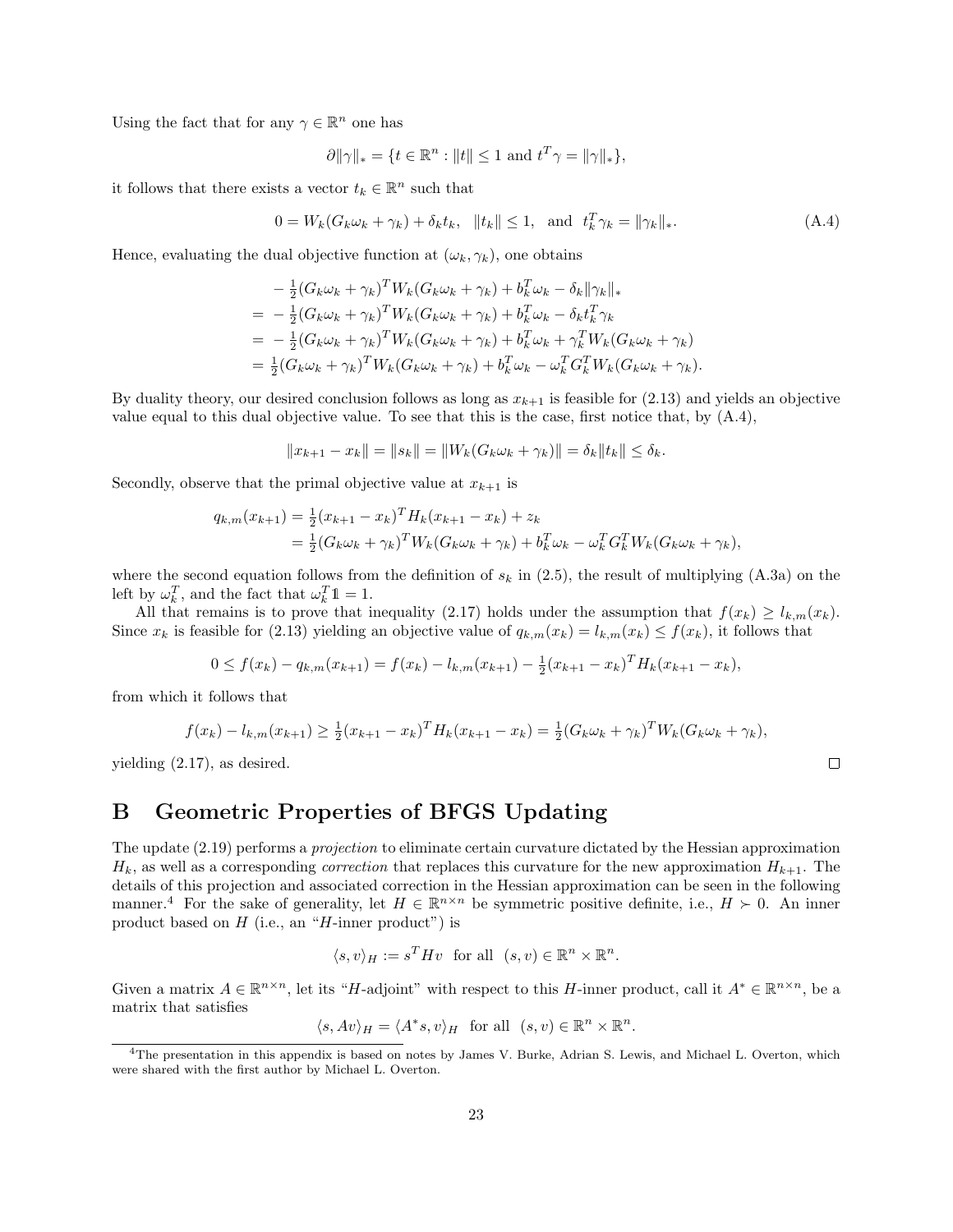Since  $H \succ 0$ , it is easily verified that the unique H-adjoint of A is  $A^* = H^{-1}A^T H$ . One calls A an "H-orthogonal" projection matrix if and only if it satisfies

$$
A = A^2
$$
 (i.e., A is idempotent) and  $A = A^*$  (i.e., A is "H-self-adjoint").

For example, given a nonzero vector  $s \in \mathbb{R}^n$ , consider the matrices

$$
P:=\frac{ss^TH}{s^THs}\ \ \text{and}\ \ Q:=I-P.
$$

Note that  $P$  and  $Q$  are  $H$ -orthogonal projection matrices; i.e.,  $P$  yields the  $H$ -orthogonal projection onto span(s) while Q yields the H-orthogonal projection onto the subspace H-orthogonal to span(s). That is, given  $t \in \mathbb{R}^n$  such that  $\langle s, t \rangle_H = 0$  (i.e., t lies in the subspace H-orthogonal to span(s)), it follows that

$$
\begin{Bmatrix} Ps = s \\ Qs = 0 \end{Bmatrix} \text{ while } \begin{Bmatrix} Pt = 0 \\ Qt = t \end{Bmatrix}
$$

One may now interpret the updates yielded by (2.19) in terms of sequences of projections and corrections. Specifically, note that (2.19) can be rewritten as

$$
H_{k+1} \leftarrow H_k^{(n-1)} + H_k^{(1)}
$$
 where  $H_k^{(n-1)} := Q_k^T H_k Q_k$  with  $Q_k := \left( I - \frac{s_k s_k^T H_k}{s_k^T H_k s_k} \right)$  and  $H_k^{(1)} := \frac{v_k v_k^T}{s_k^T v_k}$ .

Based on the discussion above,  $Q_k$  yields the  $H_k$ -orthogonal projection onto the subspace  $H_k$ -orthogonal to span $(s_k)$ . Looking more closely,  $H_k^{(n-1)}$  $\binom{n-1}{k}$  has rank  $n-1$ , remains positive definite on the subspace Horthogonal to span $(s_k)$ , and

$$
H_k^{(n-1)}s_k = 0 \text{ while } H_k^{(n-1)}t = H_k t \text{ if } \langle s_k, t \rangle_H = 0. \tag{B.1}
$$

.

On the other hand, the matrix  $H_k^{(1)}$  $k^{(1)}$  can be written as

$$
H_k^{(1)} = \frac{v_k v_k^T}{s_k^T v_k} = \left(\frac{\|v_k\|_2^2}{s_k^T v_k}\right) \left(\frac{v_k v_k^T}{\|v_k\|_2^2}\right),
$$

where, in light of the secant-like equation (3.1), the leading scalar  $||v_k||_2^2/s_k^Tv_k = ||v_k||_2^2/v_k^TW_{k+1}v_k$  is the inverse of a Rayleigh quotient for  $W_{k+1}$  defined by  $v_k$ . Since the so-called "curvature condition"  $s_k^T v_k > 0$ holds by (2.9), one finds that  $s_k^T H_k^{(1)}$  $s_k^{(1)} s_k = s_k^T v_k > 0$ , so one finds that  $H_k^{(1)}$  $k^{(1)}$  corrects the curvature along span(s<sub>k</sub>) that, according to (B.1), has been projected out of  $H_k^{(n-1)}$  $\frac{(n-1)}{k}$ .

## C Self-Correcting Properties of BFGS Updating

The purpose of this appendix is to provide a proof of Theorem 3.1. Firstly, observe that nonpositivity of the latter terms in (3.4) follows since  $s_k \neq 0$  and  $H_k \succ 0$  imply that  $\cos^2 \phi_k \in (0, 1]$  and  $\iota_k \in \mathbb{R}_{>0}$  for all  $k \in \mathbb{N}$ , since  $\ln(r) \leq 0$  for all  $r \in (0, 1]$ , and since  $1 - r + \ln(r) \leq 0$  for all  $r \in \mathbb{R}_{>0}$ . Note also that

$$
1 - r + \ln(r) \searrow -\infty \text{ as } r \searrow 0 \text{ or } r \nearrow \infty. \tag{C.1}
$$

These facts are used explicitly in the following proof.

*Proof of Theorem 3.1.* For all  $k \in \mathbb{N}$ , define

$$
\zeta_k := -\ln(\cos^2 \phi_k) - \left(1 - \frac{\iota_k}{\cos^2 \phi_k} + \ln\left(\frac{\iota_k}{\cos^2 \phi_k}\right)\right) \ge 0. \tag{C.2}
$$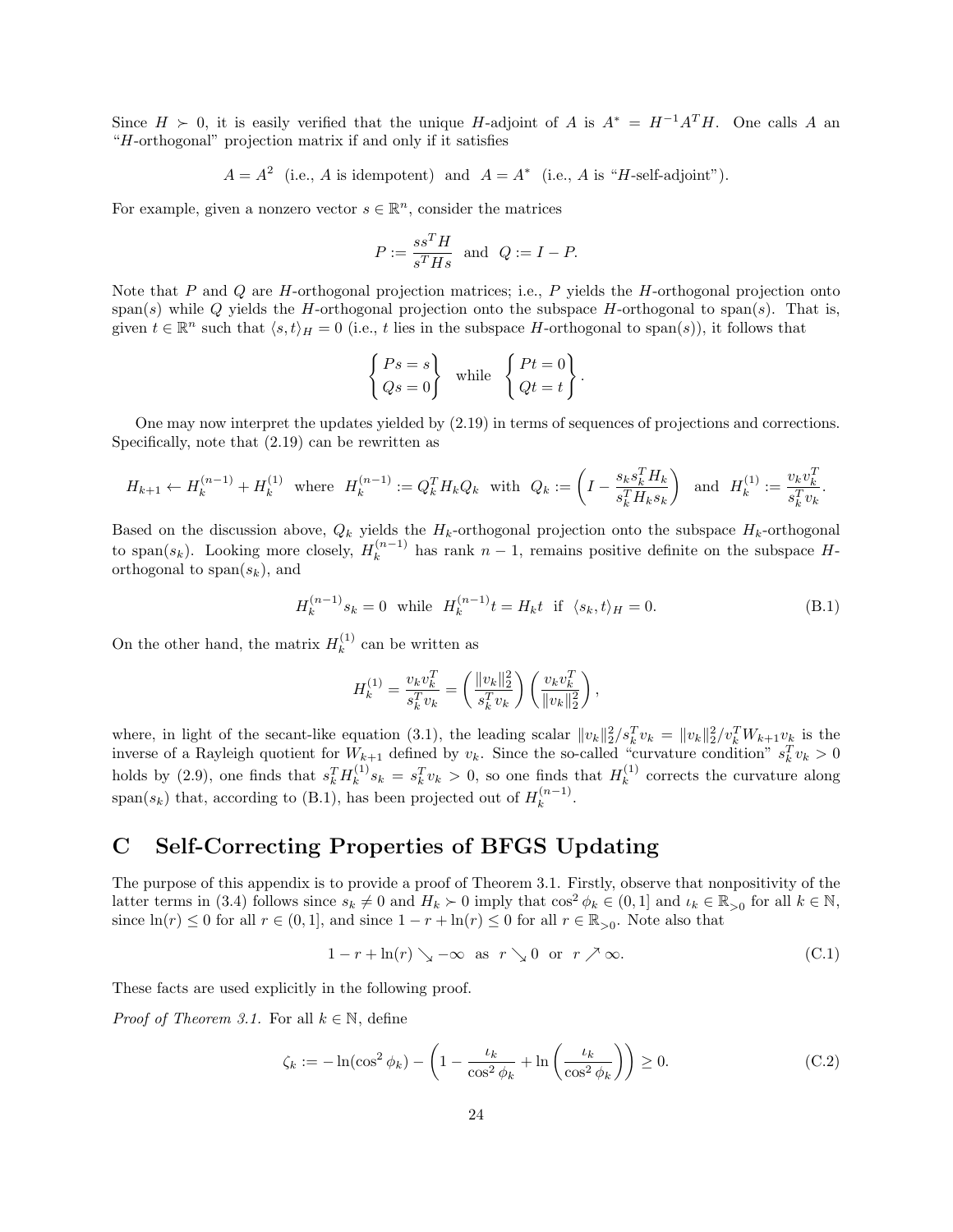Hence, from (2.9) and (3.4), it follows for all  $k \in \mathbb{N}$  that

$$
\psi(H_{k+1}) \le \psi(H_k) + \theta - 1 - \ln \eta - \zeta_k,
$$

from which it follows for all  $K \in \mathbb{N}$  that

$$
\psi(H_{K+1}) \leq \psi(H_1) + (\theta - 1 - \ln \eta)K - \sum_{k=1}^{K} \zeta_k.
$$

Since, for all  $K \in \mathbb{N}$ , one has  $\psi(H_{K+1}) \in \mathbb{R}_{>0}$ , this implies that

$$
\frac{1}{K} \sum_{k=1}^{K} \zeta_k < \frac{1}{K} \psi(H_1) + (\theta - 1 - \ln \eta). \tag{C.3}
$$

Now, considering fixed  $p \in (0,1)$  and  $K \in \mathbb{N}$ , let  $J_{p,K}$  be the set of indices corresponding to the  $\lceil pK \rceil$ smallest elements of  $\zeta_k$  for  $k \in \{1, \ldots, K\}$ , and let  $\zeta_{p,K}$  denote the largest element of  $\{\zeta_k\}_{k \in J_{p,K}}$ . Then,

$$
\frac{1}{K}\sum_{k=1}^K \zeta_k \ge \frac{1}{K}\left(\zeta_{p,K} + \sum_{k=1, k \notin J_{p,K}}^K \zeta_k\right) \ge \left(\frac{1}{K} + \frac{K - \lceil pK \rceil}{K}\right)\zeta_{p,K} \ge (1 - p)\zeta_{p,K},
$$

which along with (C.3) and the fact that  $K \geq 1$  implies that, for all  $k \in J_{p,K}$ ,

$$
\zeta_k \le \zeta_{p,K} < \frac{1}{1-p} (\psi(H_1) + \theta - 1 - \ln \eta) =: c_0 \in \mathbb{R}_{>0}.\tag{C.4}
$$

Since the facts that  $\cos^2 \phi_k \in (0,1]$  and  $\iota_k \in \mathbb{R}_{\geq 0}$  for all  $k \in \mathbb{N}$ ,  $(C.1)$ ,  $1 - r + \ln(r) \leq 0$  for all  $r \in \mathbb{R}_{> 0}$ , and (C.2) together imply that  $\zeta_k \ge -\ln(\cos^2 \phi_k)$  for all  $k \in J_{p,K}$ , it follows from (C.4) that  $-\ln(\cos^2 \phi_k) < c_0$ for all  $k \in J_{p,K}$ , which means that  $\cos \phi_k > e^{-c_0/2} =: c_1 \in \mathbb{R}_{>0}$  for all  $k \in J_{p,K}$ . That is, observing (3.3), the first inequality in (3.5) holds for any constant  $\kappa \in (0, c_1]$  and for all  $k \in J_{p,K}$ . Now observe that (C.2), the fact that  $-\ln(\cos^2 \phi_k) \ge 0$  for all  $k \in \mathbb{N}$ , and  $(C.4)$  imply for all  $k \in J_{p,K}$  that

$$
1 - \frac{\iota_k}{\cos^2 \phi_k} + \ln \left( \frac{\iota_k}{\cos^2 \phi_k} \right) > -c_0.
$$

Hence, by (C.1), there exist  $c_2 \in \mathbb{R}_{>0}$  and  $c_3 \in \mathbb{R}_{>0}$  such that, for all  $k \in J_{p,K}$ ,

$$
c_2 \le \frac{\iota_k}{\cos^2 \phi_k} \le c_3.
$$

Combining this with the fact (already proved) that  $\cos \phi_k > c_1$  for all  $k \in J_{p,K}$  and the fact that  $\cos \phi_k \leq 1$ for all  $k \in \mathbb{N}$ , it follows, for all  $k \in J_{p,K}$ , that  $c_1^2 c_2 \leq \iota_k \leq c_3$ . Therefore, since  $||H_k s_k||_2/||s_k||_2 = \iota_k/\cos \phi_k$ ,

$$
c_1^2 c_2 \le \frac{\iota_k}{\cos \phi_k} = \frac{\|H_k s_k\|_2}{\|s_k\|_2} = \frac{\iota_k}{\cos \phi_k} \le \frac{c_3}{c_1};
$$

i.e., the latter inequalities in (3.5) hold for any  $\sigma \in (0, c_1^2 c_2]$  and  $\mu \in [c^{-1}c_3, \infty)$ .

## D Proofs for SVANO-Bundle-Step

This appendix provides proofs for the results stated in  $\S 4.2$  related to the SVANO-BUNDLE-STEP algorithm. The results and proofs are based on those found in §7.4 in [52], but modified to account for a variable-metric quadratic term in the subproblem objective.

 $\Box$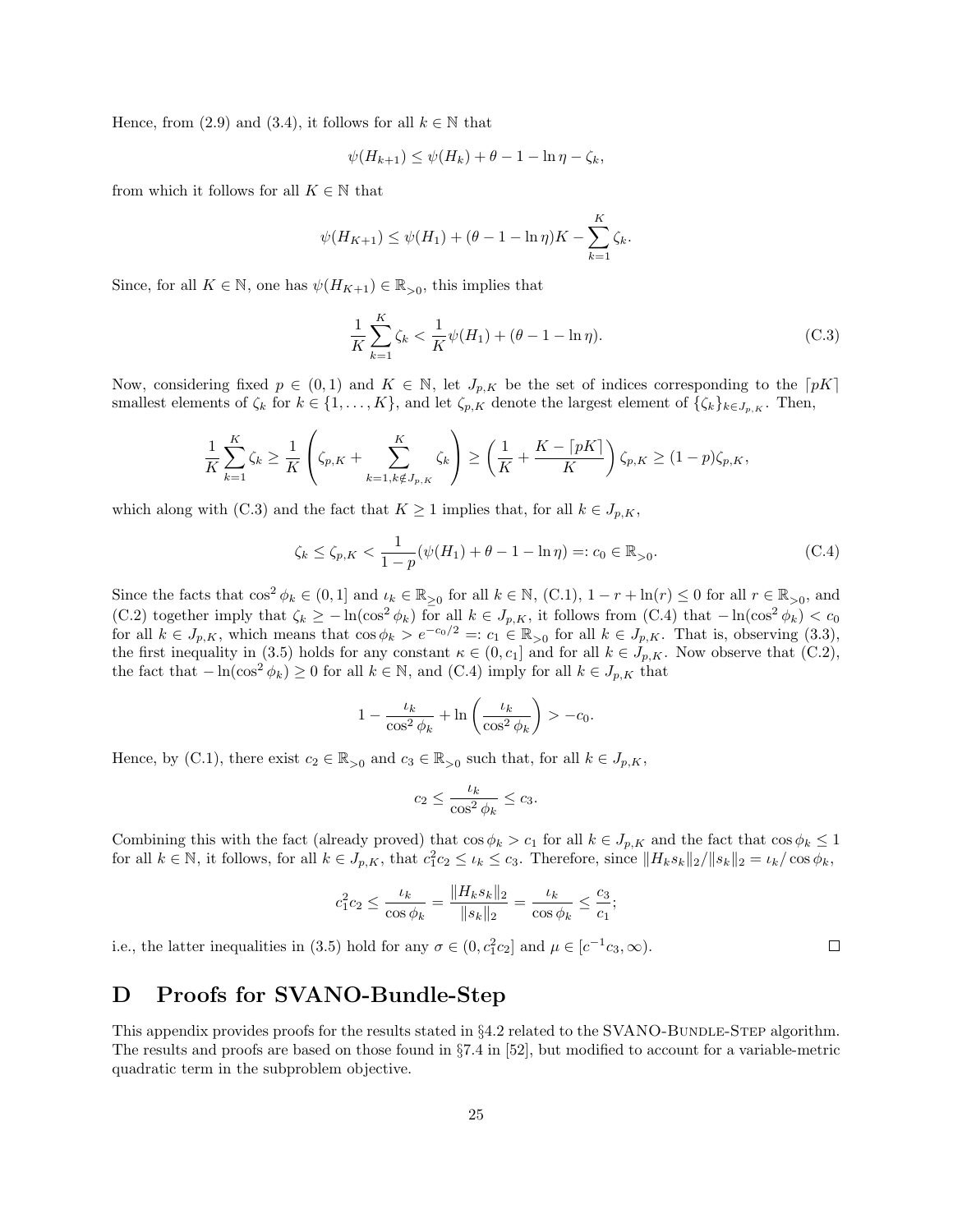*Proof of Lemma 4.1.* Let  $\tilde{x} \in \mathcal{X}_k$  be any point with  $f(\tilde{x}) < f(x_k)$ , the existence of which follows under the conditions of the lemma. Restricting the minimization on the right-hand side of (4.2) to the line segment  $[x_k, \tilde{x}]$  and using convexity of f gives

$$
f_{H_k, \mathcal{X}_k}(x_k) \le \min_{x \in [x_k, \tilde{x}]} f(x) + \frac{1}{2} (x - x_k)^T H_k(x - x_k)
$$
  
\n
$$
= \min_{\Delta \in [0,1]} f((1 - \Delta)x_k + \Delta \tilde{x}) + \Delta^2 \frac{1}{2} (\tilde{x} - x_k)^T H_k(\tilde{x} - x_k)
$$
  
\n
$$
\le \min_{\Delta \in [0,1]} (1 - \Delta) f(x_k) + \Delta f(\tilde{x}) + \Delta^2 \frac{1}{2} (\tilde{x} - x_k)^T H_k(\tilde{x} - x_k)
$$
  
\n
$$
= f(x_k) + \min_{\Delta \in [0,1]} \Delta(f(\tilde{x}) - f(x_k)) + \Delta^2 \frac{1}{2} (\tilde{x} - x_k)^T H_k(\tilde{x} - x_k).
$$

Since  $H_k \succ 0$ , this last minimization over  $\Delta \in [0, 1]$  involves a strongly convex quadratic function of  $\Delta$ . Moreover, since  $f(\tilde{x}) < f(x_k)$ , the value of  $\Delta \in [0,1]$  that minimizes the function is strictly positive, meaning that the optimal value of the problem is strictly negative.  $\Box$ 

Proof of Lemma 4.2. Let  $(k, m) \in \mathbb{N} \times \mathbb{N}$  be given. Since  $H_k \succ 0$ , it follows by  $(2.12)$  that  $l_{k,m}(x) \leq q_{k,m}(x)$ for all  $x \in \mathbb{R}^n$ , giving the first inequality in (4.3). Moreover,  $l_{k,m}$  being a pointwise underestimator of f throughout  $\mathbb{R}^n$  means that  $l_{k,m}(x) \leq f(x)$  for all  $x \in \mathbb{R}^n$ , which implies by  $(2.12)$  that  $q_{k,m}(x) \leq$  $f(x) + \frac{1}{2}(x - x_k)^T H_k(x - x_k)$  for all  $x \in \mathbb{R}^n$ . Letting  $\hat{x}$  be the argument that solves the minimization problem in the right-hand-side of (4.2) for  $\bar{x} = x_k$ , it follows along with the arguments above that

$$
q_{k,m}(x_{k,m+1}) \leq q_{k,m}(\hat{x}) \leq f(\hat{x}) + \frac{1}{2}(\hat{x} - x_k)^T H_k(\hat{x} - x_k) = f_{H_k, \mathcal{X}_k}(x_k),
$$

which establishes the second inequality in (4.3).

*Proof of Lemma 4.3.* Let  $k \in \mathbb{N}$  be given and suppose that  $x_k$  is not a minimizer of f. Then, for any  $m \in \mathbb{N}$ , Lemmas 4.1 and 4.2 imply that

$$
l_{k,m}(x_{k,m+1}) \le q_{k,m}(x_{k,m+1}) \le f_{H_k,\mathcal{X}_k}(x_k) < f(x_k),\tag{D.1}
$$

meaning that the termination check in Step 6 never tests true. Hence, to derive a contradiction to the statement of the lemma, suppose that the algorithm generates an infinite sequence  ${x_{k,m+1}}_{m=1}^{\infty}$  such that no element satisfies the condition in Step 7.

Toward deriving the aforementioned contradiction, let us first show that the generated function values  ${f(x_{k,m+1})}_{m=1}^{\infty}$  converge to the minimizer of f over  $\mathcal{X}_k$ , namely,  $f_{\mathcal{X}_k} := \min_{x \in \mathcal{X}_k} f(x)$ . Notice that since  $x_k$ is not a minimizer of f, it follows that  $f_{\mathcal{X}_k} < f(x_k)$ . For any  $\varepsilon \in (0, \infty)$ , let

$$
\mathcal{M}_{\varepsilon} := \{ m \in \mathbb{N} : f_{\mathcal{X}_k} + \varepsilon < f(x_{k,m+1}) \}.
$$

Suppose that there exists a pair  $(m_1, m_2) \in \mathcal{M}_{\varepsilon} \times \mathcal{M}_{\varepsilon}$  with  $m_1 < m_2$ . Then, since  $\{l_{k,m}\}_{m=1}^{\infty}$  are pointwise underestimators of  $f$ , we can conclude that

$$
f_{k,m_1} + g_{k,m_1}^T(x_{k,m_2+1} - x_{k,m_1}) \le l_{k,m_2}(x_{k,m_2+1}) \le f_{\mathcal{X}_k}.
$$
\n(D.2)

On the other hand, by virtue of  $m_2$  being an element of  $\mathcal{M}_{\varepsilon}$ , it follows that  $\varepsilon < f(x_{k,m_2+1}) - f_{\mathcal{X}_k}$ , which combined with (D.2) implies that

$$
\varepsilon < f(x_{k,m_2+1}) - f_{k,m_1} - g_{k,m_1}^T (x_{k,m_2+1} - x_{k,m_1}).
$$
\n(D.3)

Since  $\mathcal{X}_k$  is compact, there exists  $L_{\mathcal{X}_k} \in (0,\infty)$  such that (recall  $(2.2)$ )

$$
|f(x) - f(\overline{x})| \le L_{\mathcal{X}_k} ||x - \overline{x}||_2 \text{ for all } (x, \overline{x}) \in \mathcal{X}_k \times \mathcal{X}_k.
$$

 $\Box$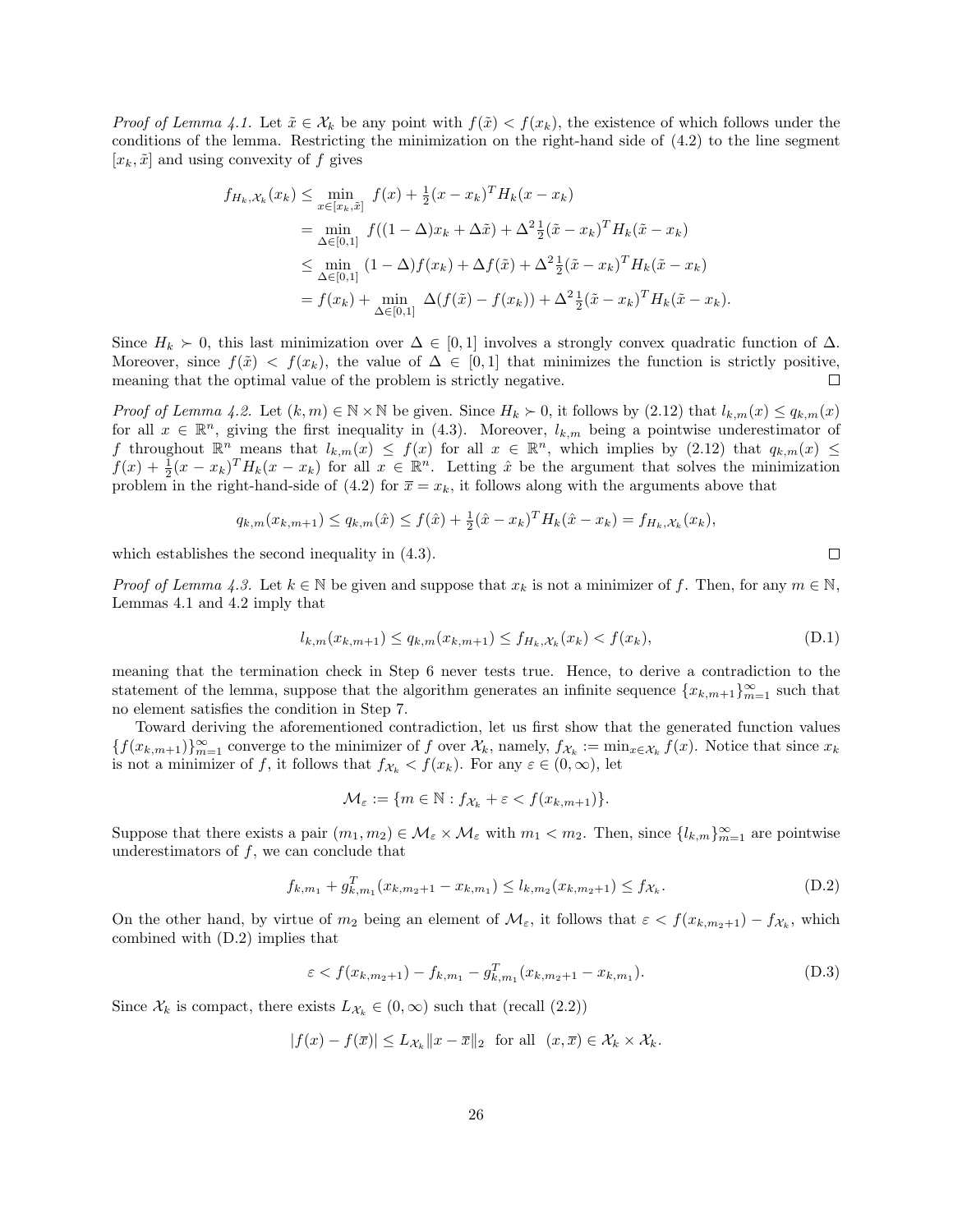Since the subgradients of f on  $\mathcal{X}_k$  are bounded, one can assume that  $L_{\mathcal{X}_k}$  is large enough such that  $||g_{k,m+1}||_2 \leq L_{\mathcal{X}_k}$  for all  $m \in \mathbb{N}$ . Hence, from  $(D.3)$ , one finds

 $\varepsilon < 2L_{\mathcal{X}_k} ||x_{k,m_2+1} - x_{k,m_1}||_2$  for all  $(m_1, m_2) \in \mathcal{M}_{\varepsilon} \times \mathcal{M}_{\varepsilon}$  with  $m_1 \neq m_2$ .

Since the set  $\mathcal{X}_k$  is compact, there can only exist a finite number of points in  $\mathcal{X}_k$  having a distance at least  $\varepsilon/(2L_{\mathcal{X}_k})$  from each other. Thus, the set  $\mathcal{M}_{\varepsilon}$  must be finite. In turn, this means that for any  $\varepsilon \in (0,\infty)$ there can only be a finite number of points with objective function value in  $[f_{\mathcal{X}_k}, f_{\mathcal{X}_k} + \varepsilon]$ . One may thus conclude that the sequence  $\{f(x_{k,m+1})\}_{m=1}^{\infty}$  converges to  $f_{\mathcal{X}_k}$ .

Let us now use the established convergence of  $\{f(x_{k,m+1})\}_{m=1}^{\infty}$  to  $f_{\mathcal{X}_k}$  to derive a contradiction to the supposition that  ${x_{k,m+1}}_{m=1}^{\infty}$  is generated with no element satisfying the condition in Step 7. Since  ${x_{k,m+1}}_{m=1}^{\infty}$  is contained in the compact set  $\mathcal{X}_k$ , there exists an infinite  $\mathcal{M} \subseteq \mathbb{N}$  such that

$$
\lim_{m \in \mathcal{M}, m \to \infty} x_{k,m+1} = \overline{x} \text{ for some } \overline{x} \in \mathcal{X}_k.
$$

Since  $\{f(x_{k,m+1})\}_{m=1}^{\infty} \to f_{\mathcal{X}_k}$ , it follows that  $f(\overline{x}) = f_{\mathcal{X}_k}$ . For any  $m \in \mathcal{M}$ , let  $\overline{m}$  be the smallest element in  $M$  that is strictly larger than  $m$ . It follows using the same argument that led to  $(D.2)$  that

$$
f(x_{k,m+1}) + g_{k,m+1}^T(x_{k,\overline{m}+1} - x_{k,m+1}) \le l_{l,\overline{m}}(x_{k,\overline{m}+1}) \le f_{\mathcal{X}_k}.
$$

Taking limits over  $m \in \mathcal{M}$  as  $m \to \infty$ , using the uniform bound on the subgradient norms  $\{\|g_{k,m+1}\|\}_{m=1}^{\infty}$ over  $\mathcal{X}_k$  as described in the previous paragraph, and recalling the facts that  $\lim_{m \in \mathcal{M}, m \to \infty} x_{k,m+1} = \overline{x}$  and  $f(\bar{x}) = f_{\mathcal{X}_k}$ , one finds that

$$
f_{\mathcal{X}_k} = f(\bar{x}) = \lim_{m \in \mathcal{M}, m \to \infty} \left( f(x_{k,m+1}) + g_{k,m+1}^T (x_{k,\overline{m}+1} - x_{k,m+1}) \right) \le \lim_{m \in \mathcal{M}, m \to \infty} l_{k,\overline{m}} (x_{k,\overline{m}+1}) \le f_{\mathcal{X}_k}.
$$

Since  $\lim_{m \in \mathcal{M}, m \to \infty} l_{k,m}(x_{k,m+1}) = \lim_{m \in \mathcal{M}, m \to \infty} l_{k,\overline{m}}(x_{k,\overline{m}+1}),$  this proves that

$$
\lim_{m \in \mathcal{M}, m \to \infty} l_{k,m}(x_{k,m+1}) = f_{\mathcal{X}_k},
$$

from which it follows that

$$
\lim_{m \in \mathcal{M}, m \to \infty} \left( \frac{f(x_k) - f(x_{k,m+1})}{f(x_k) - l_{k,m}(x_{k,m+1})} \right) = \frac{f(x_k) - f_{\mathcal{X}_k}}{f(x_k) - f_{\mathcal{X}_k}} = 1.
$$

We have reached a contradiction since this limit indicates that the condition in Step 7 would be satisfied for some sufficiently large  $m \in \mathcal{M}$ . □

### References

- [1] P. Apkarian, D. Noll, and O. Prot. A trust region spectral bundle method for nonconvex eigenvalue optimization. SIAM Journal on Optimization, 19(1):281–306, 2008.
- [2] J. Barzilai and J. M. Borwein. Two-point step size gradient methods. IMA Journal of Numerical Analysis, 8(1):141–148, 1988.
- [3] M. S. Bazaraa, H. D. Sherali, and C. M. Shetty. Nonlinear Programming: Theory and Algorithms. John Wiley & Sons, Inc., Hoboken, NJ, USA, Third edition, 2006.
- [4] D. P. Bertsekas. Nonlinear Programming. Athena Scientific, Nashua, NH, USA, Second edition, 1999.
- [5] D. P. Bertsekas. Convex Optimization Theory. Athena Scientific, Nashua, NH, USA, 2009.
- [6] J. F. Bonnans, J. Ch. Gilbert, C. Lemaréchal, and C. A. Sagastizábal. A family of variable metric proximal methods. Mathematical Programming, 68(1):15–47, 1995.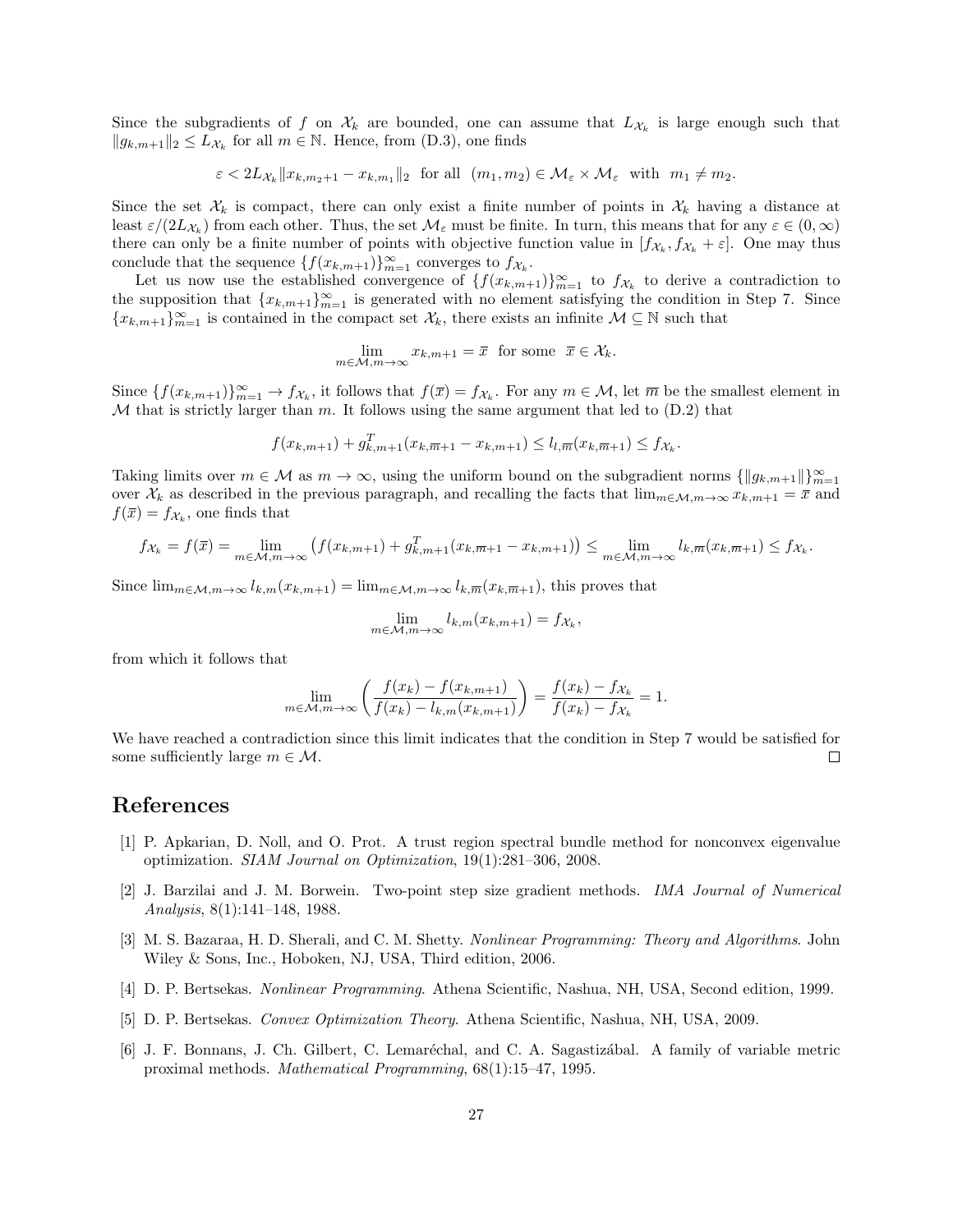- [7] J. F. Bonnans, J. Ch. Gilbert, C. Lemaréchal, and C. A. Sagastizábal. Numerical Optimization: Theoretical and Practical Aspects. Springer-Verlag, Berlin, Heidelberg, 2006.
- [8] C. G. Broyden. The convergence of a class of double-rank minimization algorithms. Journal of the Institute of Mathematics and Its Applications, 6(1):76–90, 1970.
- [9] J. V. Burke, A. S. Lewis, and M. L. Overton. A robust gradient sampling algorithm for nonsmooth, nonconvex optimization. SIAM Journal on Optimization, 15(3):751–779, 2005.
- [10] J. V. Burke, A. S. Lewis, and M. L. Overton. The speed of Shor's R-algorithm. IMA Journal of Numerical Analysis, 28:711–720, 2008.
- [11] R. H. Byrd and J. Nocedal. A tool for the analysis of quasi-Newton methods with application to unconstrained minimization. SIAM Journal on Numerical Analysis, 26(3):727–739, 1989.
- [12] R. H. Byrd, J. Nocedal, and Y. Yuan. Global convergence of a class of quasi-Newton methods on convex problems. SIAM Journal on Numerical Analysis, 24(5):1171–1189, 1987.
- [13] F. H. Clarke. Optimization and Nonsmooth Analysis. Canadian Mathematical Society Series of Monographs and Advanced Texts. John Wiley & Sons, New York, NY, USA, 1983.
- [14] F. E. Curtis. A self-correcting variable-metric algorithm for stochastic optimization. In Proceedings of the 48th International Conference on Machine Learning, volume 48, pages 632–641, New York, New York, USA, 2016. Proceedings of Machine Learning Research.
- [15] F. E. Curtis and X. Que. An adaptive gradient sampling algorithm for nonsmooth optimization. Optimization Methods and Software, 28(6):1302–1324, 2013.
- [16] F. E. Curtis and X. Que. A quasi-Newton algorithm for nonconvex, nonsmooth optimization with global convergence guarantees. Mathematical Programming Computation, 7:399–428, 2015.
- [17] W. C. Davidon. Variable metric method for minimization. SIAM Journal on Optimization, 1(1):1–17, 1991.
- [18] J. E. Dennis and J. J. Moré. A characterization of superlinear convergence and its application to quasi-Newton methods. Mathematics of Computation, 28(126):549–560, 1974.
- [19] J. E. Dennis and R. B. Schnabel. Numerical Methods for Unconstrained Optimization and Nonlinear Equations. Society for Industrial and Applied Mathematics (SIAM), Philadelphia, PA, USA, 1996.
- [20] Y. Du and A. Ruszczynski. Rate of convergence of the bundle method. Journal of Optimization Theory and Applications, 173:908–922, 2017.
- [21] R. Fletcher. A new approach to variable metric algorithms. Computer Journal, 13(3):317–322, 1970.
- [22] D. Goldfarb. A family of variable metric updates derived by variational means. Mathematics of Computation, 24(109):23–26, 1970.
- [23] A. A. Goldstein. Optimization of Lipschitz continuous functions. Mathematical Programming, 13(1):14– 22, 1977.
- [24] N. Haarala, K. Miettinen, and M. M. Mäkelä. New limited memory bundle method for large-scale nonsmooth optimization. Optimization Methods and Software, 19(6):673–692, 2004.
- [25] N. Haarala, K. Miettinen, and M. M. Mäkelä. Globally convergent limited memory bundle method for large-scale nonsmooth optimization. Mathematical Programming, 109(1):181–205, 2007.
- [26] W. Hare and C. Sagastizábal. A redistributed proximal bundle method for nonconvex optimization. SIAM Journal on Optimization, 20(5):2442–2473, 2010.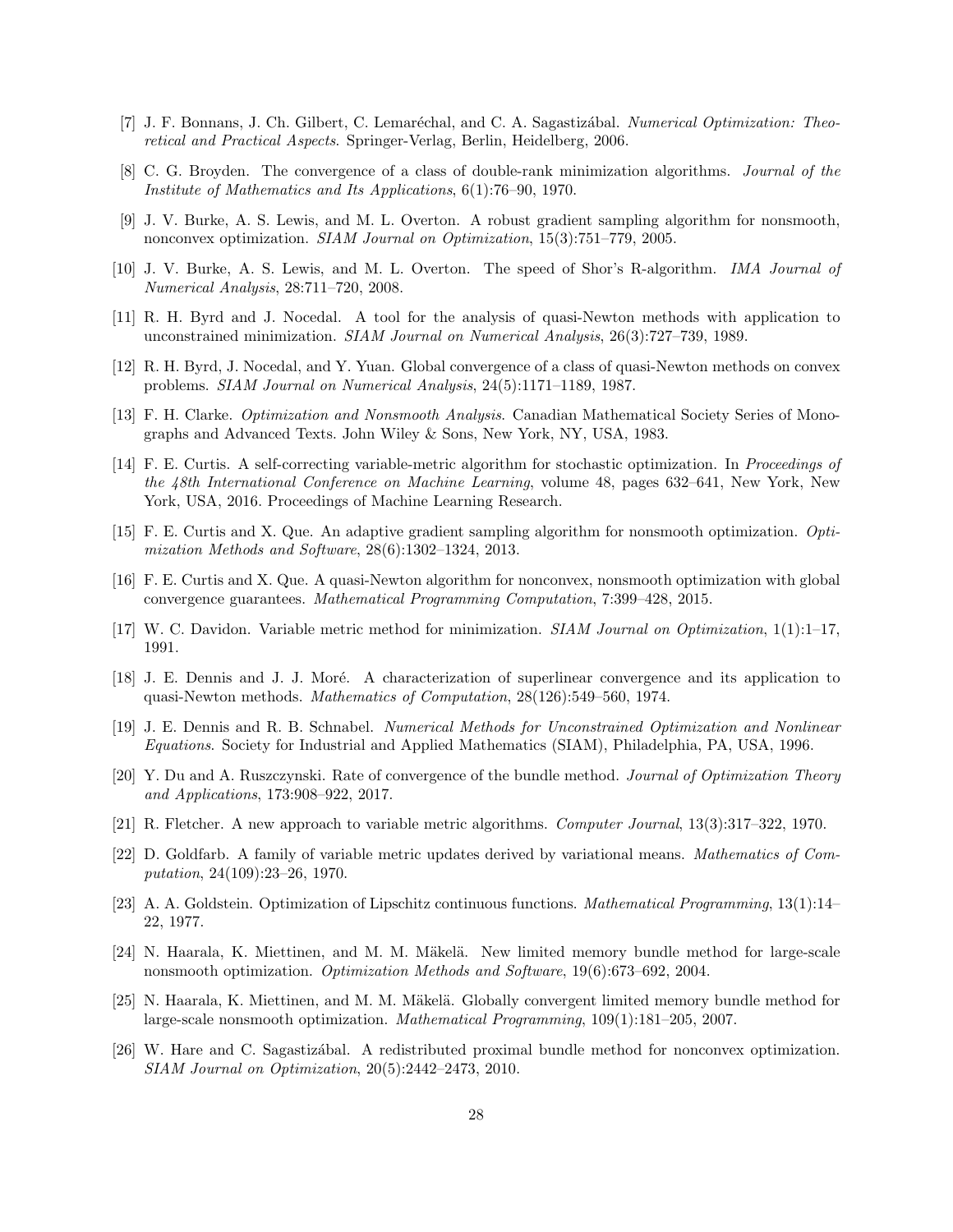- [27] J.-B. Hiriart-Urruty and C. Lemaréchal. Convex Analysis and Minimization Algorithms II. A Series of Comprehensive Studies in Mathematics. Springer-Verlag, New York, NY, USA, 1993.
- [28] F. Kappel and A. V. Kuntsevich. An implementation of Shor's R-algorithm. Computational Optimization and Applications, 15(2):193–205, 2000.
- [29] K. C. Kiwiel. A linearization algorithm for nonsmooth minimization. Mathematics of Operations Research, 10(2):185–194, 1985.
- [30] K. C. Kiwiel. Methods of Descent for Nondifferentiable Optimization. Lecture Notes in Mathematics. Springer-Verlag, New York, NY, USA, 1985.
- [31] K. C. Kiwiel. A method for solving certain quadratic programming problems arising in nonsmooth optimization. IMA Journal of Numerical Analysis, 6(2):137–152, 1986.
- [32] K. C. Kiwiel. Proximity control in bundle methods for convex nondifferentiable minimization. Mathematical Programming, 46(1):105–122, 1990.
- [33] K. C. Kiwiel. Restricted step and Levenberg-Marquardt techniques in proximal bundle methods for nonconvex nondifferentiable optimization. SIAM Journal on Optimization, 6(1):227–249, 1996.
- [34] K. C. Kiwiel. Efficiency of proximal bundle methods. Journal of Optimization Theory and Applications, 104(3):589–603, 2000.
- [35] K. C. Kiwiel. Convergence of the gradient sampling algorithm for nonsmooth nonconvex optimization. SIAM Journal on Optimization, 18(2):379–388, 2007.
- [36] C. Lemaráchal. *Numerical experiments in nonsmooth optimization*, pages 61–84. International Institute for Applied Systems Analysis (IIASA), Laxenburg, Austria, 1982.
- [37] C. Lemaréchal, A. Nemirovskii, and Yu. Nesterov. New variants of bundle methods. *Mathematical* Programming, 69(1):111–147, 1995.
- [38] A. S. Lewis and M. L. Overton. Nonsmooth optimization via quasi-Newton methods. Mathematical Programming, 141(1):135–163, 2013.
- [39] L. Lukšan and J. Vlček. A bundle-Newton method for nonsmooth unconstrained minimization. Mathematical Programming, 83(1):373–391, 1998.
- [40] M. M. Mäkelä and P. Neittaanmäki. Nonsmooth Optimization: Analysis and Algorithms with Applications to Optimal Control. World Scientific Publishing Co., Singapore, 1992.
- [41] R. Mifflin. An algorithm for constrained optimization with semismooth functions. Mathematics of Operations Research, 2(2):191–207, 1977.
- [42] R. Mifflin. A modification and an extension of Lemarechal's algorithm for nonsmooth minimization, pages 77–90. Springer Berlin Heidelberg, Berlin, Heidelberg, 1982.
- [43] R. Mifflin and C. Sagastizábal. A VU-algorithm for convex minimization. Mathematical Programming, 104(2):583–608, 2005.
- [44] R. Mifflin, D. Sun, and L. Qi. Quasi-Newton bundle-type methods for nondifferentiable convex optimization. SIAM Journal on Optimization, 8(2):583–603, 1998.
- [45] J. Nocedal and S. J. Wright. Numerical Optimization. Springer New York, New York, NY, USA, Second edition, 2006.
- [46] J. D. Pearson. Variable metric methods of minimisation. The Computer Journal, 12(2):171–178, 1969.